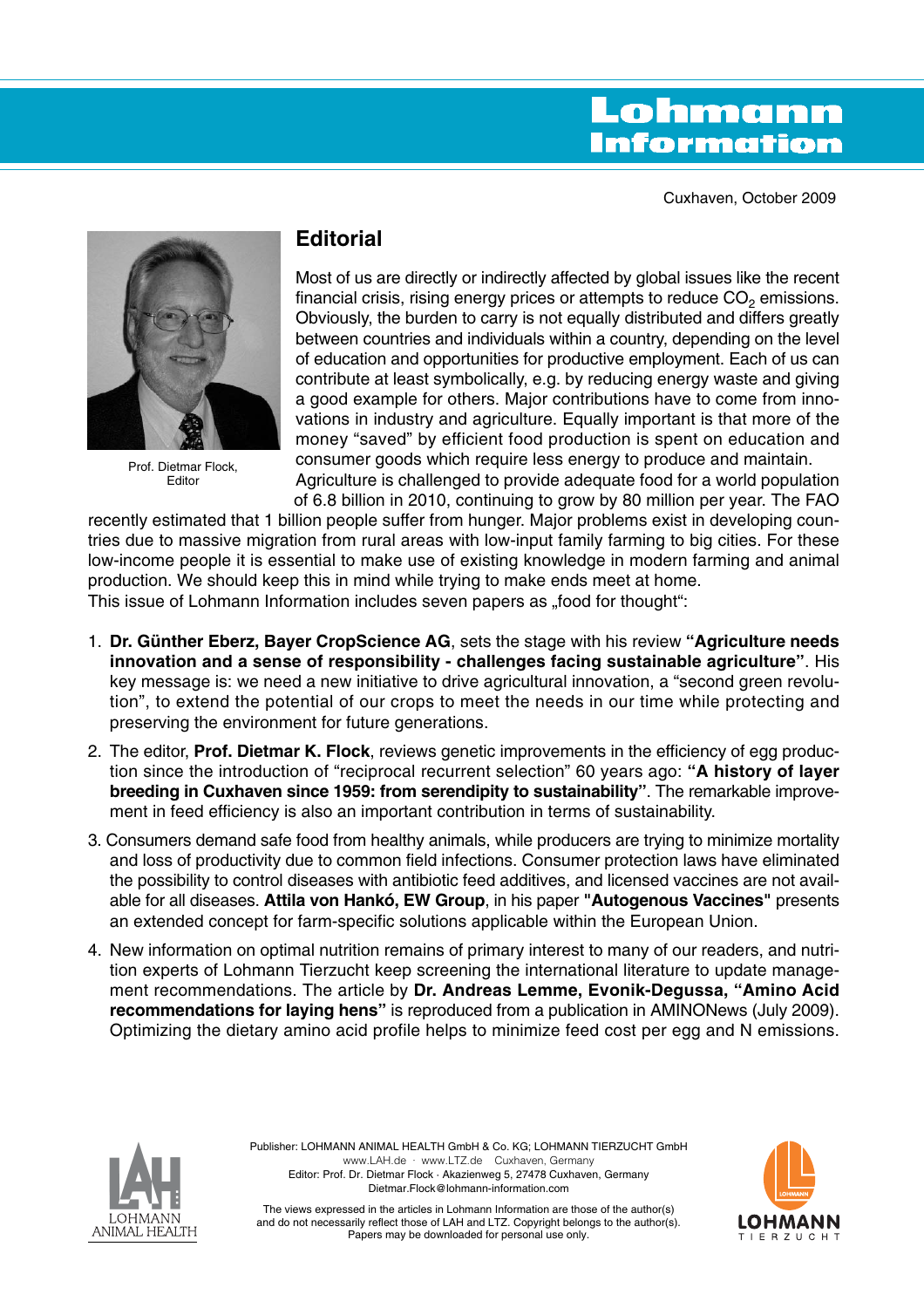

- 5. Some of our readers are not only interested in poultry nutrition, but also in other species where producers are confronted with similar problems. **Prof. Matusevicius** and **Prof. Jeroch, Lithuanian Veterinary Academy, Kaunas**, report on the results of feeding trials with probiotic and phytobiotic preparations in their paper **"Efficacy of probiotic "ToyoCerin" and phytobiotic "Cuxarom Spicemaster" on growing rabbits"**.
- 6. Egg production used to be seasonal in many parts of the world until the response of birds to changing day length was understood and artificial lighting programs were introduced. Especially those who are new in this business and work with natural light will benefit from the article **"Light stimulation of commercial layers"** by **Dr. Hans-Heinrich Thiele, Lohmann Tierzucht GmbH**. To optimize the lighting program for any specific farm, the principles explained in this paper should be understood.
- 7. Parent flocks of meat type chickens and turkeys require much more sophisticated management than layers to optimize weight gain and onset of lay, as explained in the article **"Lighting for broiler and turkey breeders"** by **Dr. Peter Lewis, University of Kwazulu-Natal, South Africa**. Even if you are only concerned with egg-type chickens and never heard the word "refractoriness", this article should contribute to a better understanding how poultry responds to specific management tools. Correct lighting is an essential part of managing parent flocks, and more chicks per breeder hen adds to the sustainability of the business.

Please feel free to pass Lohmann Information to colleagues or send their name and address to the editor for future direct mailing.

With kind regards.

Prof. Dietmar Flock, Editor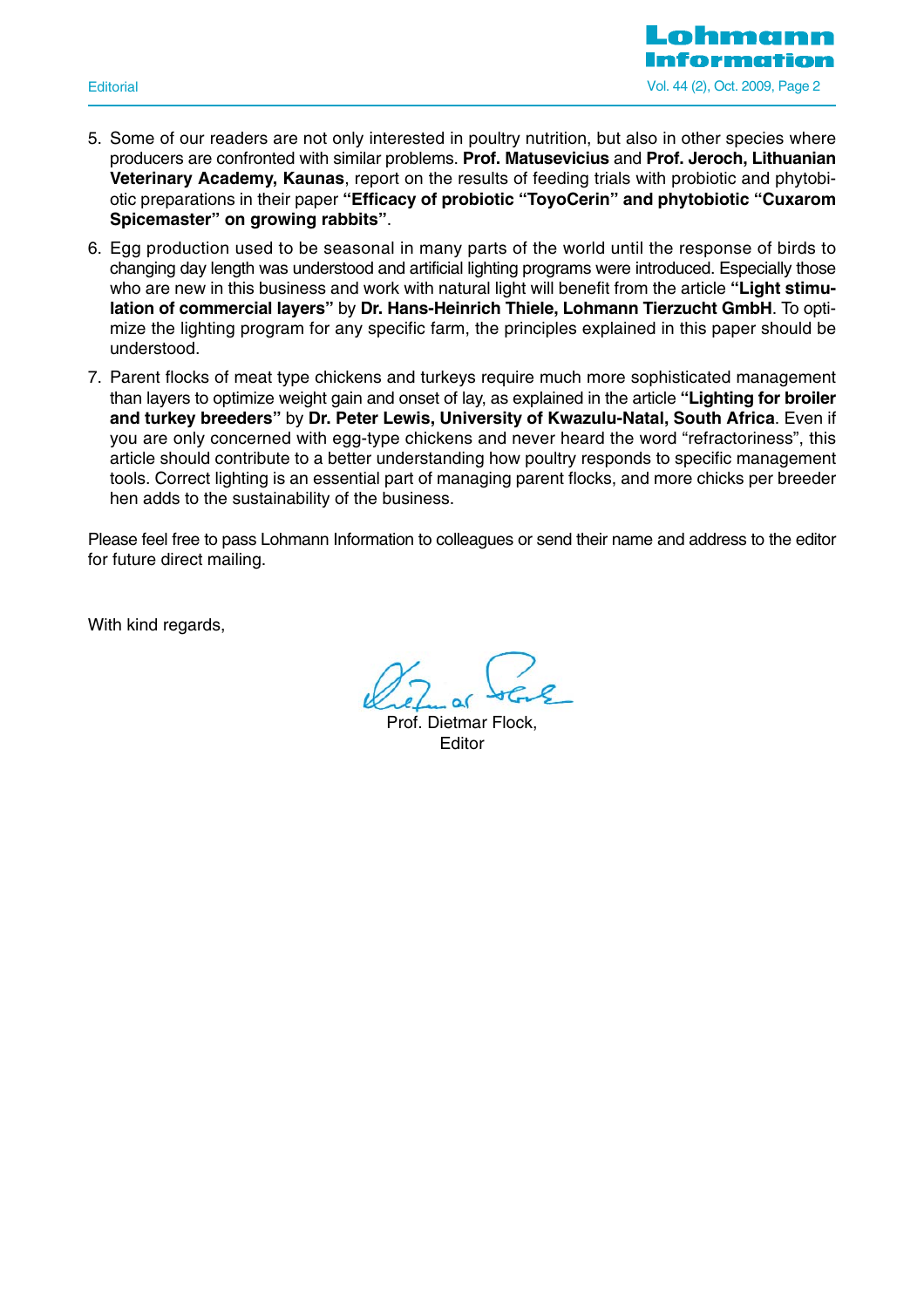

## **Agriculture needs innovation and a sense of responsibility Challenges facing sustainable agriculture**

## **Günther Eberz, Bayer CropScience AG**

## **Introduction**

The sustained growth of the world's population and the economic development of emerging countries are combining to create a growing demand for agricultural products. The demand for renewable raw materials to provide energy and fuel is also increasing. However, the amount of arable land available is limited and subject to rising urban sprawl and soil degradation. Moreover, water shortage is endangering agriculture more and more, particularly in the southern hemisphere. Together these complex factors are creating some major challenges for a multifunctional and sustainable agriculture.

## **There are more and more of us**

Although population growth is slowing, there will probably, according to the United Nations World Population Prospects, still be more than nine billion people living on our planet in 2050. Most of this growth will take place in what are currently developing countries. This is where more than 80 percent of all the people on Earth live and it is where an inadequate food supply is a common occurrence. Around a billion people currently do not have enough to eat. The population in sub-Saharan Africa and Asia is especially affected by hunger, with a particular focus within Asia on India and China. An additional trend is emerging. The proportion of people who live in an urban setting is increasing worldwide. The figure is expected to grow to around 60 percent by 2030. In Latin America, the urban population already outnumbers the rural population. However, some 80 percent of the undernourished people live outside the cities. Half of the hungry people live in households dependent on small-scale farming.

## **Agriculture needs to respond in many ways**

Of the approximately 13 billion hectares of land on our planet, some 1.6 billion are used for agriculture and a further 3.5 billion as meadowland and pasture. There is hardly any potential left for expanding the growing areas for wheat, rice or millet. In many parts of Asia, every last hill which can possibly be used has already been covered with rice terraces and fields. In addition, some areas of the world that are suitable for crops are being threatened by soil degradation or loss, e.g. as a result of salination or erosion. Every year, around 10 million hectares of arable land are lost to erosion worldwide and further agricultural land is endangered by salination, desertification and urban development. Increasing urbanization is additionally boosting the amount of land required for settlement and infrastructure. Additionally, political objectives designed to reduce greenhouse gas emissions are driving the use of renewable agricultural raw materials for energy generation, e.g. in order to provide fuel for the transport sector. These factors combine to create far-reaching challenges for agriculture, which consequently needs to satisfy economic, ecological and social criteria. Overall, there is no doubt that the provision of adequate food for a growing number of people is one of the most urgent imperatives of our time.

## **Securing the food supply is a global task**

Even today, if we didn't use modern crop protection measures and fertilizers, we would need more arable land to feed the world. A continually growing population and changing consumption habits mean that agricultural production needs to be boosted substantially. For example, per capita calorie consumption in developing countries and emerging economies continues to rise in response to increasing incomes, if nothing else, and is approaching the level in industrialized countries. China illustrates this development very clearly. Meat consumption in this country has roughly doubled in the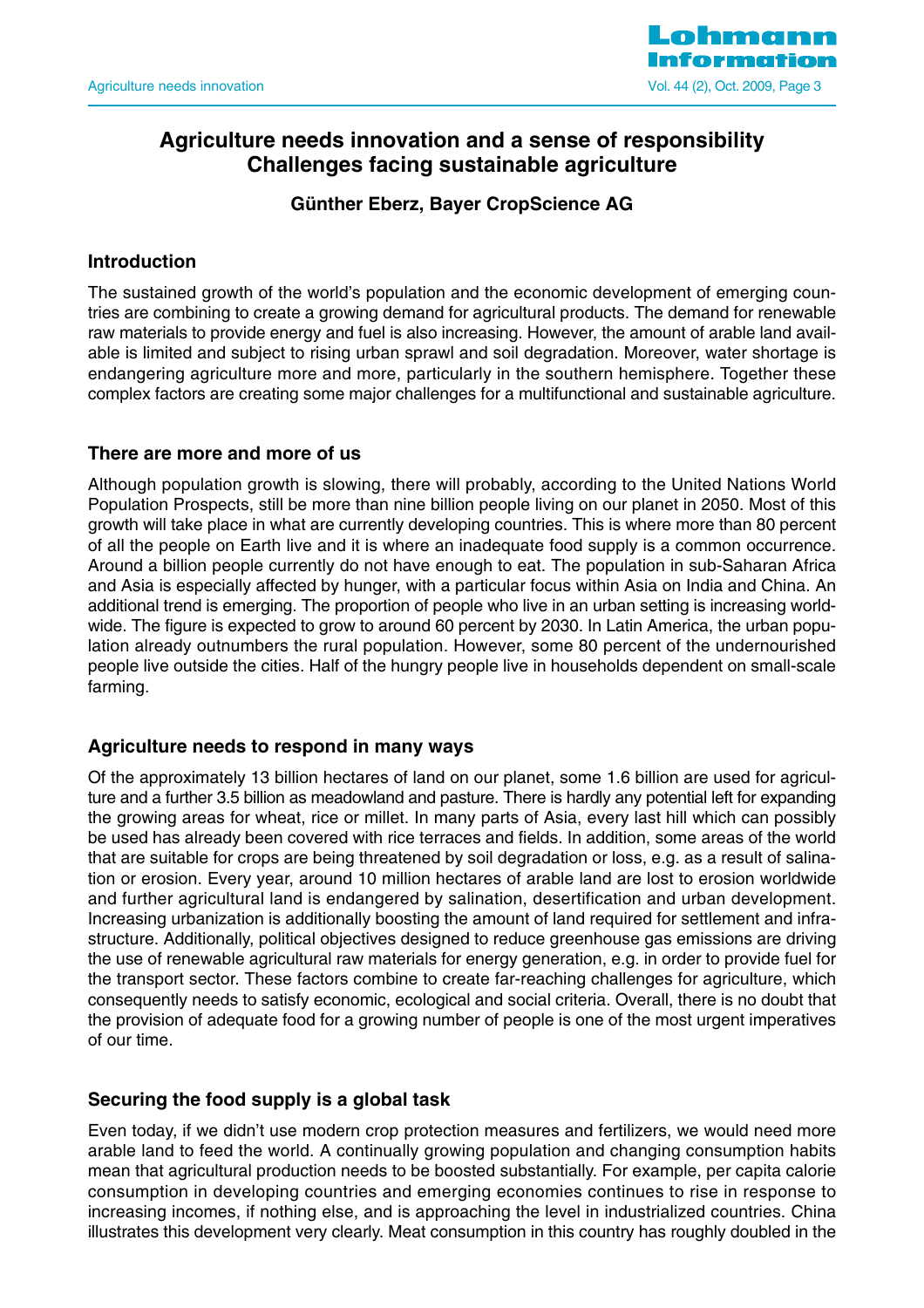

past 15 years. This increase is associated with a growing demand for animal protein and in turn with the need to use a growing proportion of the world's cereal harvest as animal feed. In simplified terms we can say that it takes 7 kg of cereal to produce 1 kg of beef. This differential also increases the pressure on the demand side.



According to prognoses, agricultural production must more or less double by 2050 if it is to meet the future demands for food and feed. However, there will be almost no scope for increasing the amount of land available for agricultural purposes overall in the world. This confers particular importance on agricultural production in the industrialized countries too. Although agricultural production here has already reached a high level, the industrialized countries still have a special responsibility to help in securing the world's food supply. The World Bank, for example, expects Africa and Asia to be importing over 250 million tons of cereals in 2030. Going on present trends, most of this requirement will have to be met by exports from the industrialized countries.

#### **Extreme weather phenomena threaten harvests**

Meteorologists all over the world are recording more and more frequent extreme weather events such as absence or displacement of tropical rainfall as well as abnormal ocean current phenomena. One well-known example is El Niño. Every three to six years, torrential rains devastate whole tracts of land in South America, while at the same time extreme weather leads to droughts in South-East Africa, Indonesia and Australia and frost in Florida – and consequently to enormous harvest losses for framers. But it is not only natural disasters that cause billions of dollars worth of agricultural damage every year. Persistently unfavorable farming conditions such as water shortages, increasing salination of arable land and extreme heat and cold are prime causes of huge harvest losses. Corn, rice and wheat, for example, can no longer cope with these extreme environmental factors. The impact of extreme weather conditions can be severe: even with the best of care for their fields, farmers regularly lose between 30 and 80 percent of their harvest around the world.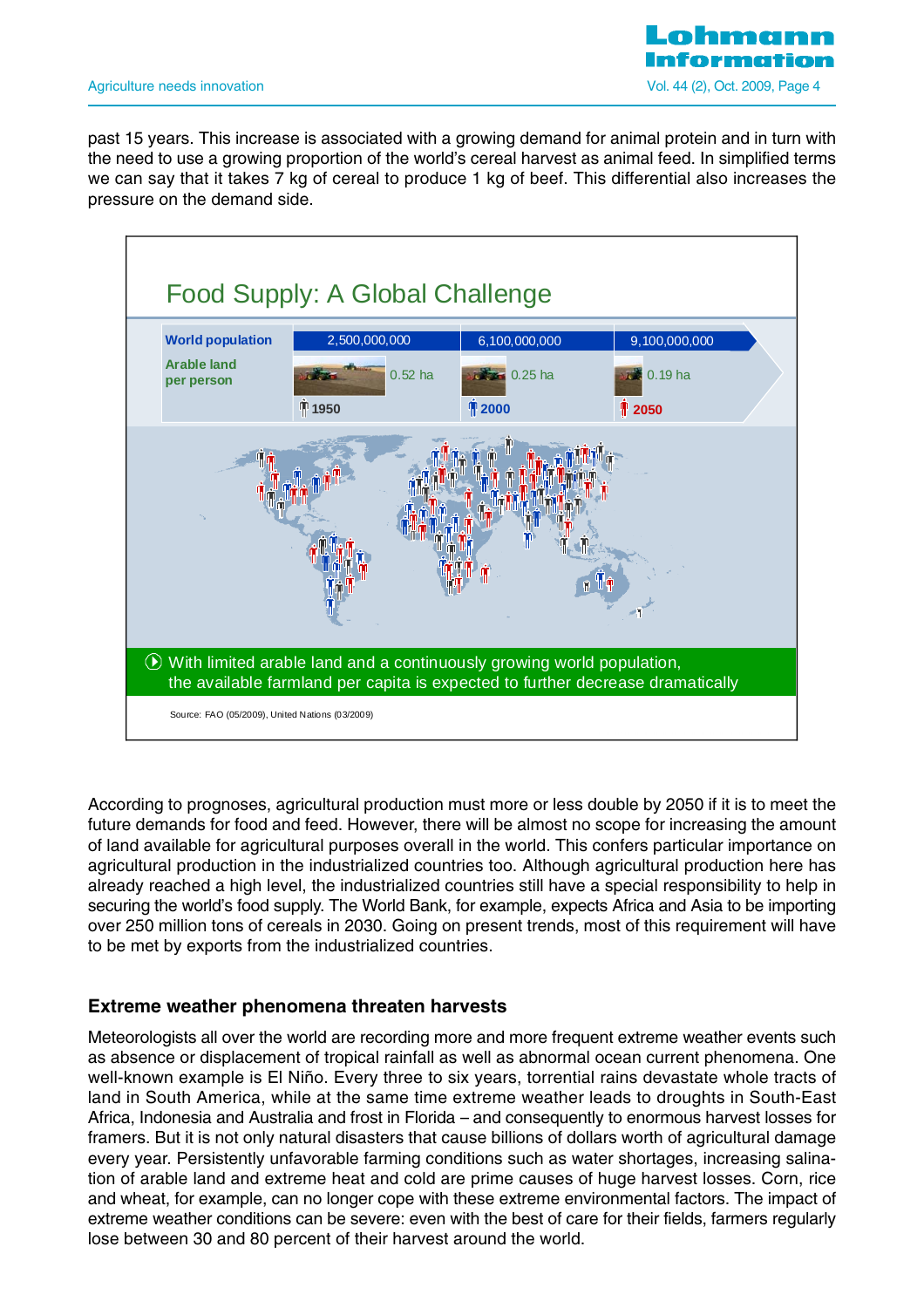

Although the impact of global warming as a result of climate change varies on a regional basis, it is assumed that it will have a globally negative effect on agricultural productivity. Experts expect the yield potential of crops to decrease even if local mean temperatures increase by only 1 to 2°C, particularly in seasonally dry regions and the tropics. According the World Bank, it is very likely that effects of climate change will increase the number of people at risk of hunger. Water plays a key role here, and it has been designated as one of the most limited natural resources of this century.

## **Efficiency is a basis for sustainable agricultural production**

The need to provide a growing number of people with sufficient, high-quality, affordable food is one of the biggest challenges facing the agriculture of the future. The prices of agricultural products declined substantially during the 20th century, only to rebound strongly, particularly in 2008. This was the result of many factors, among them increased demand, higher production and transport costs, diminished inventories, climate-related harvest failures, trade restrictions as well as the fact that agricultural markets became the focus of the financial markets. In spite of the recent price decreases in 2009, the Organization for Economic Development and Cooperation (OECD), for example, expect prices for agricultural raw materials to remain at a considerably higher level in the longer term than they were a few years ago. The complex interplay of factors and the many and varied requirements that agricultural production needs to satisfy, make efficient use of natural resources, e.g. water, soil and nutrients such as nitrogen, absolutely vital. At the same time, the high quality of harvests needs to be ensured. It is, therefore, important to ensure that high-quality crops can be grown on the limited land available and to increase yields wherever possible. The higher the yield per hectare of cultivated land, the greater the opportunities for achieving a balance between agricultural and natural land.

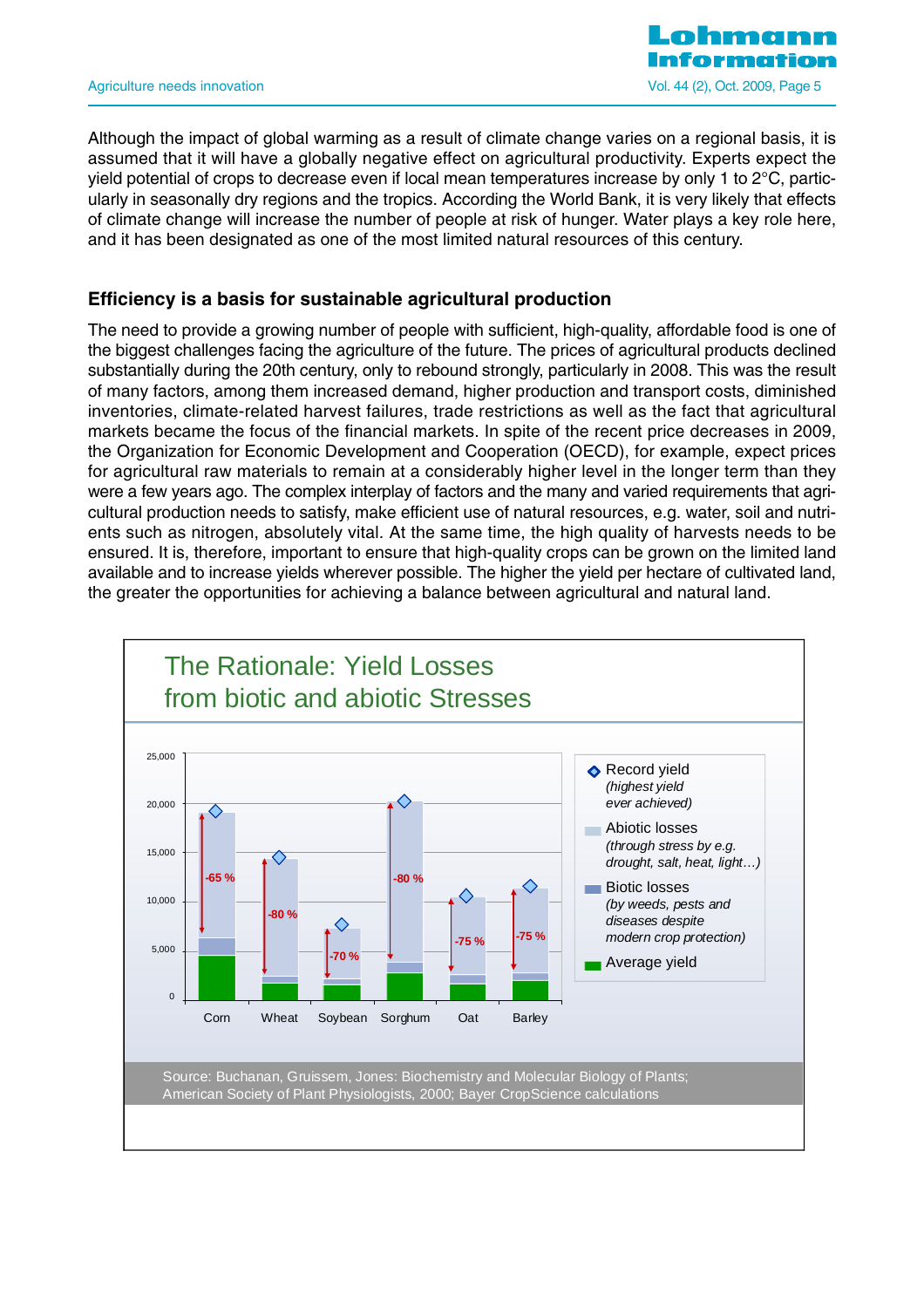

#### **Not using crop protection, limits efficient use of resources**

Crop protection products help to secure yields by protecting crops against harmful organisms. The effect of harmful factors on yields has been investigated in several studies. Studies at the Institute for Plant Diseases at University of Bonn, Germany, for example, indicate that weeds, fungal diseases and insects together account for the loss of 42 percent of harvests of the world's eight most important crops: rice, wheat, barley, corn, potatoes, soybeans, cotton and coffee. If no crop protection products at all were used, up to 70 percent of these crops would be lost. Scientists did observe some major fluctuations. Rice, for example, has the genetic capacity to produce up to 20 tons of grains per hectare. Real yields, however, vary between just one and 11 tons. These lower yields are the result of environmental stress factors mentioned previously.

#### **A fungicide which helps wheat to grow**

Some particular active ingredients used in crop protection products are opening up new horizons. One of them is trifloxystrobin from Bayer CropScience, an antifungal agent belonging to the strobilurin class of active ingredients which protects cereals, vegetables and fruit against harmful fungal diseases. It also increases the resistance of plants to stress. Field trials have shown that crops treated with strobilurins produce better harvests than those protected with other types of antifungal agent. Crops protected with trifloxystrobin also do much better than untreated plants under conditions of drought. The active ingredient evidently triggers a number of different beneficial effects in the plant, which result in an above-average increase in yield. Recent research has also shown that certain active ingredients – such as the one used in the insecticide Gaucho<sup>®</sup> from Bayer CropScience – can even make rice plants more resistant to fluctuations in the salt content of water.

Bayer CropScience has one of the largest research budgets in the industry (some EUR 650 million annually), and will be maintaining its innovative emphasis on novel crop protection products with new modes of action which will enable farmers to achieve high yields. These not only include chemical crop protection products but also products for biological pest control such as Bacillus firmus, which can be used to protect seeds against nematodes (soil-dwelling threadworms).

#### **Innovation is indispensable**

New technologies will play a major role in making efficient use of scarce agricultural resources. In the past, scientific progress and modern crop protection enabled yields to be increased substantially and safeguarded. However, analysis of the International Food Policy Research Institute, Washington, USA makes clear, that spending on agricultural research has slowed considerably all over the world since the 1970s. The consequences are dramatic. In the 1980s, cereal yields were increasing at a rate of more than three percent annually; today, yields of wheat and rice in particular, are growing at between one and two percent. The forecast trends in demand show clearly that this is nowhere near enough. This is why agricultural research is more important today than ever before. A global agricultural initiative to drive innovation is needed, to sustainably exploit the potential of agricultural crops.

#### **Stress-tolerant plants cope considerably better with extreme climates**

One of the foremost objectives of crop protection research is to increase the yields of corn, rice and wheat and to make plants more tolerant to severe heat, cold, drought or intense sunlight. These factors expose plants to enormous stress. They trigger a process that can lead to self-destruction. Energy-intensive repair processes substantially increase the plant's energy consumption. This has dramatic consequences for the plant: It can no longer properly supply leaves, fruit or stems with energy. Individual cells gradually die, ultimately leading to the death of the plant.

Researchers at Bayer CropScience are using biotechnology to equip canola plants, for example, to cope with several stress factors. They are designing a kind of fitness program for plants. Firstly, they incorporate genes into plants which should help them deal with excessive stress caused by dry and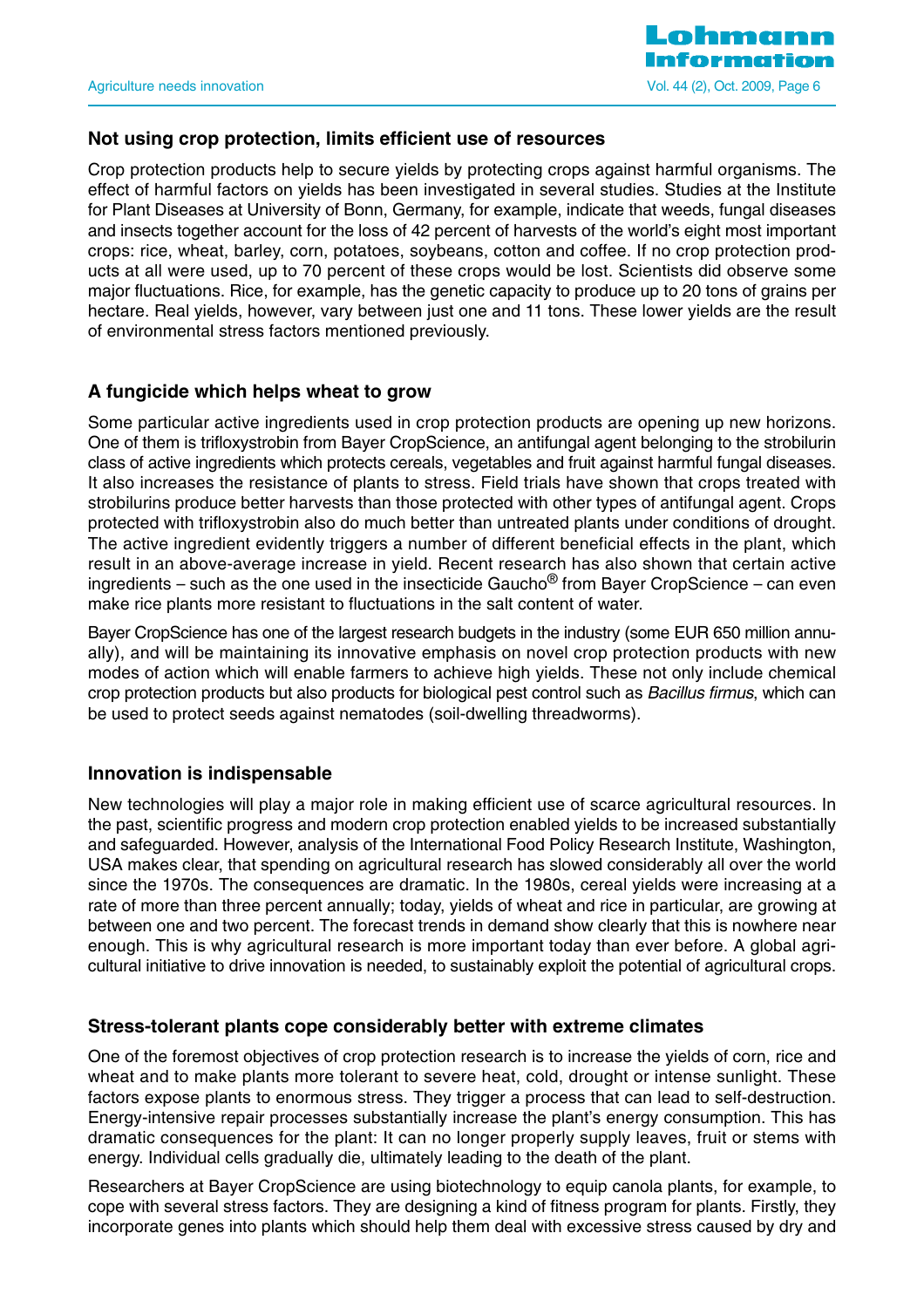wet conditions. Secondly, they quite specifically deactivate individual genes which trigger excessive stress reactions in normal plants which result in lower yields. This should enable the plants to produce consistently high, stable yields over the longer term, despite fluctuating environmental conditions.

Bayer CropScience is using classic plant breeding techniques, plant genetic engineering methods and other approaches based on modern molecular biology, such as marker-assisted breeding, in its efforts to develop high-quality seed with improved traits. In the latter, plants are selected for crossing not on the basis of their external characteristics but because of their genetic traits, which new methods allow scientists to establish beforehand. In this way, suitable partners can be selected specifically, thus accelerating the breeding process.

#### **Plant biotechnology complements innovative crop protection**

The use of biotechnology in combination with crop protection solutions in a targeted manner, can achieve significant advances in productivity. The Consultative Group on International Agricultural Research estimates that plant biotechnology alone has the potential to increase yields by around 25 percent. As a result, modern breeding methods can help to fight global hunger. The United Nations Task Force on Hunger advocates the use of plant genetic engineering in the fight against hunger. Greater resistance to environmental stress factors such as drought, salty soil, unfavorable temperatures, plant pests and diseases and an improved nutrient content are also thought to be advantageous for smallscale farmers in developing countries. Studies recently published by scientists at the Department of Agricultural Economics and Rural Development, University of Göttingen, Germany, show examples where the cultivation of plants bred using genetic engineering effects poverty reduction in some developing countries.

The BioScience business unit at Bayer CropScience uses modern plant-breeding techniques to develop, among other things, high-yielding hybrid crop varieties with improved tolerance towards environmental stress factors. Our modern hybrid rice, for example, has a yield potential that is 20 to 30 % higher than that of conventional rice varieties. Its yield advantage is even greater under conditions of infection by bacterial leaf blight. When this disease hits, farmers who use our modern hybrid rice can produce up to 80 % more yield than using classical varieties.

#### **Plant genetic engineering concerns us all**

The technical application of biological processes has been used for thousands of years. For example, biotechnology has been used to modify the plant world through selection and breeding ever since mankind began to grow food. Genetic engineering methods were first applied in the early 1970s and since then the importance of biotechnology has increased continually and has become a stronger focus of public attention. Contemporaneously, plant genetic engineering has also increasingly been the subject of intense debate about risk and in some cases of emotive public discussion. From the point of view of agricultural policy, past experience with surplus agricultural production in some industrialized countries, encouraged the view that a further increase in production volumes would be undesirable.

However, in view of the future challenges facing the world, industrialized countries also have a responsibility to help secure the food supply. Against this background, they have a moral obligation to enable an open and objective dialog to take place in society about the contribution that plant genetic engineering can make. Since acting ethically, also means acquiring the knowledge and awareness that will permit solutions to be found through respectful and tolerant discourse.

#### **Agricultural policy: A fundamental element of responsible social policy**

The global challenges associated with a growing world population demand an awareness of the need for solidarity and the ability and willpower to accept responsibility. Our cultural experience has taught us that efficient and sustainable agricultural production is a major fundament of our prosperity and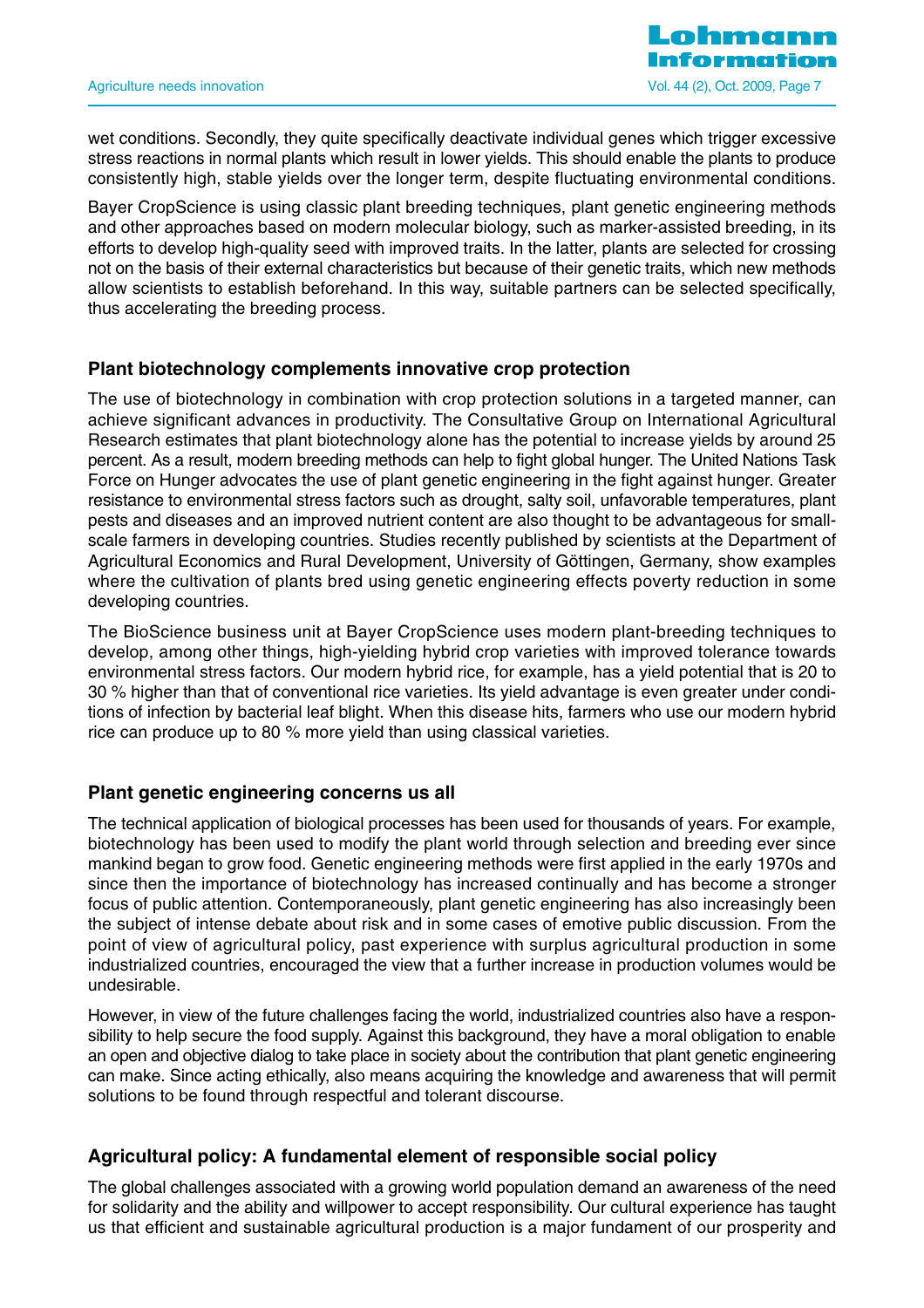

that it is progress, not stagnation, which will help mankind to secure the future. The consideration to use modern crop protection and biotechnological products responsibly goes hand in hand with an obligation to search for ways of safeguarding the food supply and agricultural resources in the long term. Innovative agricultural policy is thus a fundamental element of a forward-looking social policy.

#### **Abstract**

Limited arable land, climate change and a continually growing world population are posing major challenges for agriculture. It is vital to safeguard, and even boost, yields of agricultural raw materials. Bayer CropScience has one of the largest research budgets in the industry, at around EUR 650 million annually, and will be maintaining its innovative emphasis on novel crop protection products with new modes of action which can help to safeguard yields, produce high-quality crops and manage resources efficiently, in the interests of the environment. We are convinced that we need to increase our focus on modern plant breeding in the development of new and high-yielding hybrid varieties and make greater use of the opportunities offered by plant biotechnology.

Scientific progress has made a crucial contribution to enabling agricultural yields to be increased substantially. The challenges facing the world require us, once again, to reinforce our commitment to agricultural science, research and application-oriented innovations. Society has a responsibility to show its solidarity by searching for ways of safeguarding the world's food supply. What we need, therefore, is a new initiative to drive agricultural innovation – in other words a "second green revolution" – that will extend the precious potential of our crops to meet needs while preserving the environment.

#### **Zusammenfassung**

## **Herausforderungen für nachhaltige Landwirtschaft**

Begrenzte Anbauflächen, klimatische Veränderungen und eine weiter steigende Weltbevölkerung stellen die Landwirtschaft vor große Herausforderungen. Dabei müssen die Ernteerträge der Agrarrohstoffe sicher gestellt und sogar weiter ausgebaut werden. Bayer CropScience wird mit einem der größten Forschungsetats in seiner Branche in Höhe von rund 650 Millionen Euro auch in Zukunft seine Innovationsschwerpunkte auf neuartige Pflanzenschutzprodukte mit neuen Wirkmechanismen legen, die Erträge sichern und hochwertige Ernten sowie ein effizientes und damit umweltschonendes Ressourcenmanagement ermöglichen. Wir sind davon überzeugt, dass wir dabei die Möglichkeiten der modernen Pflanzenzüchtung mit der Entwicklung neuer Hochertrags-Hybridsorten sowie die Chancen der Pflanzenbiotechnologie verstärkt nutzen müssen.

Der wissenschaftliche Fortschritt hat maßgeblich dazu beigetragen, dass die Agrarerträge bisher beträchtlich gesteigert werden konnten. Die weltweiten Herausforderungen machen erneut ein verstärktes Engagement in Agrarwissenschaften, Forschung und anwendungsorientierte Innovationen erforderlich. Dabei steht die Gesellschaft in der solidarischen Verantwortung, nach Lösungen für eine weltweite Sicherung der Ernährung zu suchen. Wir brauchen insofern eine neue landwirtschaftliche Innovationsinitiative, d.h. eine "zweite grüne Revolution", um das kostbare Potenzial unserer Kulturpflanzen bedarfsgerecht und umweltschonend auszubauen.

#### **Author's Address**

Dr. Günther Eberz Bayer CropScience AG Corporate Communications Corporate Policy & Media Relations Alfred-Nobel-Str. 50 40789 Monheim, Germany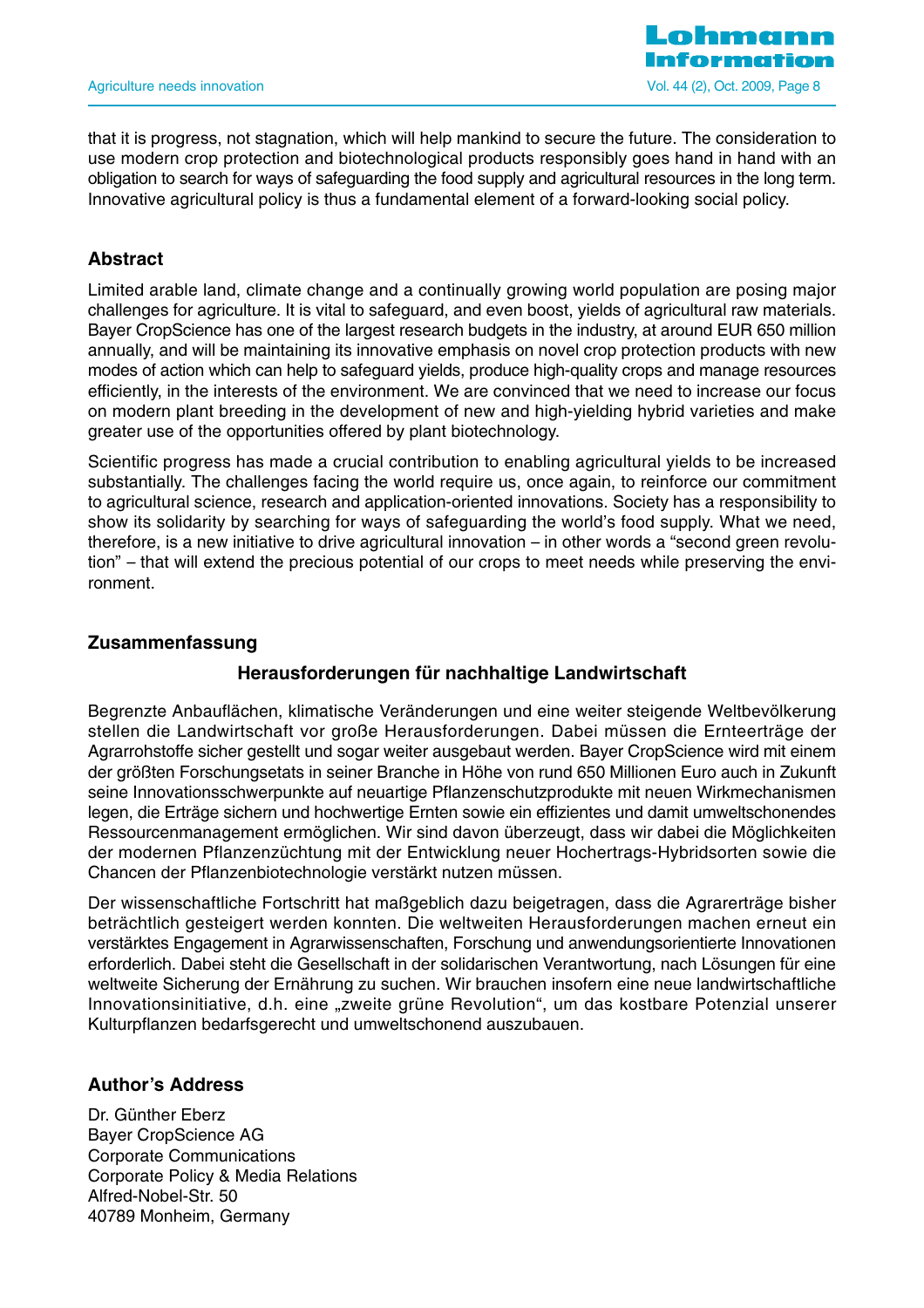

## **A history of layer breeding in Cuxhaven since 1959: from serendipity to sustainability**

**D.K. Flock, Cuxhaven, Germany** 

serendipity: a gift for discovery by accident and sagacity while in pursuit of something else<sup>1</sup>

#### **1949-1959: Serendipitous introduction of RRS by Art Heisdorf**

During the recovery period after World War II, European poultry breeders were busy rebuilding prewar structures and resumed conventional herdbook breeding with egg-type and dual purpose breeds. Meanwhile, poultry breeders in North America had discovered the benefits of crossing different breeds or lines of the same breed. The scientific foundation of the poultry breeding program in Cuxhaven can be traced back to the **"Heterosis Conference"** at Iowa State College, where plant and animal geneticists met in 1949 to discuss different theories and potential utilization of "heterosis" for plant and animal improvement. Among the participants was Art Heisdorf, a young poultry geneticist who had recently started his own breeding company Heisdorf & Nelson Farms. Mr. Heisdorf was keen to get a better general understanding of "heterosis" and was especially attracted by alternatives to the concept of inbred-hybrids, introduced by Hy-Line in the 1940s.

At the heterosis conference, Comstock et al. (1949) presented **"reciprocal recurrent selection"** (RRS) as an alternative to crossing inbred lines. The basic idea of this theory is that superior crosses can be further improved by "recurrent" (i.e. repeated in each generation) selection based on the performance of cross-line relatives (daughters or half-sisters), while pure-line information should be completely ignored. This theory assumes that overdominance can be an important part of heterosis, i.e. within-line selection would always favor heterozygotes and keep gene frequencies intermediate. RRS, on the other hand, should drive the frequencies of relevant alleles in opposite direction, thus increasing the frequency of heterozygotes in the commercial cross. Heisdorf returned home convinced that the theory behind RRS was sound and decided to test it on two of his White Leghorn lines, which happened to "nick" well from the start and continue to respond to RRS even 60 years later.

As shown later in a review by Bell (1972), other selection experiments failed to demonstrate the superiority of RRS, either because the lines used did not differ sufficiently in allele frequencies when the selection started or the experiment was terminated prematurely. Art Heisdorf's decision to apply RRS on a suitable set of lines and the subsequent success of the breeding program in Cuxhaven is an illustration of "serendipity": we may not be celebrating 50 years layer breeding in Cuxhaven this year, had it not been for the lucky combination of four factors: (1) the decision to test and verify RRS theory in a long-term breeding program; (2) availability of a set of non-inbred White Leghorn lines with superior combining ability and genetic variation responding to RRS; (3) providing a stimulating research environment to attract and inspire a team of qualified geneticists who believed in RRS; and (4) cooperating with business partners who share similar values and are dedicated to serve the egg industry and egg consumers with highly efficient layers.

Not only did the original two White Leghorn lines used by H&N "nick" well, Lohmann and Heisdorf were also a perfect match. Art Heisdorf's German ancestry probably helped him to trust Heinz Lohmann as a business partner when Lohmann asked for access to pure-lines and complete know-how in modern breeding and management as a basis for the license agreement which was signed in 1958. The H&N "Nick Chick" had won more random sample tests in the USA than any other strain, but when the **"HNL Nick Chick"** was first tested in Germany, it was soon recognized that a higher egg weight was desirable to satisfy European preferences – an additional argument to justify a stand-alone breeding program in Germany.

One of several explanations of serendipity found on the website http://livingheritage.org/three\_princes-2.htm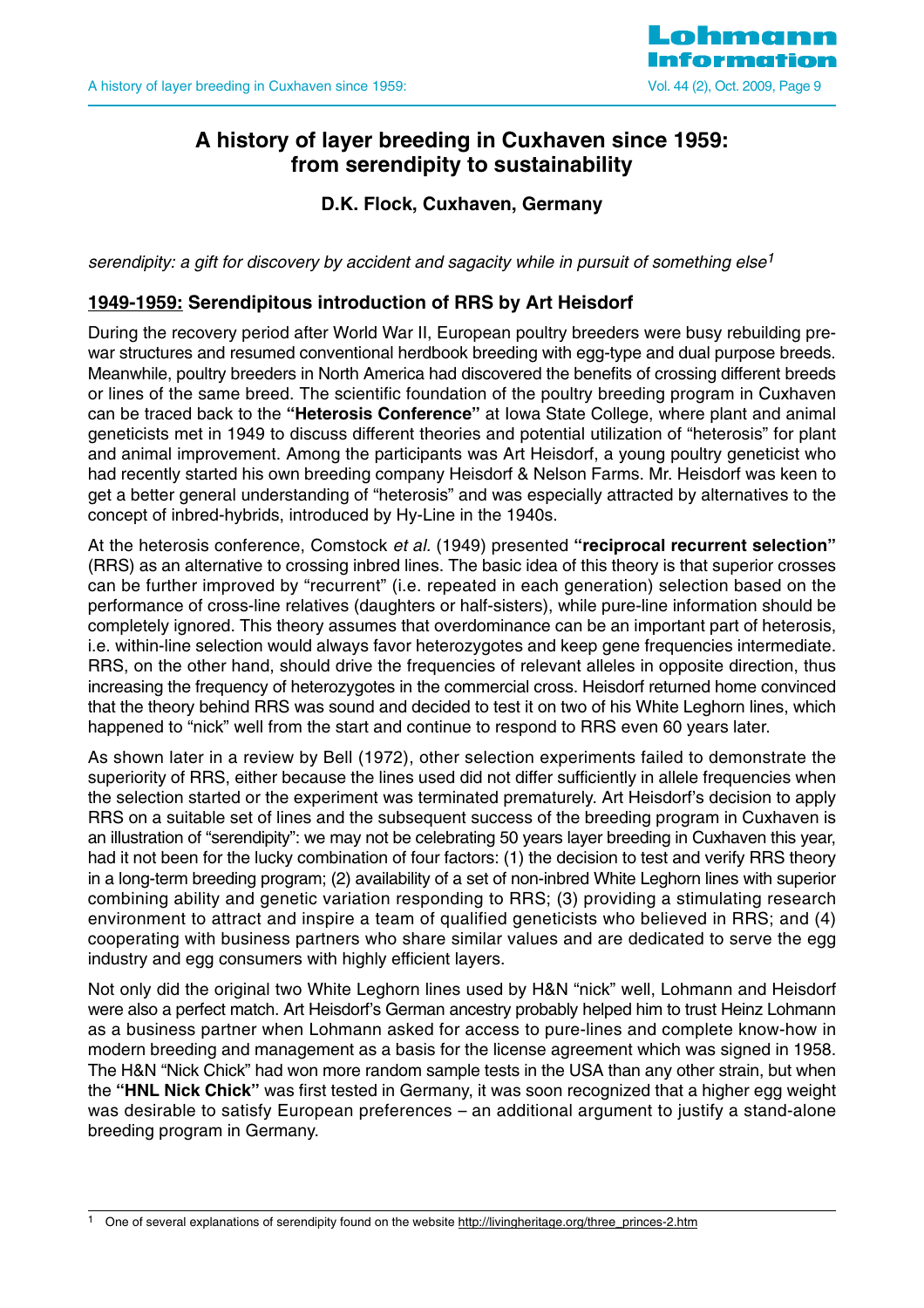

## **1959-1969: Dr. von Krosigk and Dr. Pirchner as geneticists in Cuxhaven**

Max von Krosigk played an important part in setting up the HNL breeding program in Cuxhaven as a replicate of the RRS breeding scheme at Hollywood Hills in Washington, which by then already consisted of two replicates – the "A" and "B" populations, to supply the growing demand year-round. Franz Pirchner, whom I first met in 1962 during the World Fair in Seattle, was hired by H&N to replace Max von Krosigk, but decided to pursue a University career after two years in Cuxhaven (1963/64). Before I was hired to succeed Max von Krosigk as geneticist in charge of the HNL breeding program in Cuxhaven, I had met both on various occasions and found out more about our common background as PhD students of Prof. Lush at Iowa State University.

Not only the first three geneticists hired by H&N to supervise the HNL breeding program in Cuxhaven, but also my successors Rudolf Preisinger and Matthias Schmutz started with a dairy cattle breeding project for their PhD thesis before changing to layer breeding. The extensive experience analyzing large data sets was very helpful, and as Max von Krosigk would say: all you need for a start is a solid theoretical background in genetic statistics, design of experiments and mathematical probability; all else can be learned from available data and in open discussions with colleagues and business partners.

The RRS program involved three main steps every year:

(1) summarize performance records of pedigreed paternal and maternal half-sisters, calculate genetic parameters and rank their pure-line brothers and sisters on a "selection index"; select the best males and females on the productivity of their cross-line sisters (ignoring pure-line data);

(2) assign reciprocal matings of 100 males x 10 females each to produce the next generation of 2000 pedigreed cross-lines families, avoiding close relation among females mated to the same male;

(3) switch males between lines after cross-line reproduction, avoiding mating of related males and females, to produce non-inbred pure-line progeny for sib selection in the next generation.

In addition to the RRS routine, Pirchner initiated several experimental programs. He compared different lighting programs, estimated genetic parameters of feed efficiency and started to develop inbred sublines by full-sib matings. His interest in poultry breeding continued after he left Cuxhaven to accept positions as University professor in animal breeding in Vienna, Austria and Weihenstephan, Germany. The inbred lines he started were abandoned after I became responsible for the HNL breeding program.

The idea to **select directly for improved feed efficiency** was contrary to the widely accepted opinion of Nordskog et al. (1973) that selection for higher egg mass and lower body weight would achieve the same goal without the extra cost of measuring individual feed consumption. Von Krosigk and Pirchner (1964) presented first estimates of genetic relationships between feed consumption and productive traits in laying hens at the British Poultry Breeders' Roundtable, but it took another 10 years and high feed prices in the mid 1970s before we introduced testing for feed efficiency on a larger scale in our breeding program. Several of Pirchner's graduate students (Damme, Heil, Wang) worked with feed efficiency data from a long-term selection program at Weihenstephan, involving two brown-egg lines (Rhode Island Red and Sussex) of H&N origin.

I first met Art Heisdorf in 1966 after the World Poultry Congress in Kiev/USSR, when I was interviewed as potential successor of Max von Krosigk. Art's personality and the image of Heisdorf & Nelson and Lohmann as research oriented, progressive breeding companies convinced me to accept a challenging job in the industry, a decision I never regretted.

Genetic progress and **limits to selection** were popular topics during the 1960s, and we tried to separate genetic and environmental trends with appropriate statistical methods. In a joint publication with Henderson, Kempthorne and Searle (1959), von Krosigk compared statistical approaches developed at Ames and Cornell, using field data from milk recording in Iowa herds. At H&N and Lohmann, a **"repeat mating design"** was introduced to compare progeny from two generations in the same environment. Although not completely unbiased, the estimates published by von Krosigk et al. (1972) confirmed that our selection produced predictable results. In subsequent years, I discontinued the repeat mating controls and focused on the results of random sample tests to monitor the rates of change in different strain crosses (Flock and Heil, 2002).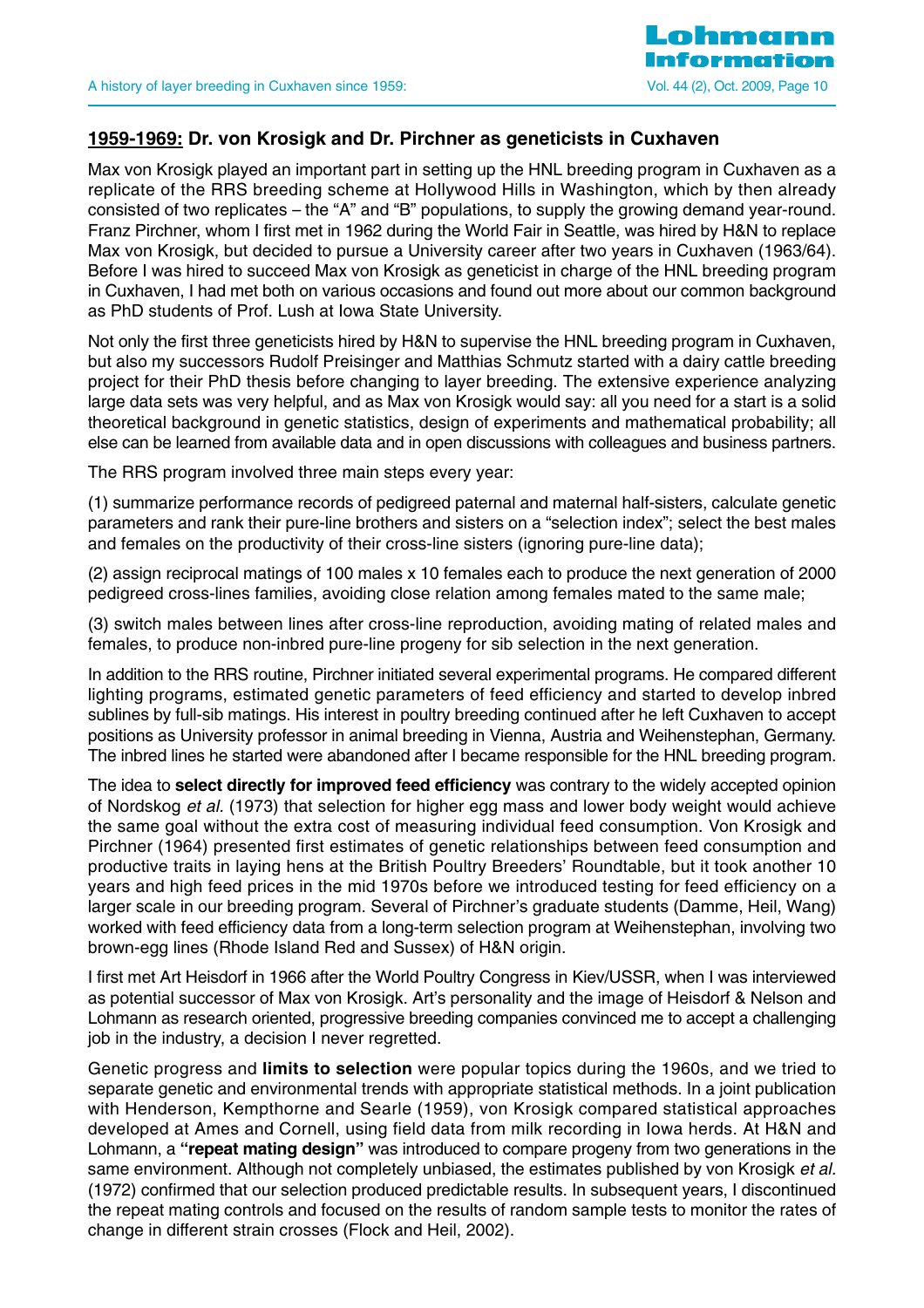## **1969-1979: Analysis of part records; selection for Marek's resistance**

When I presented my first paper at a franchize hatchery meeting in Cuxhaven (1969) and asked the audience whether they agreed with the performance profile defined in our breeding goals, our distributors appeared to be completely happy with the HNL Nick Chick and only worried the new geneticist may try something stupid like reducing age at sexual maturity or lowering body weight to improve feed efficiency.

To get a better understanding of variation in egg production and potential for genetic improvement, we collected and analyzed egg production data from pedigreed test crosses in 4-week periods to determine the optimum length of testing period (Willeke, 1972; Flock, 1977). As a result, we started to put **more emphasis on persistency** and tried to hold age at sexual maturity constant instead of selecting on cumulative part records. Following the same reasoning, we later extended the testing period and the generation interval from 12 to 14 months.

Marek's disease (MD) was known from other areas and selection for MD resistance discussed as a possibility. But our veterinary colleagues predicted that vaccines would solve the problem before we could develop genetically resistant layers, and we geneticists did not understand the important difference between MD and Leukosis (LL) at that time. In retrospect, it was a prudent decision to **select a set of sub-lines for MD resistance** (mortality on problem farms in Spain), while genetic improvement of the main lines continued in the MD-free environment of our pedigree farms in Germany.

When MD vaccines became available in the early 1970s, interest in the more MD-resistant lines soon vanished. The cumulative changes during the 5-year period demonstrated that MD resistance can be substantially improved – if we sacrifice other traits: the main lines were 20 eggs and 2 kg egg mass per HH ahead of the 'resistant' lines, which had about 20% lower mortality under challenge conditions (Flock, 1974; Flock et al., 1975). Had we included MD resistance in the selection index for the main lines, we may have been out of business after MD-vaccines became available.

Once we understood the basic difference between MD and LL, we focused on **eradicating Leukosis viruses** from all our pure-lines. Although HNL had the image of low mortality due to LL, we started to test 100% at the pedigree level and gradually eliminated LL from all parent flocks. This eradication contributed significantly to reaching 300+ eggs in 500-day random sample tests (Flock, 1984; Flock and Kühne, 1985) and became essential for the introduction of a feather-sexing White Leghorn cross in subsequent years.

After Pfizer acquired H&N in the early 1970s, it was agreed not to renew the license agreement beyond 1978. Lohmann continued to use the original H&N lines, but changed the trade name from "HNL Nick Chick" to **"Lohmann Selected Leghorn"** (LSL), while H&N became a competitor in the global market.

In 1978, Lohmann AG acquired Hy-Line from Pioneer - mainly to gain access to the US market - and expanded the breeding activities in Cuxhaven to develop competitive white-egg and brown-egg crosses for world-wide distribution. For many years, both sides benefitted from a productive exchange of ideas between geneticists with independent backgrounds. The Hy-Line and LTZ gene pools remained completely separate, which adds to the security for the EW Group.

## **1979-1989: Change from RRS to mRRS; LSL-F and LB as new products**

RRS theory assumes that overdominance is important. This potentially valuable part of variation could not be utilized with traditional pure-breeding and would be lost if we paid any attention to pure-line production. The pure-line candidates for selection were therefore kept in large floor pens while their cross-line sisters were tested in single cages. With this system, we were unable to monitor changes in heterosis.

To learn more about genetic variation and heterosis in our White Leghorn lines, we produced simultaneously pure-line and cross-line progeny from all selected sires to be tested under identical conditions in cages. Results from generation 1973/74 including all F2 and backcross combinations were presented at the European Poultry Conference in Hamburg (Flock, 1980). The experimental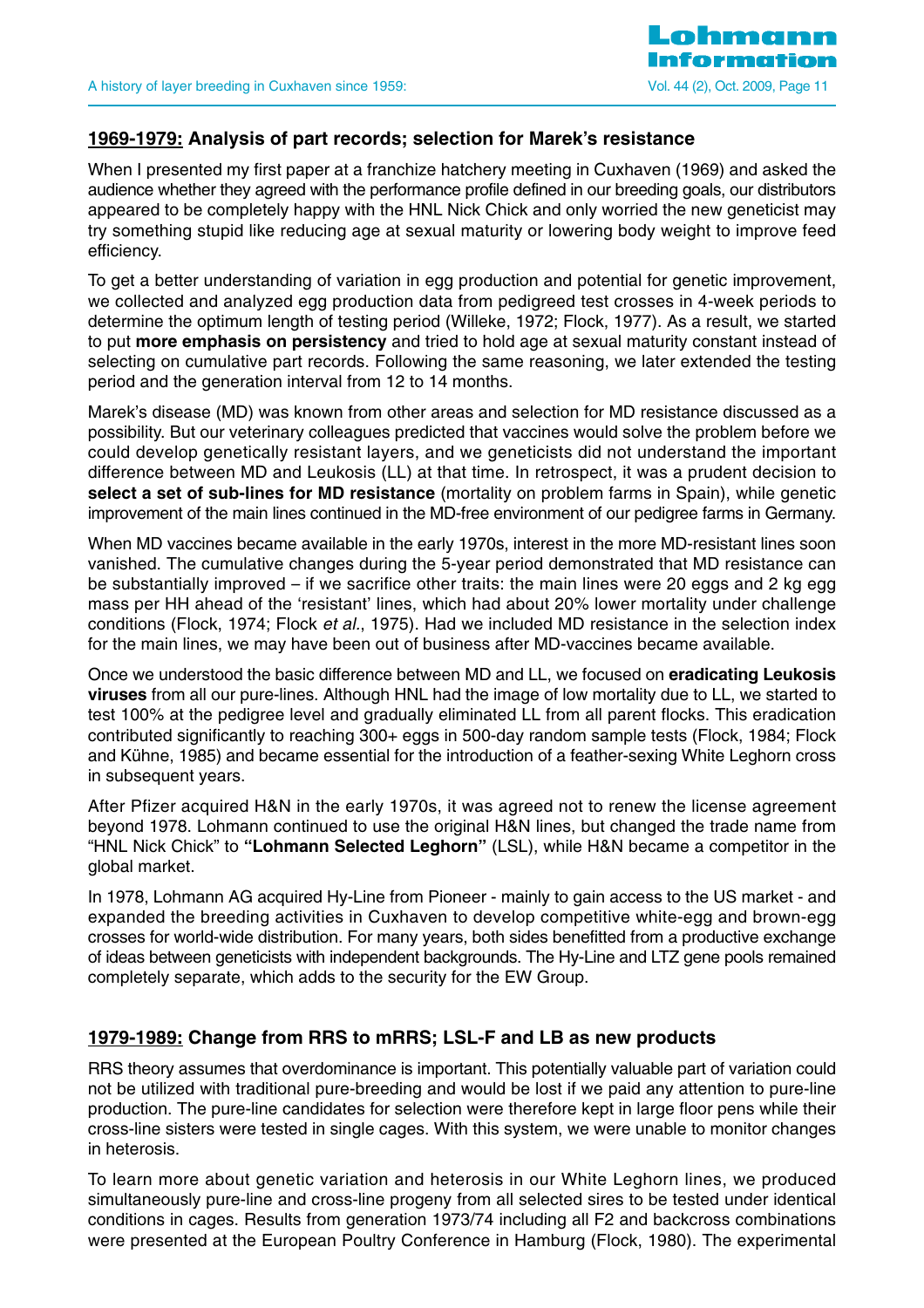

design to produce all possible combinations required artificial insemination (Stöve, 1980). Having performance-tested pure-lines in cages opened the possibility to select on a combination of crossline and pure-line information (mRRS) and to monitor how this would affect progress in pure-line and cross-line performance.

With high selection intensity it is not possible to avoid inbreeding completely, but in our RRS breeding program we **minimized inbreeding by keeping large populations**. In connection with the analysis of inbreeding during 25 years from pedigree data of our lines (Ameli, 1989; Flock et al., 1991), we generated new data to estimate heterosis and inbreeding effects in generation 1986/87. As documented in a later paper (Flock, 2000), some heterosis for egg production was indeed "lost" after we introduced mRRS (as predicted from theory if overdominance is important), but the "loss" can be explained by the ceiling of 1 egg per day: more potential for improvement in the pure-lines (peaking initially around 80%) than in the F1 crosses (already peaking around 95%).

As shown in table 1, we estimated 43 eggs and 3.15 kg egg mass heterosis after 22 generations of RRS, of which only 30 eggs and 2.42 kg egg mass were left after 13 additional years of mRRS. Perhaps we could have made a little more progress in the commercial layer and even increased heterosis by ignoring pure-line information, but our general breeding goal was to produce saleable chickens, not to maximize heterosis. If deleterious genes in the pure-lines are the cause of dominance and overdominance, we should not hesitate to eliminate them by family selection. Improved pure-line performance actually helped us to increase selection intensity, and correlated improvement of parent performance reduced chick production cost for our distributors.

In a non-commercial long-term selection experiment we should have continued to apply RRS in its pure form to see how much more heterosis can be added, but commercial breeders have to focus on competitive parents and commercial layers, "heterosis" is not saleable.

|                  | Livability % |         |         | Egg number/HH | Egg mass kg/HH |         |  |
|------------------|--------------|---------|---------|---------------|----------------|---------|--|
|                  | 1973/74      | 1986/87 | 1973/74 | 1986/87       | 1973/74        | 1986/87 |  |
| F1 crosses       | 91.8         | 97.8    | 292     | 318           | 17.67          | 19.37   |  |
| <b>Purelines</b> | 88.6         | 93.6    | 249     | 288           | 14.52          | 16.95   |  |
| Diff. F1-PL      | $+3.2$       | $+4.2$  | $+43$   | $+30$         | $+3.15$        | $+2.42$ |  |
| % Heterosis      | 4.5          | 4.5     | 17.1    | 10.2          | 23.1           | 14.3    |  |

## **Table 1: Estimates of heterosis in generations 1973/74 vs. 1986/87 (Flock, 2000)**

During the 1970s, brown-egg and feather-sexing White Leghorn strains were gaining market shares. To benefit from the expanding world market, Lohmann Tierzucht expanded the R&D program, focusing on the development of a competitive brown-egg layer and feather-sexing White Leghorns to replace the vent-sexing HNL. In order to develop a feather-sexing variety of LSL, we started with introgression of the slow feathering gene K from an experimental White Leghorn line into our LSL female line, followed by 10 generations of backcrossing and balanced selection. Before field-testing the new LSL-F variety, Leukosis virus was eradicated from all lines.

Convinced that our white-egg layer LSL was superior to any brown-egg layer in terms of egg production, feed efficiency and egg quality, Lohmann started later than other breeders to invest into sufficient additional facilities for a strong brown-egg breeding program. We briefly tried to introduce a RIR x Sussex cross under the name "Lohmann Super Brown". After replacing the Sussex line with a more productive White Rock female line, "Lohmann Brown" started to catch up in terms of all major traits of interest: optimal egg size, attractive shell color, high number of saleable eggs, efficient feed conversion, low mortality, competitive parent performance.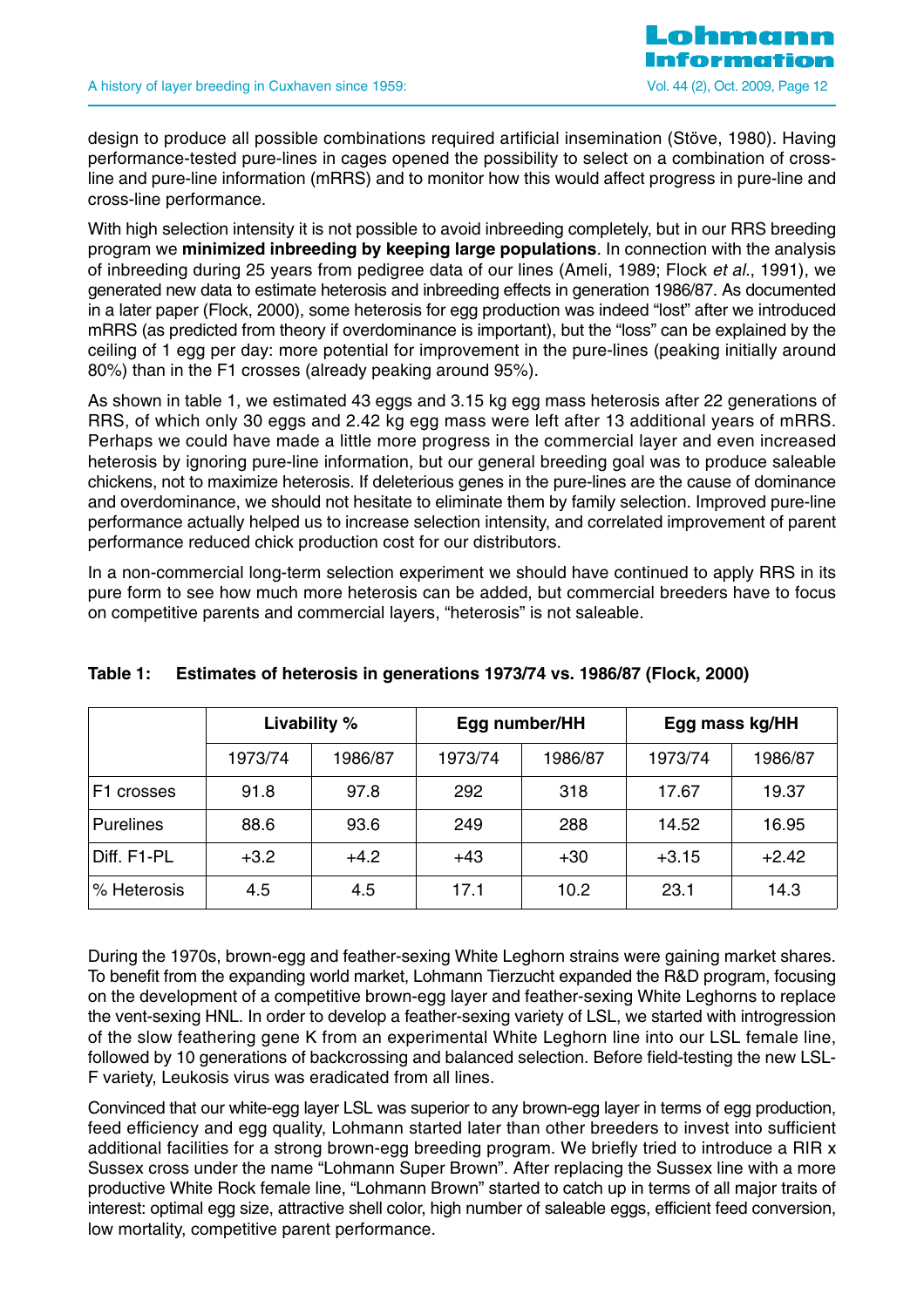Breeding goals were adapted to the increasing competition between white-egg and brown-egg layers: we focused on shell strength in white-egg layers and feed conversion in brown-egg layers in response to the common belief that white-egg layers are more efficient, while brown eggs have stronger shells. Within a few generations, LSL entries in German random sample tests exceeded 40 Newton in shell breaking strength, and Lohmann Brown entries approached 2.00 feed conversion ratio.

In 1989, when we celebrated "30 years egg-type breeding in Cuxhaven" **Art Heisdorf** was a prominent guest speaker on our program and told us "how it was in the olden days" (Heisdorf, 1969, 1990). He was obviously happy to see LTZ continuing a strong layer breeding program and H&N International part of the Lohmann group, and I am sure he would be even happier to see the continuing development to this day.

## **1989-1999: Increasing emphasis on sustainability**

Sustainable breeding of laying hens is focused on long-term contributions to the quality of life for egg consumers and producers worldwide, with appropriate attention to bird welfare and natural resources.

With increasing international sales of brown-egg and white-egg layers, Lohmann Tierzucht was confronted with different regional priorities and sometimes opposite ideas of customers, especially when it came to optimum egg weight and how to assess feed efficiency. Intensive communication with customers during periods of changing egg and feed prices or new disease problems helped us to understand the global egg industry better and to adjust priorities of our selection programs. It soon became obvious that we needed more than one white-egg and one brown-egg cross to satisfy different regional demand.

During my first decade in Cuxhaven (1969-79) we focused on one product for the European white-egg market: the HNL Nick Chick. During the second decade (1979-89) we introduced the feather-sexing LSL, entered the global brown-egg market, focused on feed efficiency and adapted egg weight to market needs. During my third decade in Cuxhaven (1989-99) Rudolf Preisinger joined our genetics team and helped to refine our routines, introduced new techniques and fresh ideas. I could then afford to spend more time reading and listening to people outside our mainstream business.

**Sustainability** became a public issue, and we as primary breeders were confronted with the question whether our breeding methods were compatible with society demands such as: (1) transparency of food production from farm to fork and from primary breeder to the commercial product; (2) husbandry conditions compatible with ethical standards of society; (3) minimal pollution of the environment; (4) preservation of genetic diversity; (4) long-term perspectives for adequate nutrition of a growing world population and increasing competition for land to be used for food, feed or fuel production. Selection for improved feed efficiency has made a substantial contribution to optimize the use of resources and minimize pollution of the environment. Selection against cannibalism has made egg production in non-cage systems easier. Our work on the genetics of osteoporosis in laying hens also suggests a reduction of bone breakage (Fleming et al., 1997).

Active participation in public research is a "give and take" and more can be gained by transparency than by secrecy. Details of our breeding programs in Cuxhaven have been published extensively over the years (e.g. recently by Flock et al., 2008). Sustainable farm animal breeding as defined in the European FABRE TP project (2008) for different species of farm animals includes principles we have been following for decades in our breeding programs (Flock, 1994; Flock and Preisinger, 2002).

Developments during the most recent ten year period from 1999 - 2009 will be reviewed in a followup paper by R. Preisinger in a future issue of Lohmann Information.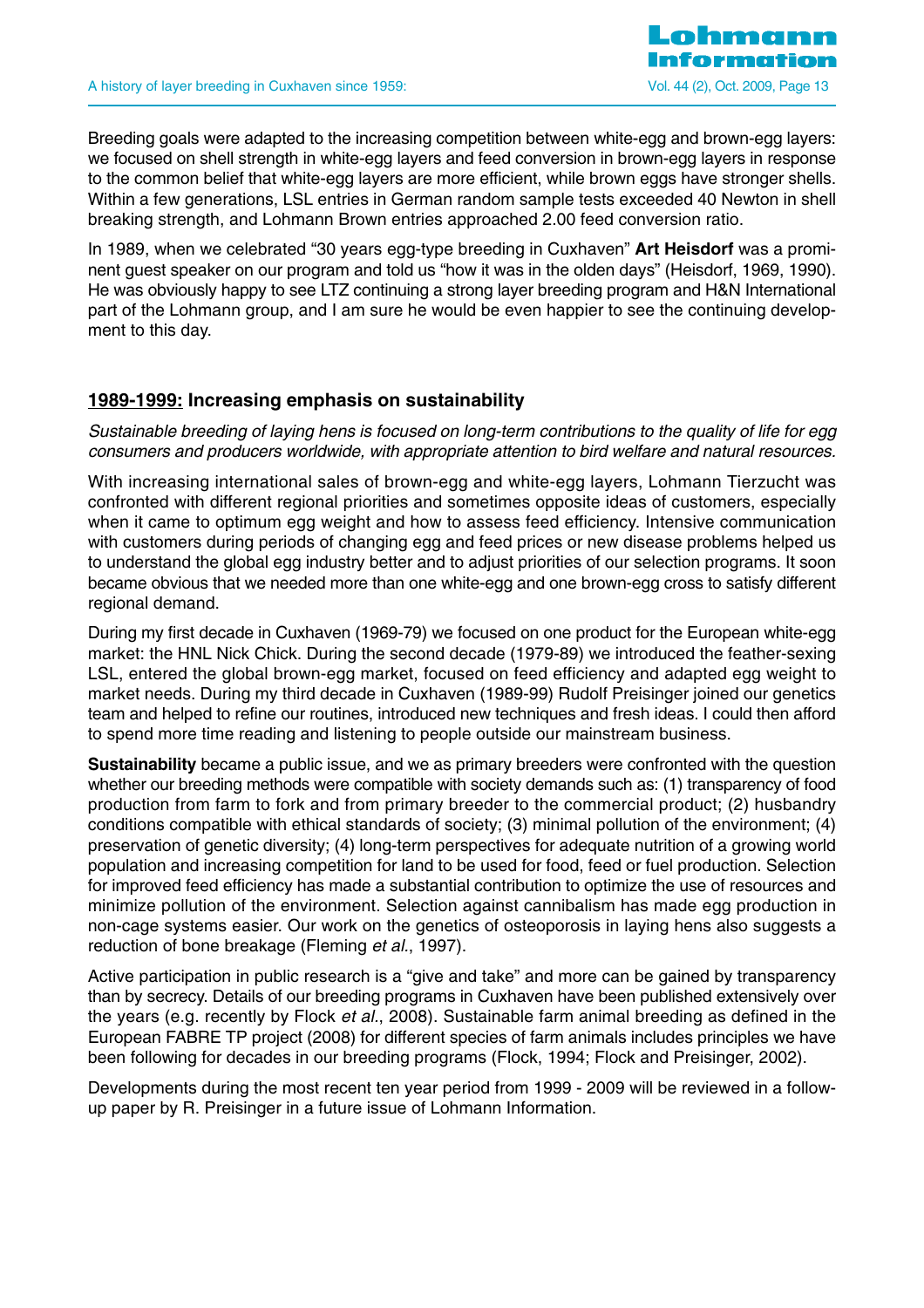

#### **Zusammenfassung**

## **Ein Rückblick auf die Legehennenzucht in Cuxhaven von 1959-2009: glückliche Startbedingungen und gute Aussichten für die Zukunft**

Beim Beginn der Zucht 1959 konnte Lohmann auf 10-jährige Erfahrungen im amerikanischen Zuchtbetrieb H&N aufbauen. Im Rahmen eines Lizenzvertrages wurde das komplette Know-how einschließlich reiner Linien importiert. Bis Mitte der 1970er Jahre war das HNL-Zuchtprogramm in Cuxhaven eine Kopie der Basis in den USA, lediglich das Leistungsprofil sollte sich am deutschen Eiermarkt orientieren. Nach Ablauf des Lizenzvertrages wurden die züchterischen Aktivitäten erweitert und neue Wege in der Züchtung beschritten. Wesentliche Entwicklungen waren (1) wettbewerbsfähige braune Legehybriden; (2) federsexbare weiße Legehybriden; (3) nach Eigewicht differenzierte weiße und braune Linienkombinationen; (4) verbesserte Elterntierleistungen; (5) Freiheit von übertragbaren Krankheitserregern (Leukose-Viren, Mykoplasmen, Salmonellen); und (6) erweitertes Kommunikationsnetz mit Kunden.

In dieser Übersicht werden Schwerpunkte der Züchtung aus den vergangenen fünf Dekaden dargestellt. Wer sich ausführlicher in deutscher Sprache über die Entwicklung der modernen Legehennenzucht informieren möchte, sei auf das Kapitel "Praktische Legehennenzüchtung" (Flock, Schmutz und Preisinger, 2008) in Brade, Flachowsky und Schrader (Ed.) verwiesen.

#### **Literature**

- Ameli, H., 1989: Inzucht- und Heterosiseffekte sowie genetische Parameter in zwei langjährig reziproker rekurrenter Selektion unterworfenen Weißen Leghornlinien (LSL) und ihren reziproken Kreuzungen. Diss. Göttingen.
- Ameli, H., D.K. Flock and P. Glodek, 1991: Cumulative inbreeding in commercial White Leghorn lines under long-term reciprocal recurrent selection. Brit. Poultry Sci. 32: 439 – 449.
- Bell, A.E., 1972: More on reciprocal recurrent selection. Proc. Nat. Breeders' Roundtable, Kansas City.
- Cole, .F. and F.B. Hutt, 1973: Selection and heterosis in Cornell White Leghorns: A review, with special consideration of interstrain hybrids. Animal Breeding Abstr. 41, 103-118.
- Comstock, R.E., H.F. Robinson and P.H. Harvey, 1949: A breeding procedure designed to make maximum use of both general and specific combining ability. Agronomy Jour. 41, 360-367.
- Dickerson. G.E., 1955: Genetic slippage in response to selection for multiple objectives. Cold Spring Harbor Symposia on Quantitative Genetics and Biology XX
- Fleming, R.H., S.C. Bishop, H.A. McCormack, D.K. Flock and C.C. Whitehead, 1997: Heritability of bone characteristics affecting osteoporosis in laying hens. Brit. Poulty Sci. 38, 521 – 523.
- Flock, D.K., 1969: Genetische Arbeit am HNL Nick Chick. Nov. 1969.
- Flock, D.K., 1974: Recent results on advantages of reciprocal recurrent selection (RRS) within split populations of White Leghorn strains. Proc. 1st World Congress on Genetics Applied to Livestock Production. Madrid, 925-930.
- Flock, D.K., 1977: Genetic analysis of part-period egg production in a population of White Leghorns under long-term RRS. Zeitschr. für Tierzüchtung und Züchtungsbiologie 94, 89 – 103.
- Flock, D.K., 1980: Heterosisschätzungen in einer Population von Weißen Leghorn nach langjähriger RRS. Proc. VIth European Poultry Conference, 57-63.
- Flock, D.K., 1984: The new target 300 eggs per year. Lohmann Information Int'l. No.6/1984, 1 5.
- Flock, D.K., 1990: Recent progress in white-egg vs. brown-egg layers: shell quality and efficiency of egg production. Lohmann Information Int'l. 14/1990, 9 – 15.
- Flock, D.K., 1991: Utopie oder greifbare Wirklichkeit: 20 kg Eimasse pro Henne und Jahr bei 2,00 Futterverwertung? März/April, 1 – 4.
- Flock, D.K., 1994: Umweltschonende ('sustainable') landwirtschaftliche Produktion: was kann die Geflügelzucht dazu beitragen? Mai – Aug., 7 – 10.
- Flock, D.K., 1998: Genetic-economic aspects of feed efficiency in laying hens. World's Poultry Science Journal, 54, 225- 239.
- Flock, D.K., 2000: Heterosisverlust durch Reinzucht nach langjähriger RRS in einer Population Weißer Leghorn (LSL). Züchtungskunde 72, 153-158.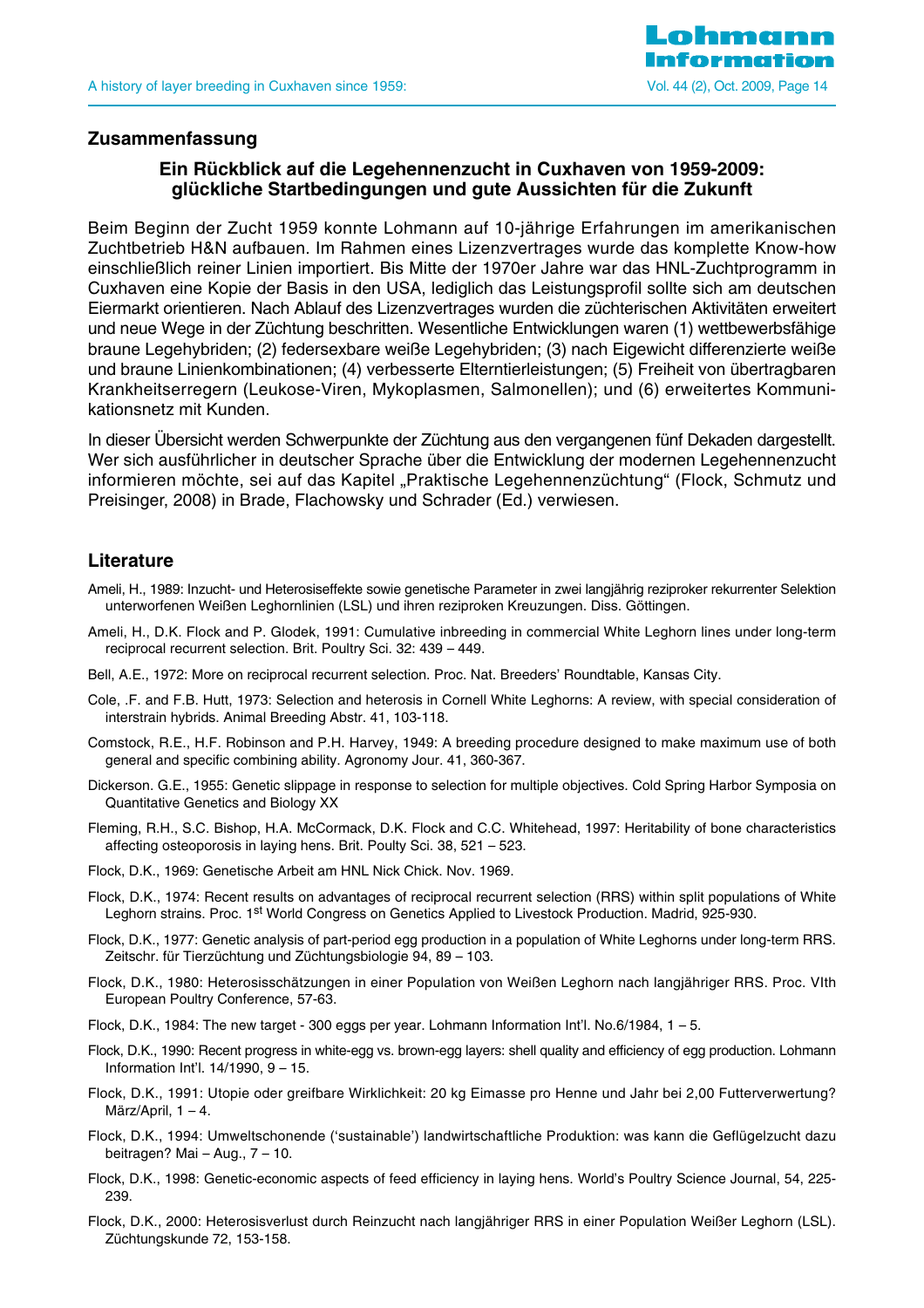- Flock, D.K., H. Ameli and P. Glodek, 1991: Inbreeding and heterosis effects on quantitative traits in a White Leghorn population under long-term reciprocal recurrent selection. Brit. Poultry Sci. 32, 451 – 462.
- Flock, D.K. and G. Heil, 2002: Eine Langzeitanalyse der Leistungsentwicklung weißer und brauner Legehybriden anhand von Ergebnissen der amtlichen deutschen Legeleistungsprüfungen von 1974/75 bis 1997/99. Archiv für Geflügelkunde 66, 1-20.
- Flock, D.K., C.M. v. Krosigk, F. Pirchner und H. Landgraf, 1975: Genetische Veränderungen hinsichtlich Marek-Resistenz und Produktionseigenschaften in Leghornkreuzungen. Archiv für Geflügelkunde 39, 21 - 28
- Flock, D.K. und W. Kühne, 1985: Deutsche Legeleistungsprüfungen 1984/85: Aussagefähigkeit durch Boykottversuch kaum beeinträchtigt. Nov./Dez., 7 – 10.
- Flock, D.K. and R. Preisinger, 2002: Breeding plans for poultry with emphasis on sustainability. Proc. 7<sup>th</sup> World Congress on Genetics Applied to Livestock Production, Montpellier.
- Flock, D.K., M. Schmutz und R. Preisinger, 2008: Praktische Legehennenzüchtung. In: Brade, Flachowsky und Schrader (Ed.) Legehuhnzucht und Eiererzeugung – Empfehlungen für die Praxis. S. 70-92.
- Goodwin, K., G.E. Dickerson and W. Lamoreux, 1960: An experimental design for separating genetic and environmental changes in animal populations under selection. Biom. Genetics 117, Pergamon Press, New York.
- Havenstein, G.B., 1969: A repeat mating control for estimating the genetic changes made by reciprocal recurrent selection. Proc. 18<sup>th</sup> National Breeders' Roundtable, Kansas City.
- Heisdorf, A., 1969: Twenty years experience with reciprocal recurrent selection. Proc. National Breeders' Roundtable, Kansas City.
- Heisdorf, A., 1990: What was it like in the olden days? Lohmann Information International 13/1990.
- Henderson, C.R., O. Kempthorne, S.R. Searle and C.M. von Krosigk, 1959: The estimation of environmental and genetic trends from records subject to culling. Biometrics 15, 192-218.
- Nordskog, A.W., H.L. French, C.R. Arboleda and D.W. Casey, 1972: Breeding for efficiency of egg production. World's Poultry Science Jour. 28, 175-188.
- Pirchner, F., 1983: Genetics of feed efficiency in layers. Proc. Brit. Poultry Sci. Conf., Edinburgh.
- Stöve, K., 1980: Die künstliche Besamung beim Huhn: Optimierung im Zuchtbetrieb. Diss. Göttingen.
- Von Krosigk, C.M., G.B. Havenstein, D.K. Flock and C.F. McClary, 1972: Estimates of response to selection in populations of White Leghorns under reciprocal recurrent selection. 4th European Poultry Conference, London.
- Willeke, H., 1972: Maximierung des Selektionsfortschrittes in der Züchtung von Legehybriden durch den Einsatz von Teillegeleistungen. Diss. Göttingen.

#### **Author's Address**

Prof. Dr. Dietmar K. Flock Akazienweg 5 27478 Cuxhaven, Germany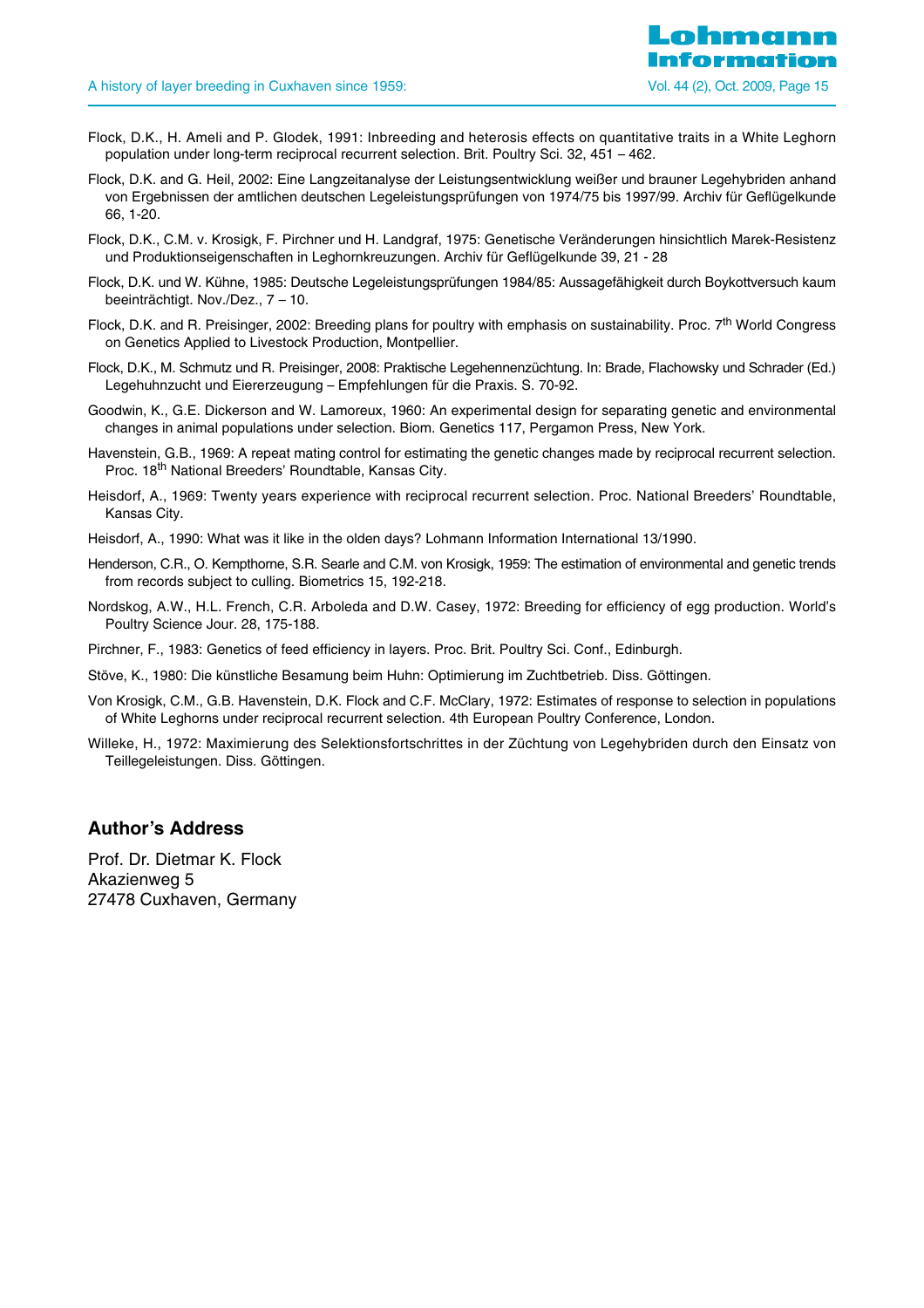

## **Autogenous Vaccines1**

#### **Attila von Hankó EW-Group GmbH, Cuxhaven, Germany**

## **Introduction**

Autogenous vaccines play a critical role in the treatment and prevention of diseases in Germany and other EU countries. A similar integrated approach of autogenous vaccines and registered vaccines as complementary concepts is practiced in North America. Despite the generally increasing need for flexible & fast solutions many countries of the global animal health market still rely on registered vaccines only, with at times serious negative consequences for veterinarians and farmers. Based on the existing dual approach plus a third vehicle (MUMS vaccines) in the coming, EU countries are without doubt in an advantageous situation.

Lohmann Tierzucht (LTZ) has a longstanding history in the field of autogenous vaccines and during the recent past consequently pursued the pro-active and strategic development of these activities. This article intends to build a bridge between 50 years of "Veterinary Laboratory" history, present activities and an aspiring future.

## **Success factors of the early Lohmann Veterinary Laboratory**

During the 1950s and 1960s, through application of advanced poultry farming concepts acquired in the USA, the historic Lohmann & Co, KG was a key player in transforming the "back-yard farming" stage of Germany's poultry production into modern, industrialized farming. Given its pioneer status, Lohmann had no choice but to engage in all relevant aspects of integrated animal husbandry, covering genetics, farm management (including equipment), nutrition, diagnostics and, last but not least, prevention and treatment of diseases.

Many of the critical diseases affecting commercial flocks did not exist or were unknown in these early times. The Veterinary Laboratory of Lohmann consequently became a frontrunner in diagnostics & vaccine development and naturally evolved into a pro-active interface between veterinarians, opinion leaders, institutes and universities. The holistic approach of Lohmann with all critical competencies under one roof produced revolutionary solutions to keep birds healthy. As always, successful pioneer work was triggered by creativity, courage to go new ways, intensive knowledge and close connection to the market and customers.

## **Lohmann Tierzucht "Veterinary Laboratory" mirrored against history**

Comparing the activities of today's "VetLabor" against the background of the past 50 years reveals that all key success factors applied under the historic setup are still in place and practiced today. The only relevant difference is the focus on autogenous instead of registered vaccines.

#### **The market of registered vaccines**

The landscape of registered vaccines is undergoing significant changes due to several factors:

- $\triangleright$  Declining number of new diseases with "blockbuster potential" resulting in similar vaccines offered by multiple suppliers, hence increasing competition for standard vaccines
- $\triangleright$  Market growth in developed major livestock markets limited at best
- $\triangleright$  Major vaccine players with well-established market shares in livestock focusing on companion animal segment
- $\triangleright$  Resources & time required for development and registration of vaccines continuing to increase, resulting in rising risks at falling margins
- $\triangleright$  Producers of registered vaccines under pressure to realize economies of scale, resulting in withdrawals from niche markets and ongoing consolidation

<sup>1</sup> Adapted from a presentation on the occasion of the 50<sup>th</sup> anniversary of the Veterinary Laboratory of Lohmann Tierzucht GmbH.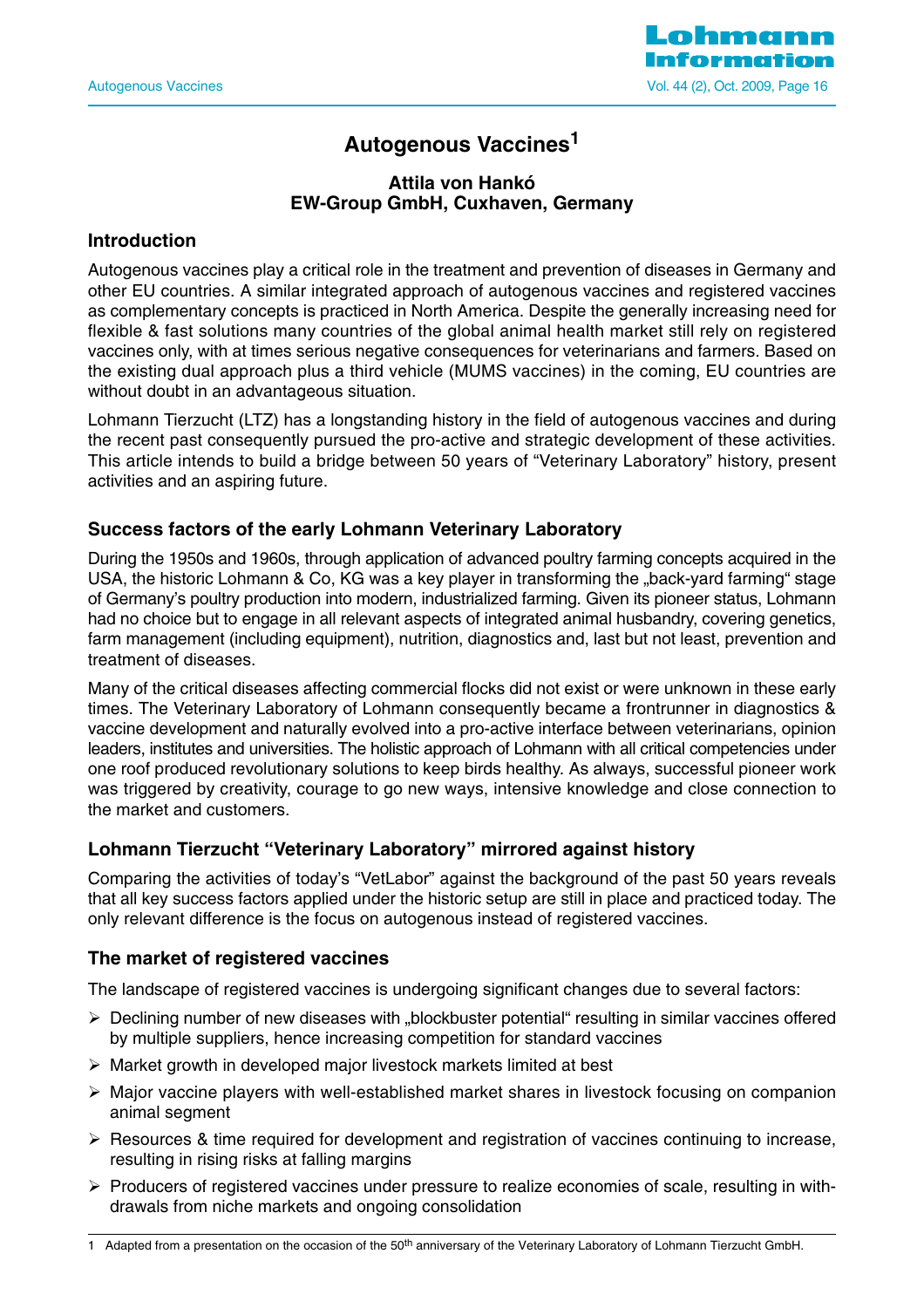o hmen Vol. 44 (2), Oct. 2009, Page 17





## **The market of autogenous vaccines**

One significant trend in this segment is the growing need for flexible solutions, for a number of reasons: Upcoming new as well as recurring 'old' diseases; mutations and resistance among existing strains; changes to practices & priorities in farm management (e.g. increasing integration, free range farming, intensive coverage through veterinarians, cost pressure); improved diagnostics; difficulties of key players to enter or continue serving niche markets.

## **Regulatory perspectives within the European Union**

Autogenous vaccines in Germany and the EU are an integral part of modern animal health and hence closely monitored by their respective authorities. An international conference organised in 2003 by the German , Paul Ehrlich Institute" presented the following comments & conclusions in respect to autogenous vaccines:

- ¾ "Important instrument for prevention of diseases in case of non-availability of registered vaccines"
- $\triangleright$  "Increasing use in veterinary practice due to changing pathogens, changing farm management and changed priorities of registered vaccine manufacturers"
- $\triangleright$  "Efficiency is rational for use"
- ¾ "Significant changes in structure of poultry industry"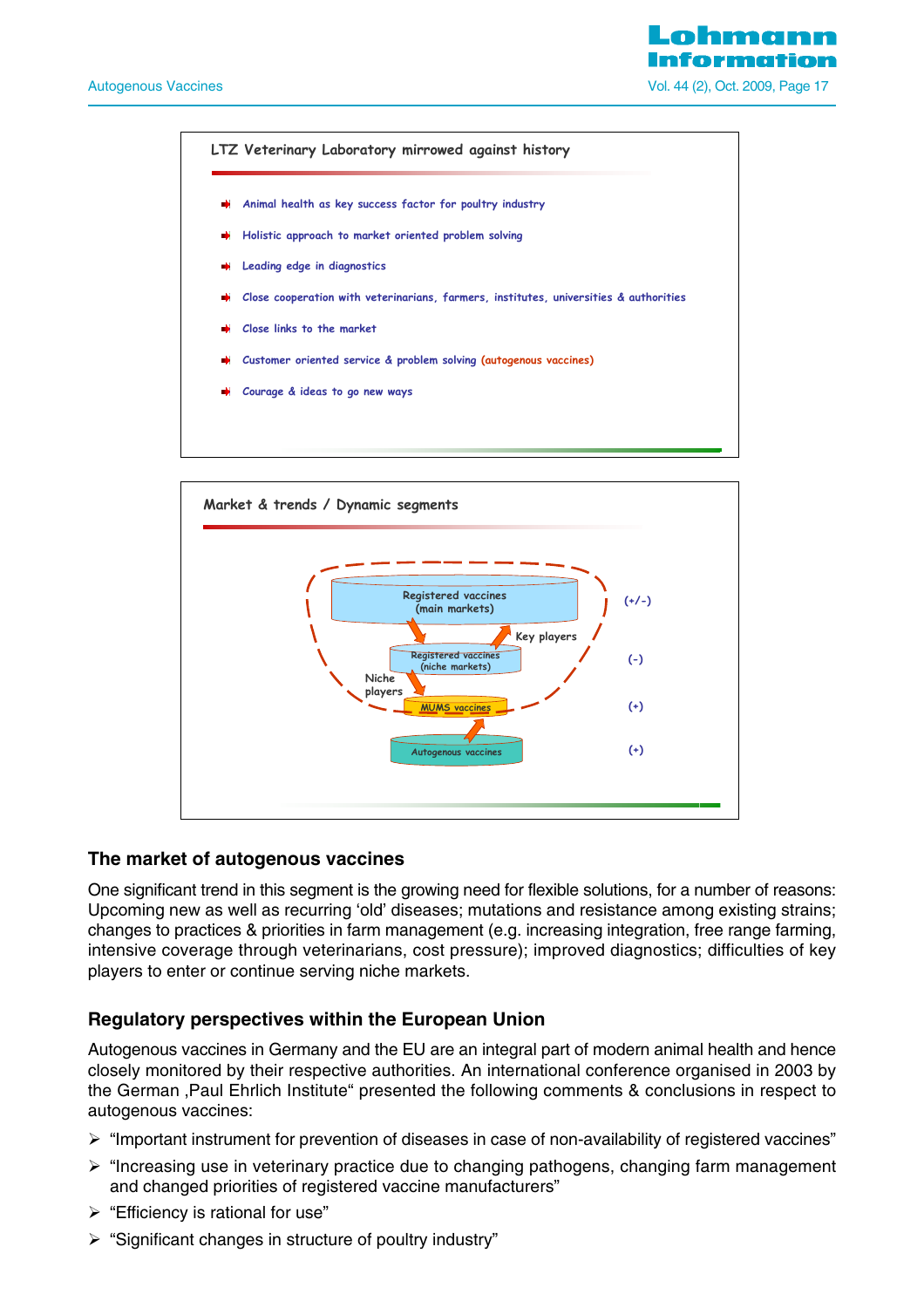

#### **At the same time weaknesses in the regulatory framework have been defined:**

- $\triangleright$  . Unregulated, non-harmonized use of autogenous vaccines not acceptable";
- $\triangleright$  , Health of humans & animals has to be considered"
- $\triangleright$  "Autogenous vaccines cross national borders, thus national regulatory frameworks not adequate any longer"
- $\triangleright$  , Regulatory framework not in line with present & future needs of animal health "
- $\triangleright$  . GMP-like production and quality standards desirable "

## The conference addressed the topic of "minor use minor species" (MUMS) vaccines with **following conclusions:**

- ¾ "Commercial pressure forces producers of registered vaccines to focus on major products"
- $\triangleright$  . Globalisation reduces relative position of niche products "
- $\triangleright$  . Producers of registered vaccines avoid risk of developing niche products "
- $\triangleright$  . Lack of suitable registered vaccines leads to Off-Label-Use and illegal use of autogenous vaccines"
- $\triangleright$  . Development of niche products has to become more attractive "

#### **The evolving picture concerning autogenous & MUMS vaccines was presented as follows:**

- $\triangleright$  "Two complementary & essential vaccine categories required for effective prevention & treatment of diseases"
- $\triangleright$  "Necessity to adjust regulatory framework to realities of markets"
- $\triangleright$  "Regulatory focus concerning autogenous vaccines on improved control and harmonisation within the EU"
- ¾ "Regulatory focus concerning MUMS vaccines on increased attractiveness for development, production & marketing"
- ¾ "Definition of MUMS vaccines through list of products issued by EMEA"
- $\triangleright$  "Registration of MUMS vaccines similar to registered vaccines, but with less stringent requirements and shortened development times"

#### **LTZ investment in state-of-the-art production facility**

The changes described above facilitated a pro-active re-orientation of the autogenous vaccine activities of Lohmann Tierzucht, as shown in the following chronological overview of developments:

- 2003-2007 Increasing pressure from authorities to improve production and quality control conditions at the Veterinary Laboratory
- 2005-2007 Evaluation of several scenarios ensuring a future oriented continuation of existing activities
- 2007 Decision to invest in new GMP standard production facility, hence creation of first-class conditions for consequent further development of autogenous vaccines
- 2008 Completion & start-up of new facility
- 2009 GMP certification and further organisational developments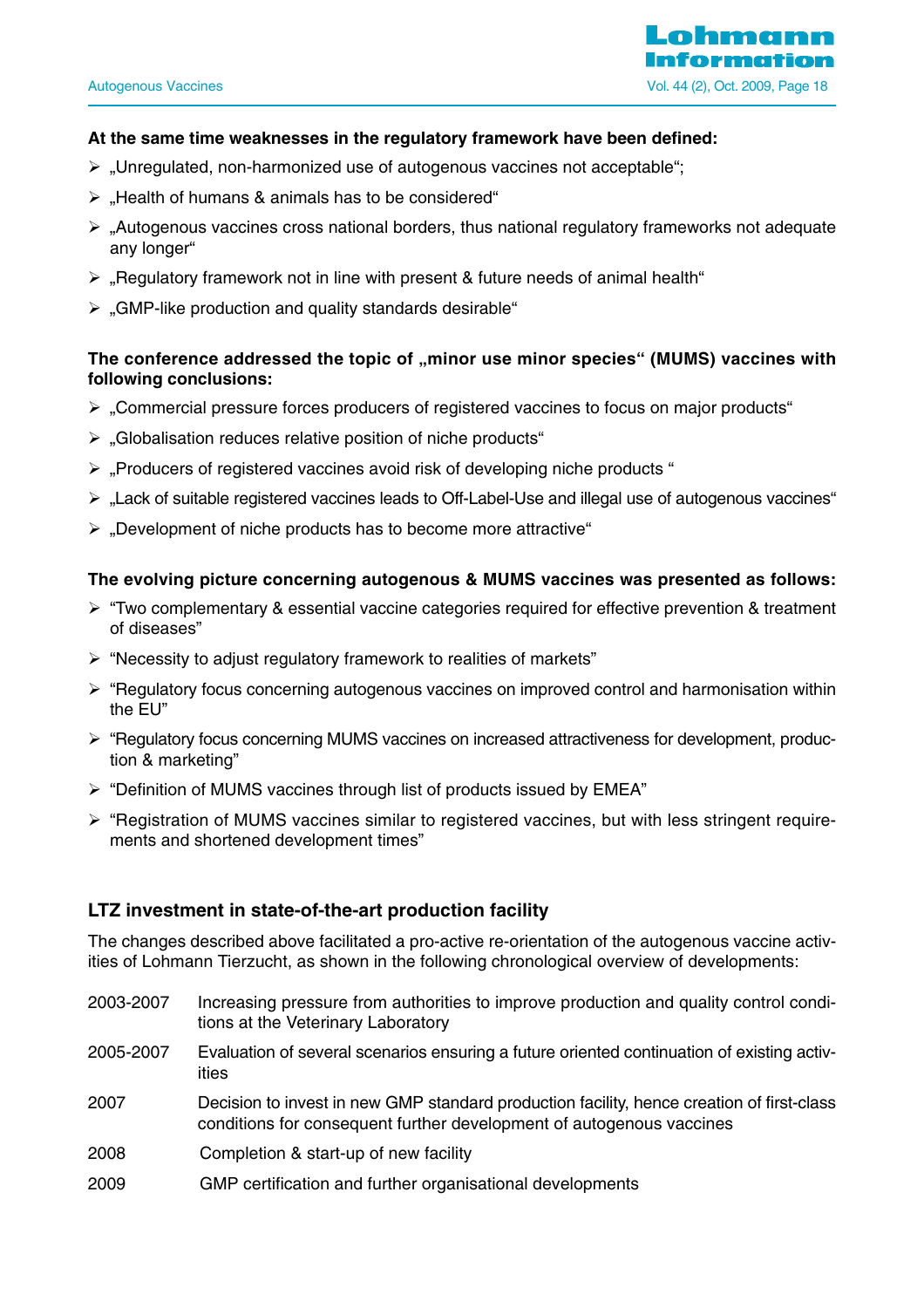

## **Vision**

Lohmann Tierzucht has a clear vision concerning the future of its activities with autogenous vaccines. Cornerstones of this vision are:

- ¾ Preferred partner of German poultry veterinarians & farms concerning autogenous vaccines
- $\triangleright$  Europe-wide accepted partner for poultry diagnostics & autogenous vaccines
- $\triangleright$  Holistic problem-solving through team competence in critical aspects of poultry health (genetics, management, nutrition, diagnostics, vaccination)
- $\triangleright$  Dynamic & flexible portfolio with high degree of special products
- $\triangleright$  Future oriented production facility & quality standards
- ¾ Pro-active interface between science & practice

#### **Product portfolio**

A portfolio of autogenous vaccines by its very nature is flexible and continuously adapted to market requirements. The portfolio overview outlined below consequently has to be seen as an inventory at this point of time:

| E. coli                          | Pasteurella spp                 | Ornithobacterium    |
|----------------------------------|---------------------------------|---------------------|
| Coli/Past/Ery/Gali               | Pasteurella                     | rhinotracheale      |
| Coli                             | Past/Ery/ORT                    | ORT/Riemerella      |
| E. coli/S. infantis<br>Coli/Past | Past/Ery<br>Coli/Gallibacterium | ORT/Past            |
| Coli/Past/Ery                    | Coli/Bord/Past/Clost            | ORT                 |
| Coli/Riemerella/Galli            |                                 |                     |
| Coli/faecium                     |                                 | Salmonella spp      |
| Coli/ Ery                        | Gallibacterium                  | S. infantis         |
| E.coli                           |                                 | S. Hadar            |
| Coli/Staph                       | Enterococcus spp                |                     |
| Coli/Past/OR                     | E. faecalis                     | Riemerella spp      |
| Coli/ORT                         |                                 | Rimerella/Past/Coli |
| Coli/Galli<br>Coli/ E.faecalis   | Erysipelothrix rusiopathiae     | Rimerella/Past      |
|                                  | Ery                             |                     |
|                                  |                                 | Clostridium spp     |
| Avibacterium spp                 | Mycoplasma spp                  |                     |
|                                  |                                 |                     |
| <b>Viral vaccines</b>            |                                 |                     |
| <b>Avian Reo-Viruses</b><br>Reo  | <b>Duck Hepatitis</b>           |                     |
|                                  | <b>Duck Hepatitis</b>           |                     |
| Reo/Adeno                        |                                 |                     |
| Reo/Coli/Staph                   | Low pathogen Avian              |                     |
| Reo/Coli                         |                                 |                     |
|                                  | <b>Influenza-Viruses</b>        |                     |
| <b>Avian Adeno-Viruses</b>       |                                 |                     |
| <b>Infectious Bronchitis</b>     |                                 |                     |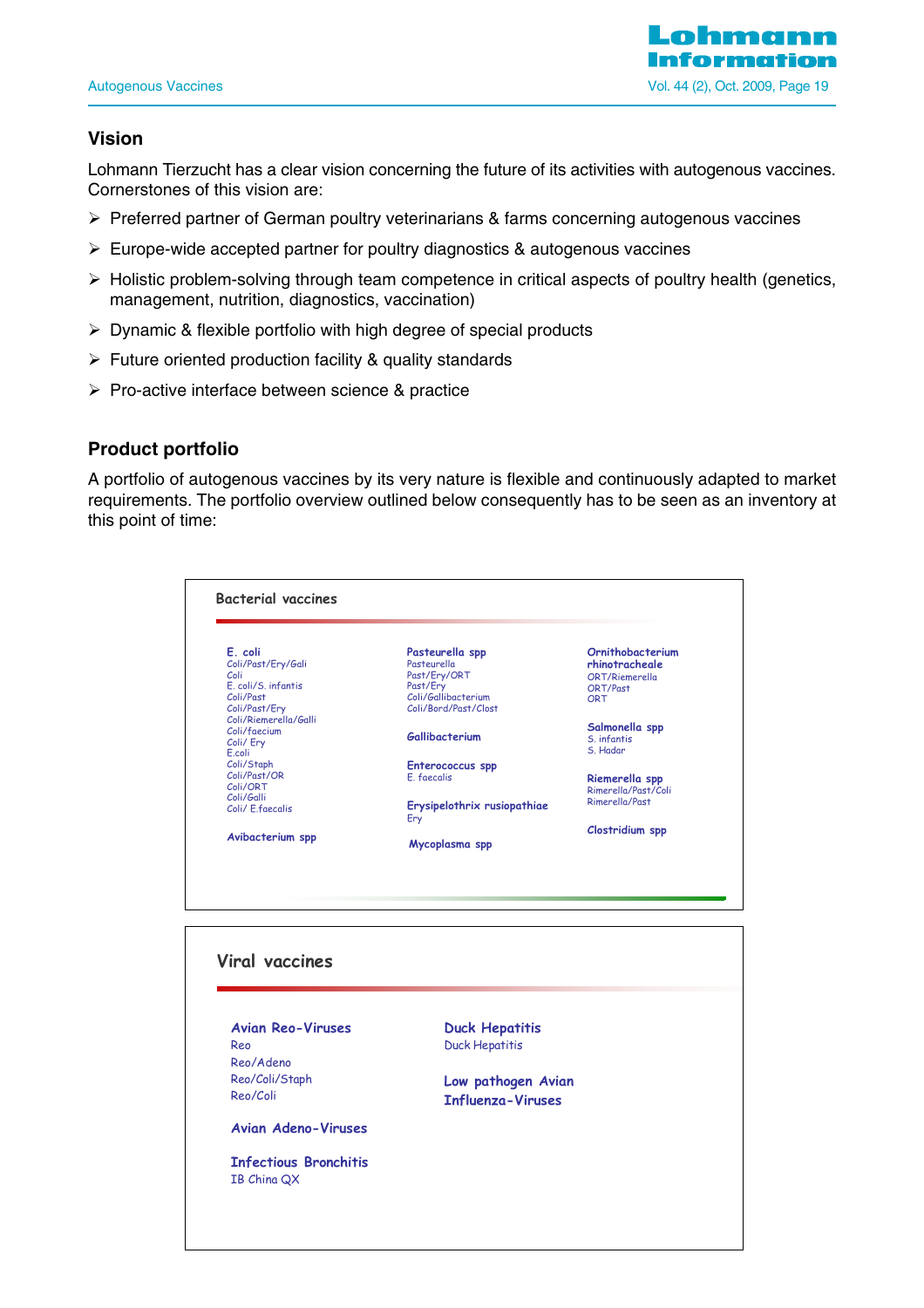

## **Profile of strength**

In a nutshell, autogenous vaccines developed, produced and marketed by Lohmann Tierzucht are the result of 50 years history consequently shaped into a unique profile of strength in the field of autogenous vaccines:

- $\triangleright$  GMP certified production & quality control standards
- $\triangleright$  Flexibility of small production scale
- $\triangleright$  Wide range of bacterial & viral vaccines
- $\triangleright$  Leading competence in determination of field strains
- $\triangleright$  Worldwide monitoring of disease trends in the field
- $\triangleright$  Comprehensive competencies in genetics, management, nutrition, diagnostics, vaccines

#### **Zusammenfassung**

## **Bestandspezifische Impfstoffe**

Stallspezifische Impfstoffe spielen in Deutschland und der EU eine wichtige Rolle in der Behandlung und Prävention von Krankheiten. Während die Notwendigkeit nach flexiblen & schnellen Lösungen in der täglichen Praxis der Tiergesundheit zunimmt, unterliegen registrierte Impfstoffe globalen Trends, die das Bereitstellen von Impfstoffen für Nischenmärkte immer schwieriger machen. Die nationalen Tiergesundheitsbehörden haben diese Entwicklung seit Jahren erkannt und arbeiten gezielt daran, praxisorientierte Rahmenbedingungen zu schaffen. Im Vordergrund stehen hier die verbesserte Kontrolle und EU Harmonisierung von stallspezifischen Impfstoffen sowie die Einführung der neuen Impfstoffkategorie "Minor-Use-Minor-Species (MUMS)". Dem Markt stehen somit drei sich ergänzende Impfstoffkategorien zur Verfügung. Das Veterinärlabor der Lohmann Tierzucht GmbH blickt auf eine 50jährige Geschichte und bedeutende Pionierleistungen in der Diagnostik und Entwicklung/Herstellung von Impfstoffen zurück. Die enge Einbindung in alle relevanten Aspekte der Tierzucht und die über Jahrzehnte gewachsenen Kompetenzen in der Tiergesundheit geben dem heutigen Veterinärlabor ein ausgeprägtes Stärkeprofil als Partner für Problemlösungen mit stallspezifischen Impfstoffen. Die im September 2008 fertiggestellte Investition in eine neue Produktionsstätte für bestandspezifische Impfstoffe auf GMP Niveau stellt einen konsequenten und wichtigen Meilenstein für die strategische Weiterentwicklung dieses Geschäftsbereichs dar.

#### **Author's Address:**

Attila von Hankó EW-Group GmbH Am Seedeich 9 D-27472 Cuxhaven E-mail: attila.vonhanko@ew-group.de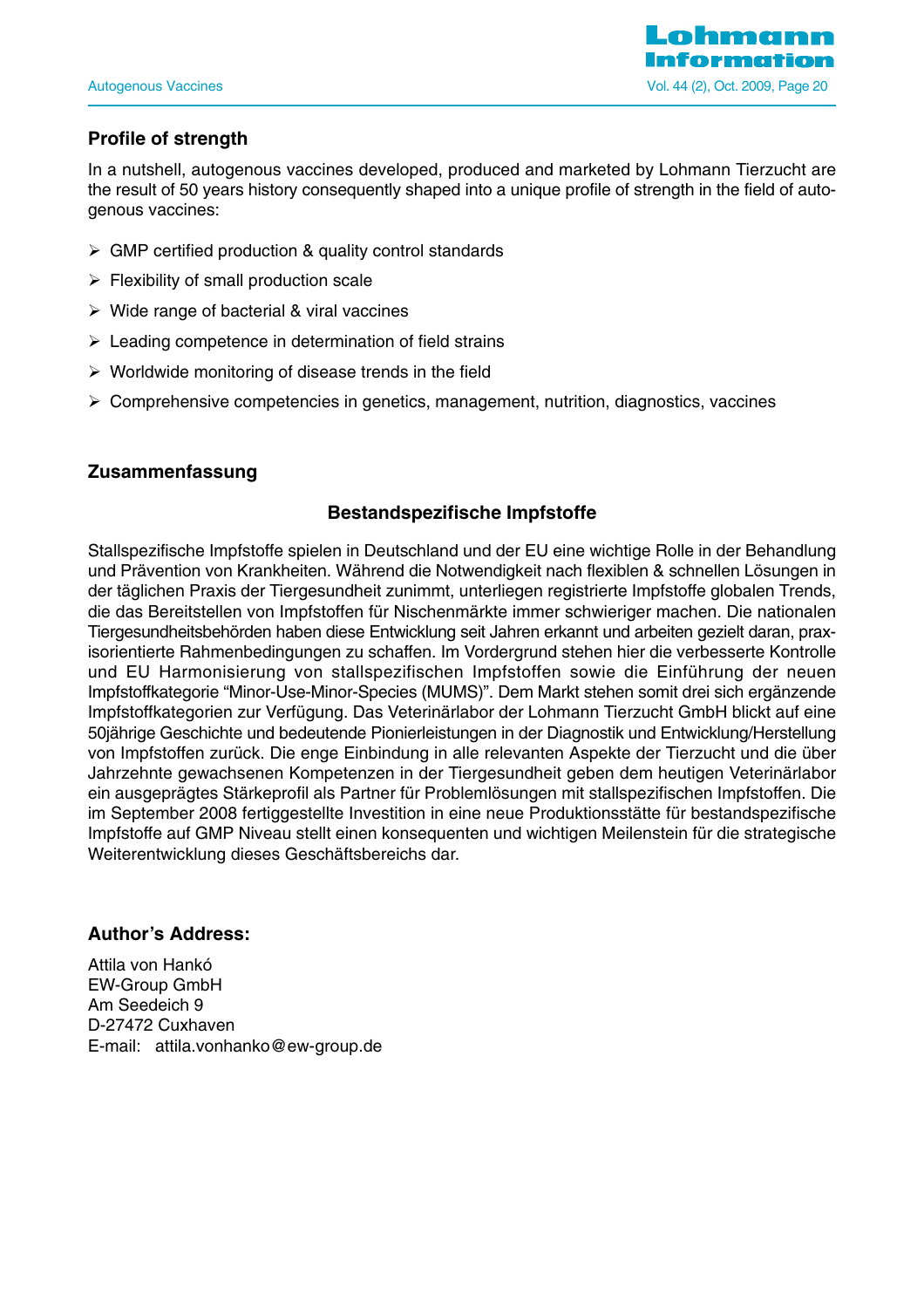

## **Amino Acid Recommendations for laying hens**

## **Andreas Lemme Evonik - Deguss GmbH, Germany**

## **Introduction**

During recent decades productivity of laying hens increased substantially (Elliot, 2008). Not only egg number, egg mass, and feed conversion has increased but also persistency of lay has improved. As such, this must have implications on the optimal amino acid nutrition of current laying hen strains. Simply stated, increasing egg mass output per hen means an increased amino acid output which has to be provided by the feed. Moreover, while performance criteria of laying hens have improved, body weight has decreased (Elliot, 2008). Consequently, the amino acid requirement for maintenance purposes is influenced. In addition to the quantitative demands for amino acids by the modern laying hen changing, there also is the potential that the qualitative demands for dietary protein might have changed as optimum amino acid composition for egg production differs from that for maintenance.

Therefore, the current amino acid recommendations for layers provided by Evonik Degussa Feed Additives have been revised. Since methionine is considered the first limiting amino acid in most common diet compositions, literature was screened for methionine response studies in order to derive a value for optimum dietary methionine level. Subsequently, the optimum amino acid profile was defined by means of recent ideal protein research which ultimately allowed for calculating optimal dietary amino acid levels for modern laying hen strains.

#### **Several methionine dose response studies with laying hens are available**

International literature was searched for methionine dose-response studies with laying hens in order to perform a meta-analysis. Thirteen papers were published since 1990 reporting 19 experiments which were suitable for this survey (Table 1). Age of laying hens ranged between 18 and 64 weeks but on average trials were performed from 24 to 39 weeks of age. Moreover, various genetics were used in these trials including Hy-Line W-36, Lohmann LSL, Lohmann brown, Single Comb White Leghorn, Hisex brown, Dekalb delta, and ISA Babcock hens. However, because of the limited number of trials, it was not possible to derive specific amino acid recommendations for individual strains.

There were considerable differences in diet compositions between these trials as the ingredients used, protein and amino acid levels, and metabolisable energy contents varied. At least it can be stated that all basal diets were deficient in methionine (Met) and methionine+cysteine (Met+Cys), otherwise the hens would not have responded to increasing levels of supplemental DL-Met. In order to avoid or at least to reduce interactions between performance data and digestibility of the dietary Met, all performance data were regressed against digestible Met or Met+Cys. However, some publications only reported total amino acid contents of the diets, and in those cases, the digestible amino acid levels of the diets were recalculated using AminoDat 3.0® software (Degussa 2006). Digestibility figures origin from broiler research as digestibility research on laying hens is scarce.

The basic idea of meta-analyses is to put data of many experiments together in order to analyse them in one process. In this context the challenge of the present survey was dealing with high variation of response data within a trial but particularly between trials. In order to reduce this variability, egg mass per hen per day was considered as key performance parameter. However, when egg mass/hen/day was plotted against dietary digestible Met content, data were still relatively variable and regression analysis revealed a relative poor fit ( $r^2$  = 0.24, Figure 1). One goal of the nutritionist is to ensure a least intake of nutrients which is the result of dietary concentration and feed intake. As feed intake is influenced by a number of factors such as body weight (an effect of strain) nutrient intake is considered to be a better basis for standardisation. Therefore, the data were standardised to digestible methionine intake.

Physiological feed back mechanisms allow laying hens to eat according to the first limiting nutritional factor, which is usually dietary energy. So, differences in dietary energy levels must have implications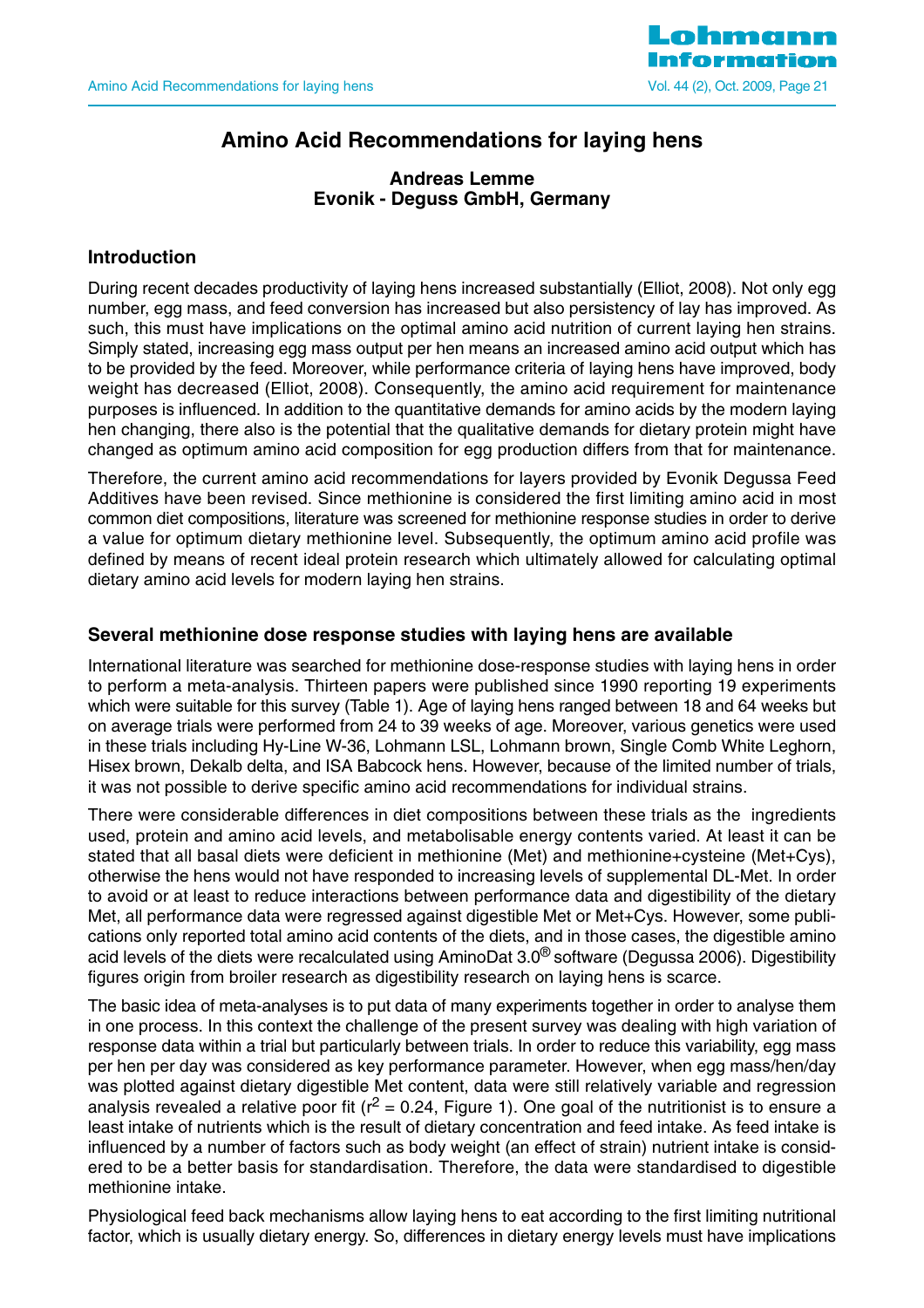

#### **Table 1: Methionine and Methionine+Cysteine dose response studies which were considered in the meta-analysis**

| <b>Authors</b>                     | Year | Expe-<br>riment       | strain                             | period |    | <b>CP</b> | <b>ME</b> | dig.<br>Met* | tot<br><b>Met</b> | dig<br>$M+C$ | tot<br>$M + C$ | dig.<br>Lys | tot.<br>Lys |
|------------------------------------|------|-----------------------|------------------------------------|--------|----|-----------|-----------|--------------|-------------------|--------------|----------------|-------------|-------------|
| Bateman et<br>al, 2005             | 2001 |                       | Hy-Line W-<br>36                   | 24     | 35 | 15.0      | 12.00     | 0.25         | 0.27              | 0.45         | 0.51           | 0.65        | 0.75        |
| Bertram et<br>al., 1995a           | 1995 | high<br>energy        | Lohmann<br><b>LSL</b>              | 24     | 36 | 14.8      | 11.72     | 0.22         | 0.25              | 0.42         | 0.51           | 0.71        | 0.79        |
| Bertram et<br>al., 1995a           | 1995 | low<br>energy         | Lohmann<br><b>LSL</b>              | 24     | 36 | 15.1      | 10.88     | 0.22         | 0.25              | 0.42         | 0.50           | 0.71        | 0.79        |
| Bertram et<br>al., 1995b           | 1995 |                       | Lohmann<br><b>Brown</b>            | 23     | 35 | 15.6      | 11.70     | 0.19         | 0.23              | 0.39         | 0.50           | 0.68        | 0.77        |
| Calderon and<br>Jensen, 1990       | 1990 | Expt. 1               | Comb White<br>Leghorn              | 32     | 36 | 13.0      | 12.18     | 0.20         | 0.24              | 0.40         | 0.45           | 0.61        | 0.68        |
| Calderon and<br>Jensen, 1990       | 1990 | Expt. 2               | Comb White<br>Leghorn              | 59     | 64 | 13.0      | 12.18     | 0.20         | 0.24              | 0.40         | 0.45           | 0.61        | 0.68        |
| Dänner and<br>Bessei, 2002         | 2002 |                       | Lohmann<br><b>LSL</b>              | 22     | 45 | 15.1      | 11.39     | 0.19         | 0.22              | 0.43         | 0.49           | 0.75        | 0.84        |
| Filho et al.,<br>2006              | 2006 |                       | Hisex brown                        | 20     | 44 | 17.2      | 11.72     | 0.29         | 0.31              | 0.54         | 0.61           | 0.84        | 0.97        |
| Fuente<br>Martinez<br>et al., 2005 | 2005 |                       | <b>ISA Babcock</b><br><b>B-300</b> | 24     | 34 | 15.2      | 12.13     | 0.21         | 0.24              | 0.41         | 0.49           | 0.69        | 0.79        |
| Lemme et<br>al., 2004              | 2003 |                       | Hy-Line<br>W-36                    | 24     | 40 | 14.5      | 11.84     | 0.21         | 0.23              | 0.40         | 0.48           | 0.72        | 0.80        |
| Lemme et al.,<br>2004              | 2003 |                       | Lohmann<br><b>Brown</b>            | 22     | 46 | 15.4      | 11.80     | 0.20         | 0.23              | 0.42         | 0.50           | 0.80        | 0.88        |
| Mack et al.,<br>1999               | 1999 | Dekalb<br>delta       | Dekalb delta                       | 18     | 30 | 14.6      | 11.92     | 0.21         | 0.22              | 0.43         | 0.46           | 0.65        | 0.73        |
| Mack et al.,<br>1999               | 1999 | Hy-Line<br>W-36       | Hy-Line<br>W-36                    | 18     | 30 | 14.6      | 11.92     | 0.21         | 0.22              | 0.43         | 0.46           | 0.65        | 0.73        |
| Mack et al.,<br>1999               | 1999 | Lohmann<br><b>LSL</b> | Lohmann<br><b>LSL</b>              | 18     | 30 | 14.6      | 11.92     | 0.21         | 0.22              | 0.43         | 0.46           | 0.65        | 0.73        |
| Narváez,<br>1996                   | 1996 | brown<br>layers       | not<br>mentioned                   | 22     | 38 | 14.4      | 11.51     | 0.21         | 0.23              | 0.44         | 0.48           | 0.62        | 0.71        |
| Narváez et<br>al., 2005            | 1996 | white<br>layers       | Lohmann<br><b>LSL</b>              | 22     | 38 | 14.4      | 11.51     | 0.21         | 0.23              | 0.44         | 0.48           | 0.62        | 0.71        |
| Novak et al.,<br>2004              | 2004 | high Lys              | Dekalb delta                       | 20     | 43 | 17.7      | 12.09     | 0.31         | 0.36              | 0.55         | 0.66           | 0.90        | 0.98        |
| Novak et al<br>2004                | 2004 | low Lys               | Dekalb delta                       | 20     | 43 | 17.7      | 12.09     | 0.32         | 0.36              | 0.56         | 0.65           | 0.81        | 0.87        |
| Schutte et al.,<br>1994            | 1994 | Expt. 1               | Lohmann<br><b>LSL</b>              | 25     | 37 | 14.5      | 12.13     | 0.20         | 0.23              | 0.41         | 0.48           | 0.68        | 0.77        |

on feed intake and consequently on Met intake. Regressing daily egg mass data against daily digestible Met intake per MJ ME improved the fit of the regression curve to a reasonable r-square of 0.78 (Figure 2).

Finally, data were analysed by exponential regression as suggested by Morris (2004), who demonstrated that performance response curves to amino acid levels of a population of animals are of non-linear nature. The 19 experiments delivered 97 data points, and the resulting regression equation suggested that 35.15 mg Met intake/MJ ME/hen/d is optimal (95 % of asymptotic response). This number cor-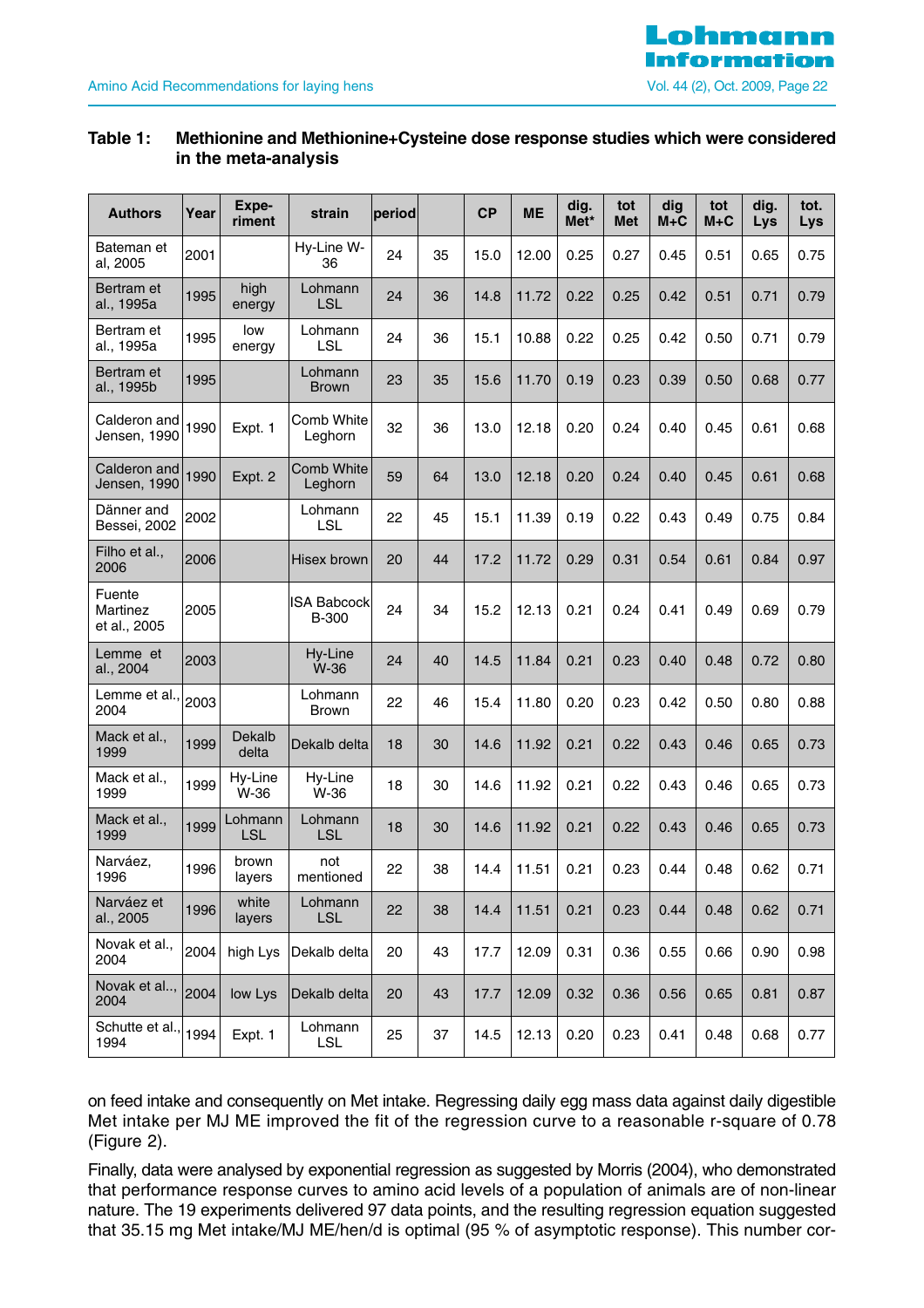

**Figure 1: Daily egg mass data out of 19 experiments plotted against the digestible methionine content of the diet** 



**Figure 2: Daily egg mass data out of 19 experiments plotted against the daily digestible methionine intake which was standardised to the dietary energy content**



responds to a daily intake of 415 mg of Met using a dietary energy level of 11.82 MJ ME, which was the average across all considered studies. This number of 415 mg dig. Met/hen/d is about 6 % higher than our current recommendation (390 mg/hen/d) but in line with that suggested by Joly (2007), who estimated 420 mg dig. Met/hen/d.

The procedure applied for digestible methionine was also applied for digestible methionine  $+$  cysteine levels (Figure 3). Accordingly, the resulting optimum is 65.76 mg digestible Met+Cys intake/MJ ME/hen/d corresponding to 777 mg dig. Met+Cys/hen/d. This value is about 13 % higher than the current Evonik recommendation of 690 mg/hen/d.

While the determined optimum supply of 415 mg dig. Met/hen/d and 777 mg dig. Met+Cys/hen/d may initially seem high, these levels suggest an optimum dig. Met to dig. Met+Cys ratio of 54 %. This ratio is similar to that suggested by Bregendahl et al. (2008), who determined an optimum dig. Met to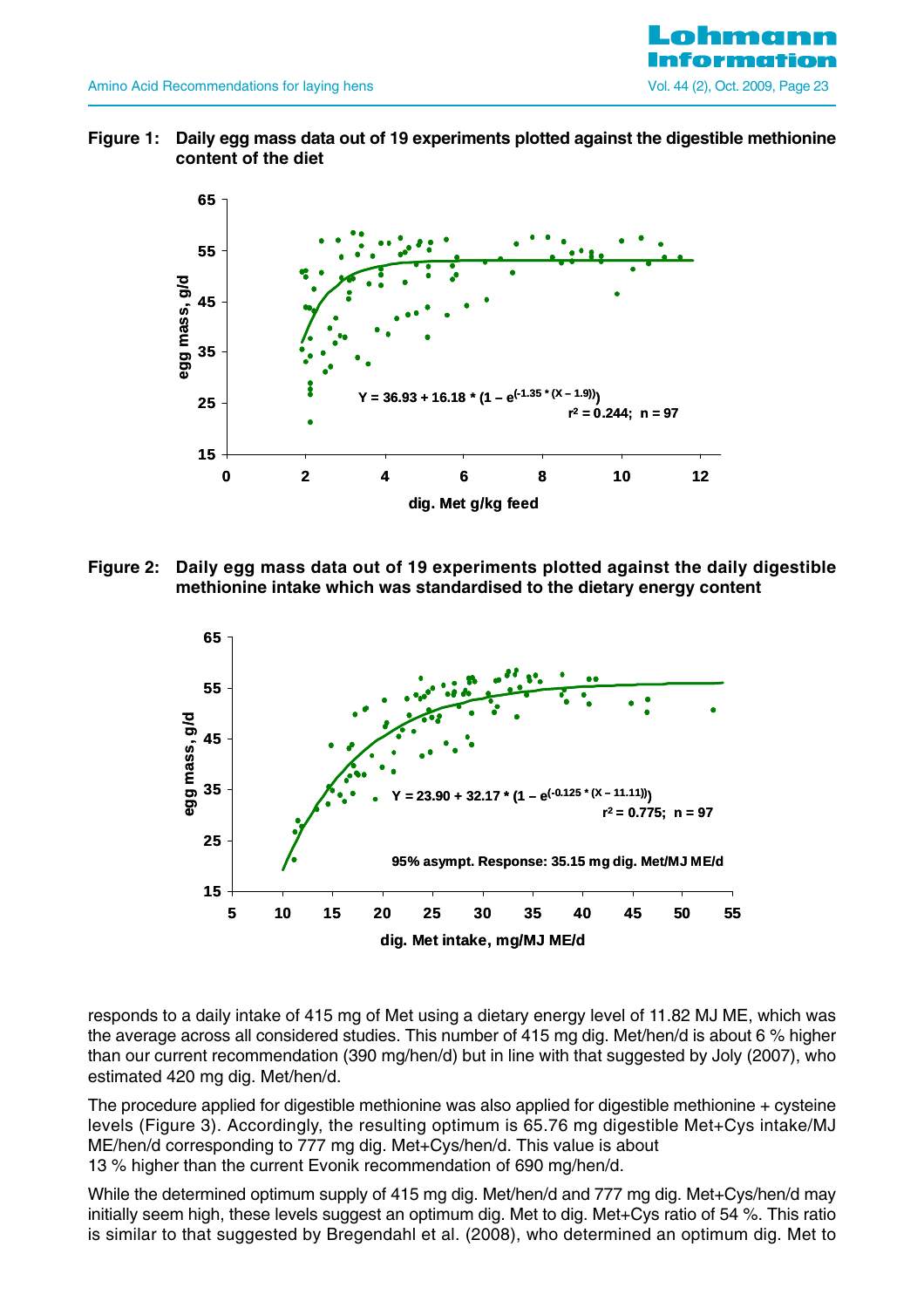

**Figure 3: Daily egg mass data out of 19 experiments plotted against the daily digestible methionine+cysteine intake which was standardised to the dietary energy content**



Met+Cys ratio of 52 and 55 % based on daily egg mass and feed conversion ratio data out of two consecutive experiments, respectively. It also agrees with Rostagno (2005), who recommended a dig. Met to Met+Cys ratio of 55 %. However, this estimate is lower than Joly (2007), who suggested 650 mg dig. Met+Cys/hen/d to be optimal which would corresponds to a dig. Met to Met+Cys ratio of 65 %. The ratio of Joly (2007) suggests a considerably lower Cys requirement of the birds as the dig. Met level by Joly (2007) is quite in line with our findings. Finally, suggestions by Leeson and Summers (2005) and Coon and Zhang (1999) were 58 % and 60 %, which are slightly higher than our findings, but lower than those of Joly (2007).

## **Ideal Protein Profiles**

Although Met and Met+Cys, respectively, play a key role in laying hen nutrition because they are first limiting in most common commercial diets, lysine is typically used as the reference amino acid in the Ideal Protein concept. The advantage of this concept is that all essential amino acids are considered because optimising performance requires that the whole range of essential amino acids are provided to the animal in adequate amounts. Recently, Bregendahl et al. (2008) published an extended study on the Ideal Protein profile of modern laying hens, but there are several other references for this topic including Jais et al.(1995), Coon and Zhang (1999), Rostagno (2005) and Leeson and Summers (2005). Respective ideal protein profiles are listed in Table 2.

There is a good consistency between the suggested profiles although methodologies applied to derive the values differed with a couple of exceptions. For example, compared with all other studies indicating an average value of 50 % for the dig. Met to Lys ratio, Jais et al. (1995) reported 44 %, which seemed to be too low. Suggested Met+Cys to Lys ratios ranged from 81 % (Coon and Zhang, 1999) to 96 % (Bregendahl et al., 2008) and showed thus higher variability. With respect to Thr, Leeson and Summers (2005) suggested a relatively high ratio to Lys (80 %) whereas Rostagno (2005) recommends a rather low figure (66 %). Regarding Trp: Lys the ratio provided by Jais *et al.*(1995) was substantially lower compared to the other references. Likewise, the suggested Arg to Lys ratio of 130 % by Coon and Zhang (1999) is considerably higher than those by Rostagno (2005) and Leeson and Summers (2005) and especially by Jais et al. (1995). Similar findings apply for Val to Lys ratios. Ile to Lys ratios varied between 76 % and 86 %.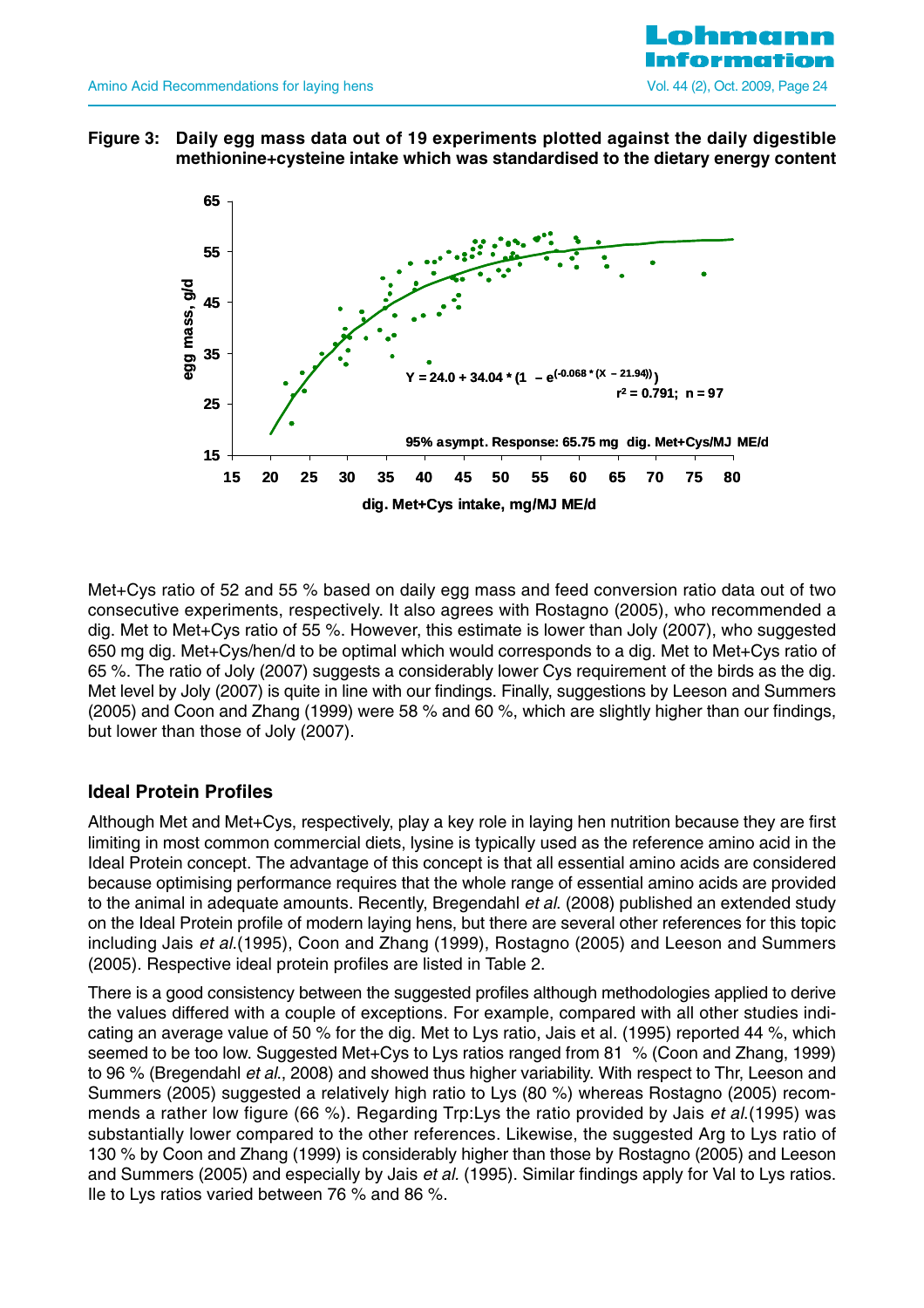| <b>Source</b> | Jais et al.,<br>1995 | Leeson and<br>Summers,<br>2005 | Rostagno,<br>2005 | Bregendahl et al.,<br>2008 |            | Coon and<br><b>Zhang, 1999</b> |
|---------------|----------------------|--------------------------------|-------------------|----------------------------|------------|--------------------------------|
|               | digestible           | total                          | digestible        | digestible                 | digestible | digestible                     |
| Lys           | 100                  | 100                            | 100               | 100                        | 100        | 100                            |
| Met           | 44                   | 51                             | 50                | 47                         | 52         | 49                             |
| Met+Cys       | --                   | 88                             | 91                | 94                         | 96         | 81                             |
| Thr           | 74                   | 80                             | 66                | 77                         | --         | 73                             |
| Trp           | 16                   | 21                             | 23                | 22                         | $- -$      | 20                             |
| Arg           | 82                   | 103                            | 100               | --                         | --         | 130                            |
| lle           | 76                   | 79                             | 83                | 79                         | --         | 86                             |
| Val           | 64                   | 89                             | 90                | 93                         |            | 102                            |

#### **Table 2: Ideal amino acid profiles proposed by different authors**

#### **Recommended amino acid levels for layers have been increased**

Based on our meta-analysis and the above mentioned ideal protein sources we revised our current amino acid recommendations for laying hens, which are reported in Table 3. The basis of our revised recommendations is the optimum daily intake of 415 mg dig. Met/hen which was the outcome of our meta-analysis. In a second step, optimal intake of the other amino acids was calculated by using the ideal ratios which are presented in Table 3. Those ratios were more or less the average of the numbers given in Table 2. The Met to Lys as well as the Trp to Lys ratio reported by Jais et al. (1995) were excluded. For the optimal Met+Cys to Lys ratio also the Met to Met+Cys ratio derived from our meta analysis was considered. Although numbers in Table 2 suggest a Thr to Lys ratio of 74 % we rather suggest to use a ratio of 70 %. Variation of literature data is large. Ratios referring to Bregendahl et al. (2008) refer to daily egg mass data. However, feed conversion responses suggested a ratio of 67 %. In addition, information from layer feed producers also suggests that optimal ratio might be lower than 74 %.

An intake of 415 mg dig. Met/hen/d and an optimum dig. Met to Lys ratio of 50 % revealed a daily dig. Lys intake of 830 mg/hen/d (Table 3). Then, dietary levels were calculated using optimum daily intakes and assuming varying daily feed intakes from 80 to 120 g (Table 3). Accordingly, the concentration of amino acids (and ideally other nutrients and energy) increases with decreasing feed intake.

A recommended daily intake of 830 mg dig. Lys/hen might appear high, especially when compared with our previous recommendation of 770 mg/hen/d. However, in an experiment by Bonekamp et al. (2007), dig. Lys intake was increased from 550 to 800 mg/hen/d in two layer strains (Lohmann brown classic, Lohmann LSL classic). Note that in this trial, the whole amino acid profile was increased in conjunction with Lys, whereas energy and minerals were maintained. Responses on daily egg mass and feed conversion ratio were of non-linear nature (Figure 4). Exponential regression analysis indicated that the maximum daily egg mass and minimum feed conversion ratio were not achieved. Respective regression equations suggested that the optimal dig. Lys intakes were higher than the highest tested level but also clearly higher than 830 mg/hen/d, which imply that modern layers require high levels of dietary amino acids to realize their full genetic performance potential. Moreover, optimum amino acid levels for maximising performance seemed to be similar between strains.

Most of the studies used for the meta-analysis on sulphur amino acids and ideal protein were done with laying hens from start of lay to around peak production. Having typical egg production and egg weight curves in mind, it appears logic that optimum amino acid levels differ with age. Our recommendations as given in Table 3 are meant for layers up to peak production. In later phases when performance decreases, their amino acid requirements will also decrease, thus the dietary amino acid levels might be reduced.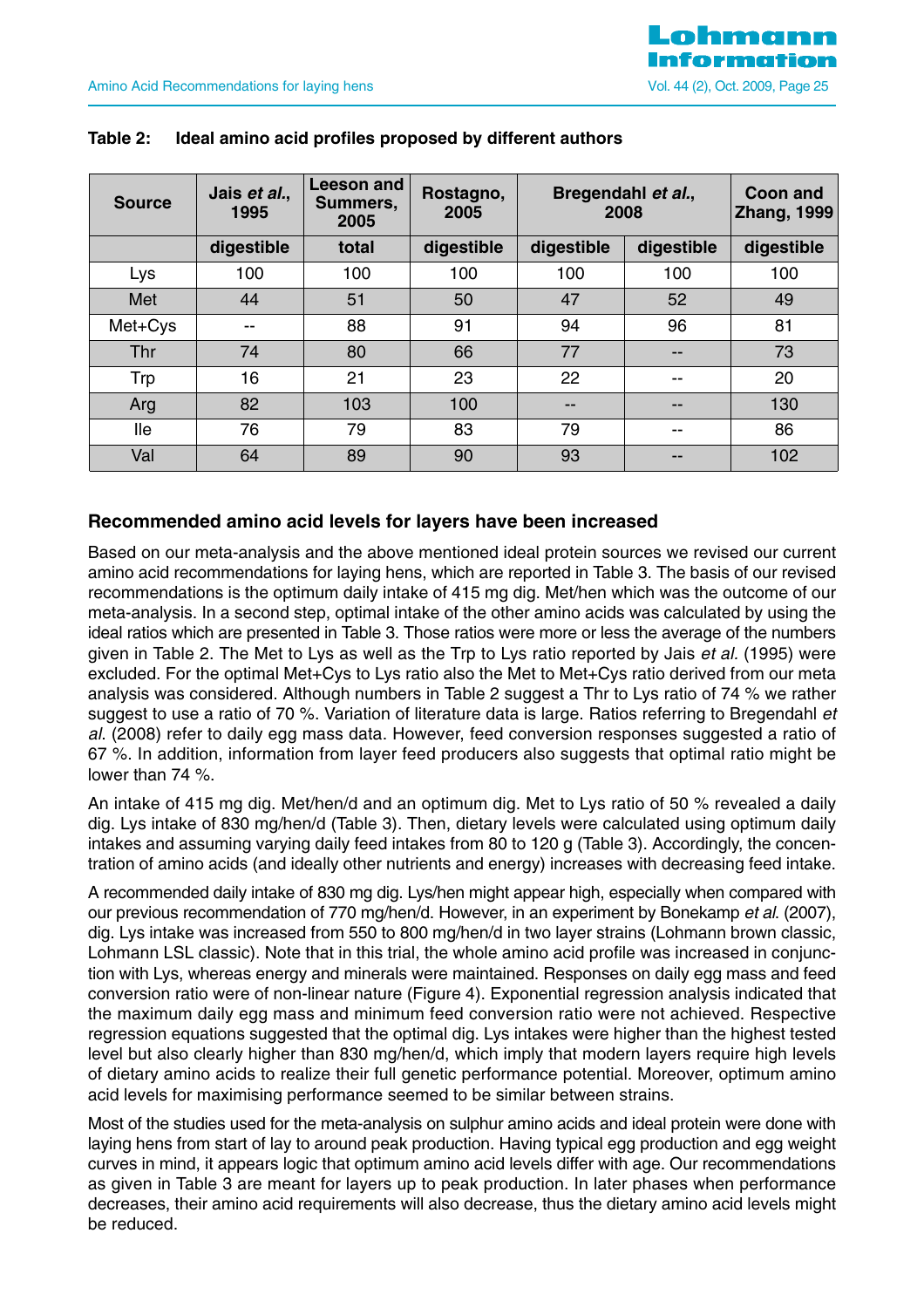#### **Table 3: Recommendations for both digestible amino acid intake of laying hens and in % of diet for laying hens with differing daily feed intake (Dietary energy: 11.82 MJ ME/kg)**

|                          | dig. Lys | dig. Met | dig.<br>Met+Cys | dig. Thr                            | dig. Trp | dig. Arg | dig. Ile | dig. Val |
|--------------------------|----------|----------|-----------------|-------------------------------------|----------|----------|----------|----------|
| optimal ratios<br>to Lys | 100      | 50       | 91              | 70                                  | 21       | 104      | 80       | 88       |
| intake, mg/d             | 831      | 415      | 756             | 582                                 | 174      | 864      | 665      | 731      |
|                          |          |          |                 | Digestible Amino acids in g/kg diet |          |          |          |          |
| Feed intake, g/d         |          |          |                 |                                     |          |          |          |          |
| 80                       | 10.39    | 5.19     | 9.45            | 7.27                                | 2.18     | 10.80    | 8.31     | 9.14     |
| 85                       | 9.78     | 4.89     | 8.90            | 6.84                                | 2.05     | 10.17    | 7.82     | 8.60     |
| 90                       | 9.23     | 4.62     | 8.40            | 6.46                                | 1.94     | 9.60     | 7.39     | 8.12     |
| 95                       | 8.75     | 4.37     | 7.96            | 6.12                                | 1.84     | 9.10     | 7.00     | 7.70     |
| 100                      | 8.31     | 4.15     | 7.56            | 5.82                                | 1.74     | 8.64     | 6.65     | 7.31     |
| 105                      | 7.91     | 3.96     | 7.20            | 5.54                                | 1.66     | 8.23     | 6.33     | 6.96     |
| 110                      | 7.55     | 3.78     | 6.87            | 5.29                                | 1.59     | 7.86     | 6.04     | 6.65     |
| 115                      | 7.23     | 3.61     | 6.58            | 5.06                                | 1.52     | 7.51     | 5.78     | 6.36     |
| 120                      | 6.92     | 3.46     | 6.30            | 4.85                                | 1.45     | 7.20     | 5.54     | 6.09     |

The potential for differences in the maintenance and production requirements and their subsequent differences in their ideal amino acid profiles also should be considered. The ratios suggested by Rostagno (2005) are applied for various body weights, weight gain, and daily egg mass of the hens but there is no consideration given to differences in maintenance and production resulting in changes of the ratios. However, the recommendations by GfE (1999) do consider those differences, but the recommended amino acid profile changes only marginally. Therefore, our recommended amino acid ratios (Lys=100) remain the same for all production phases for practical reasons.

## **Feed intake is influenced by dietary energy**

Feed intake of laying hens is dependent on the dietary energy level. Morris (2004) referring to an earlier work of his lab from 1968 showed that laying hens reduce their feed intake as soon as dietary metabolisable energy (ME) content has been increased. However, Morris (2004) further reported that if dietary ME is increased and also the limiting amino acids are increased proportionally, hens gained fat. He concluded that a reduction in feed intake was not enough to maintain energy intake. As a solution, Morris (2004) suggested to use the effective energy concept which is more similar to net energy instead of metabolisable energy. The change in dietary metabolisable energy is often accompanied with a change in fibre and fat content, fractions which per definition have different energetic effectiveness. However, the effective energy concept has not been established in poultry nutrition.

An experiment was conducted in which ISA brown layers were fed increasing levels of a well balanced protein at two metabolisable energy intakes (Wijtten et al., 2006). Energy intake of 294 kcal ME/hen/d and 314 kcal ME/hen/d were achieved by restricted feeding. Digestible Lys intake was increased from about 600 to 750 mg/hen/d at both energy intakes. At the same time the whole amino acid profile was raised maintaining ratios between the amino acids. Responses on daily egg mass are shown in Figure 5. Performance increased in a linear fashion with increasing levels of balanced protein at both energy intakes suggesting that higher levels would have been needed to achieve the asymptote. This effect again suggests that the optimal dietary dig. Lys level (and those of all other essential amino acids) is much higher than our former recommendation of 770 mg dig. Lys/hen/d.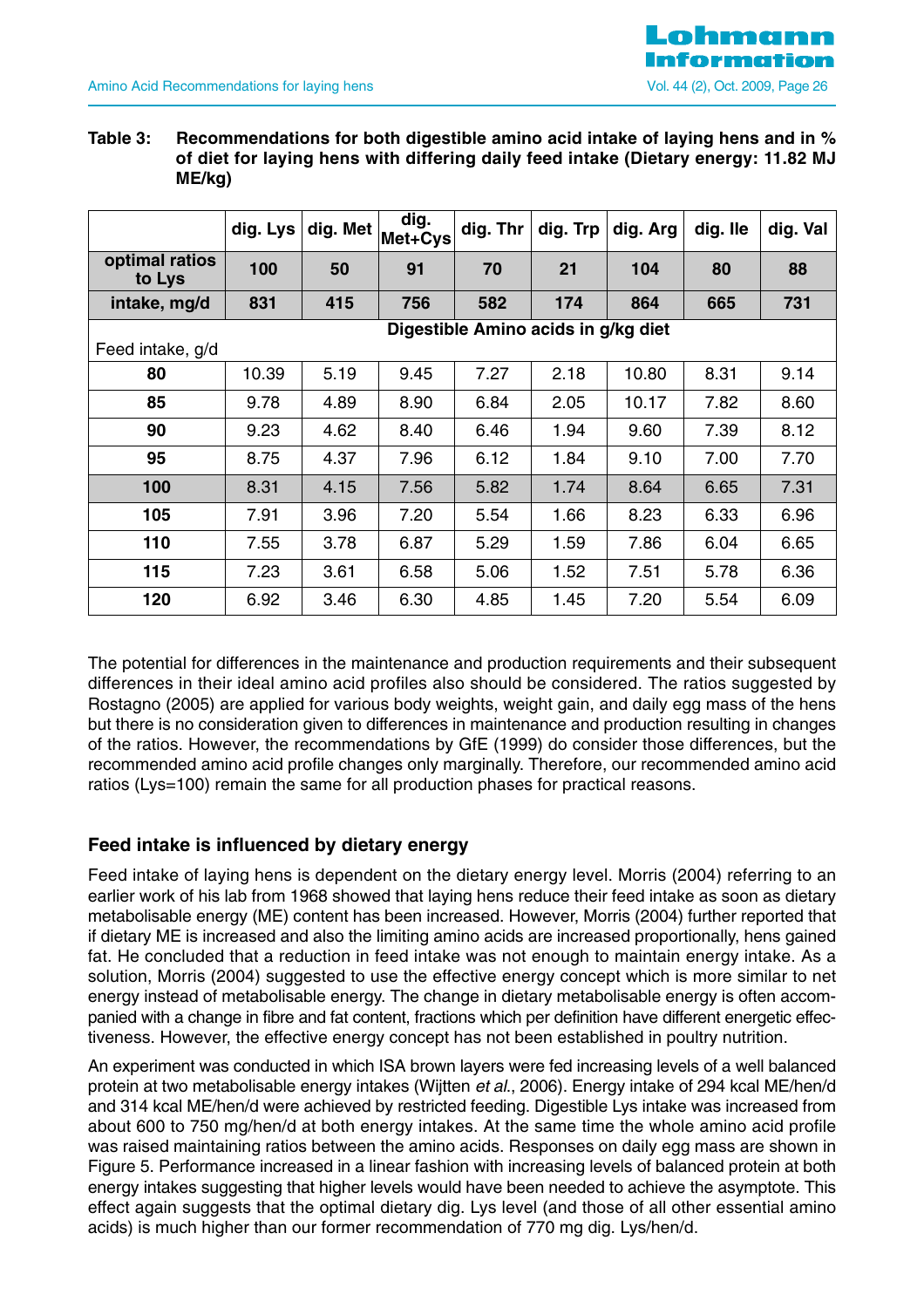

**Figure 4: Daily egg mass and feed conversion ratio of two layer strains fed graded levels of balanced protein (Bonekamp et al., 2007)**



**Figure 5: Daily egg mass of ISA brown layers with graded levels of balanced protein intake (True fecal digestible Lys given as reference) at two energy intakes (Wijtten et al., 2006)**



There was no difference between the two energy treatments indicating that if energy intake is reduced, amino acid intake should be maintained in order to keep performance at the same level (Figure 5). Differences in energy intake were achieved by controlling feed intake. Consequently feed conversion ratio was better at lower energy intake but the response to increasing dietary balanced protein (BP)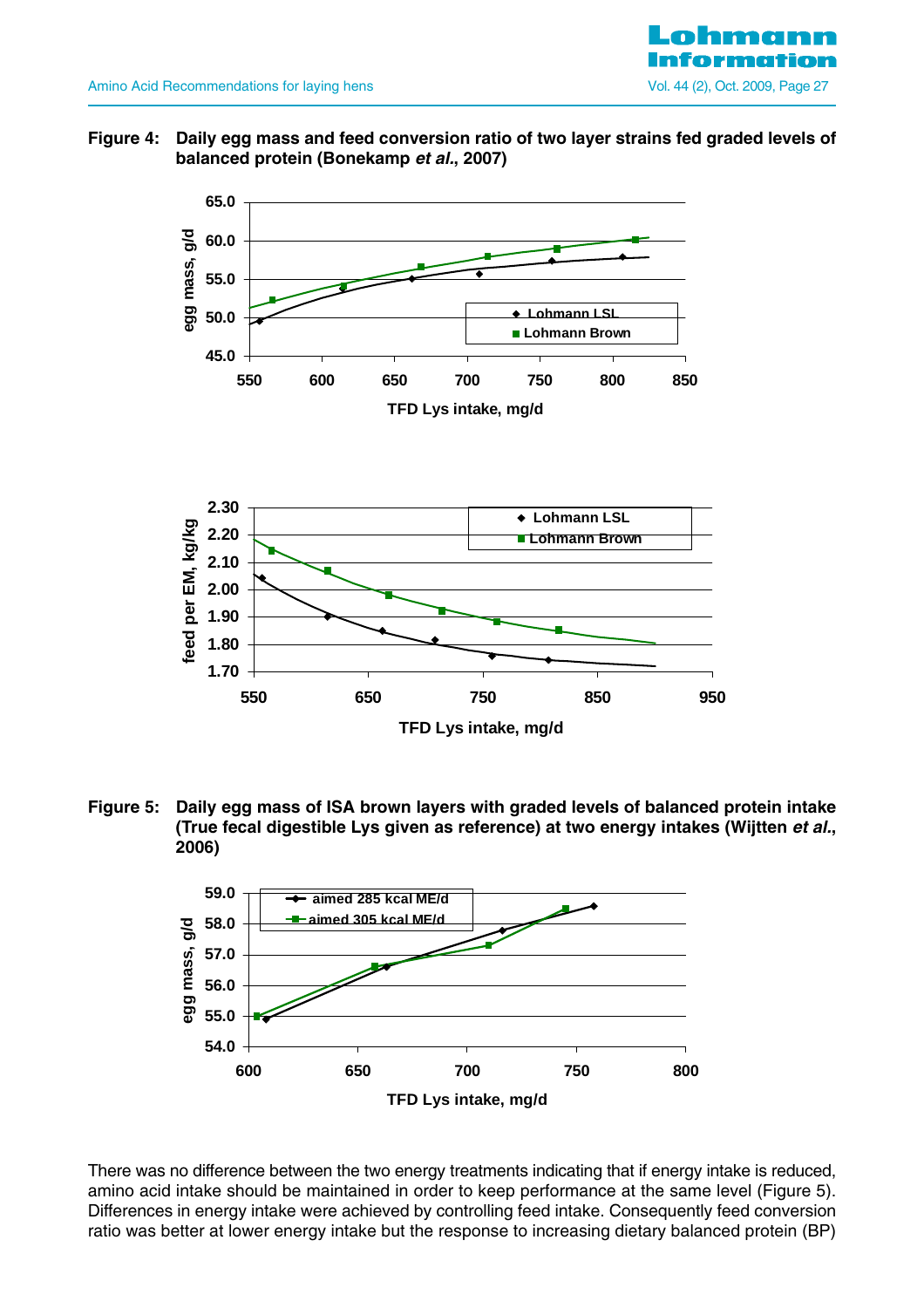

**Figure 6: Body weight gains of ISA brown layers with graded levels of balanced protein intake (True fecal digestible Lys given as reference) at two energy intakes (Wijtten et al., 2006)**



was again very similar at both energy intakes. Interestingly, both increasing dietary BP and energy intake levels affected body weight development of the hens over the 16-week experiment. Body weight increased with increasing BP (Figure 6). It is assumed that effects on body weight are mainly due to fat accretion, however, this has not been confirmed. Body weight gain was consistently higher at higher energy intake. Therefore, it was concluded that the higher energy intake could not be utilised for higher egg mass production, so the extra energy was stored as fat. These responses imply that an energy intake of 314 kcal ME/hen/d can be reduced as energy is partly used for weight gain which is not necessarily desired in layers.

Differences in energy intake can only be achieved by feed restriction. In case of changing ME levels in the diet, hens would respond with changes in feed intake in order to maintain energy intake. However, the current experiment suggests that controlling energy intake of hens might be a tool to control body weight (fat) gain of layers.

Raw material prices and availability force nutritionists to find alternative sources and concepts particularly when it comes to energy. In this context, the question arises how to adjust dietary amino acids if dietary energy is reduced. As mentioned above, Morris (2004) reported that proportional adjustment of amino acids with changes in dietary metabolisable energy is not satisfying. A recent literature survey suggests that amino acids levels in broiler diets should not be adjusted proportionally to changes in dietary energy in order to maintain performance and profitability (Lemme, 2007). Changes in dietary composition (fat, fibre, carbohydrates, protein) and their respective net energy or effective energy contents might partly explain this finding. This concept has been implemented in our QuickChick software, which gives amino acid recommendations for broilers. It suggests that relative changes in amino acid levels are only half of the dietary ME changes. When applying the same concept to layer amino acid recommendation, levels would change as presented in Table 4 where ME was reduced by 5 % to 11.23 MJ ME/kg.

## **Optimal dietary amino acid levels are influenced by economic conditions**

Dietary amino acid specifications should allow for high performance. However, maximum performance does not necessarily mean maximum profitability. Therefore, nutrient specifications in general but amino acid specification in particular should be adjusted to the economic conditions including feed cost and egg price. In Figure 7, income over feed cost is used as a profitability indicator. The considerations for this calculation were: a general diet price of 180 EURO; a price increase of 1 EURO per 100 mg increase of daily dig. Lys intake (at 100g daily feed intake this corresponds to an increase of 0.1 % dig. Lys of the balanced protein); and 15 EURO per kg egg mass. These considerations were combined with predicted daily egg mass and feed conversion ratio using the respective exponential regression equations. Although the curve of Lohmann LSL hens was flatter than that of Lohmann brown hens, both curves did not achieve a maximum even at 830 mg dig. Lys intake/hen/d which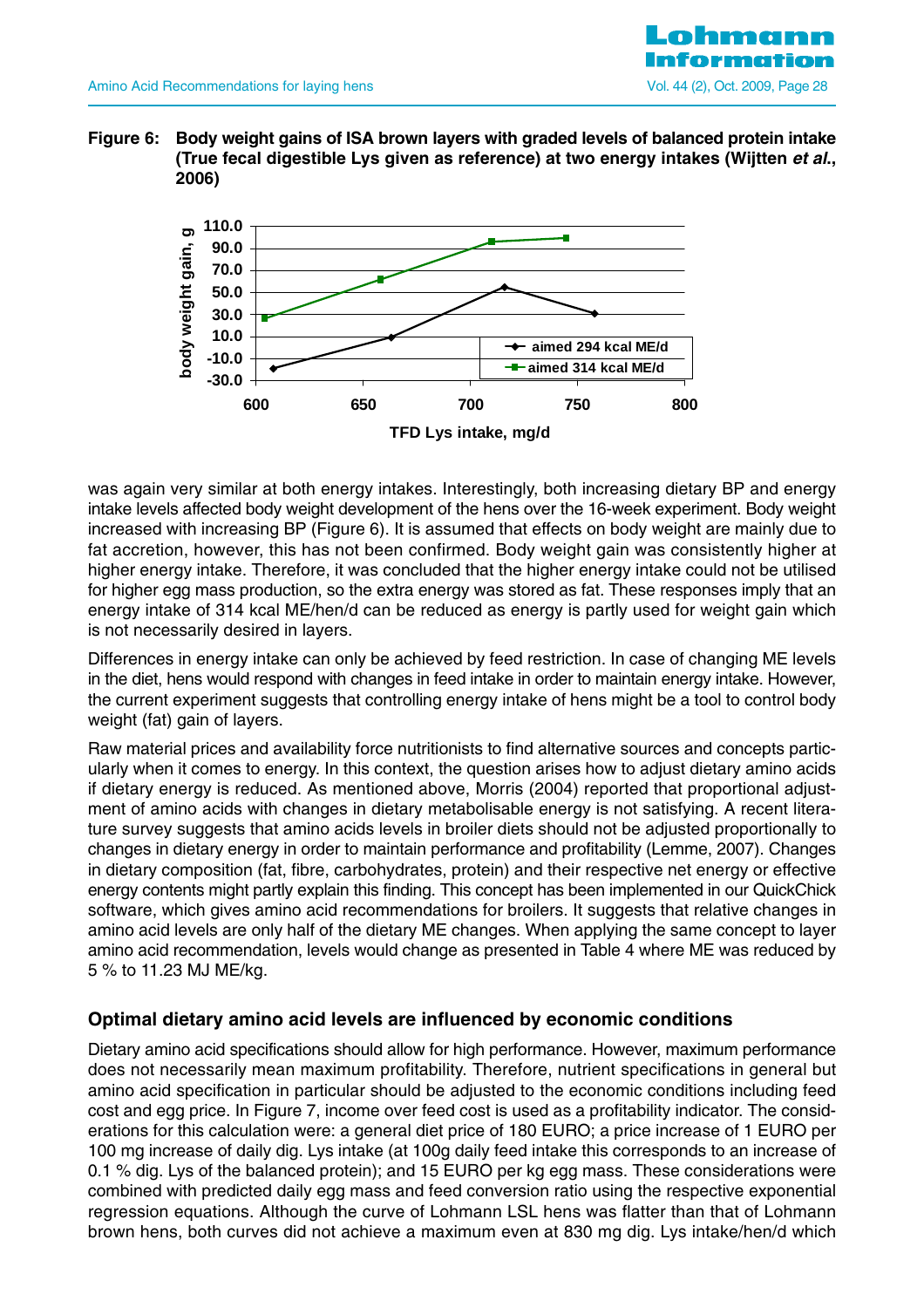**Figure 7: Income over feed cost calculations (IOFC) using experimental data (regression equations) from Bonekamp et al. (2007) and assuming a basal feed price of 1.80 EURO/kg feed, 15.00 EURO/kg egg output, and a feed price increase of 1.00 EURO/100 mg higher dig. Lys (balanced protein) intake.**



was outside the tested range in the experiment. Interestingly, general diet price did not impact optimal dietary amino acid levels. Stronger feed price changes per unit balanced dietary protein would reduce the economically optimal amino acid intake. Also price per kg egg mass influences optimal specifications.

Our revised recommendation as given in Tables 3 and 4 will allow for maximum egg mass production and minimum feed conversion ratio, but not necessarily optimise profitability. Therefore, nutritionists need to fine tune specifications in relation to the economic conditions. However, while the absolute level of amino acids may change with the economic situation, ideal ratios between the amino acids remain the same.

| Table 4: | Recommendations for both digestible amino acid intake of laying hens and in %          |
|----------|----------------------------------------------------------------------------------------|
|          | of diet for laying hens with differing daily feed intake (Dietary energy reduced: From |
|          | 11.82 to 11.23 MJ ME/kg)                                                               |

|                                   |                                                         | dig.<br>Lys | dig.<br>Met | dig.<br>Met+Cys | dig.<br>Thr | dig.<br>Trp | dig.<br>Arg | dig.<br><b>lle</b> | dig.<br>Val |  |
|-----------------------------------|---------------------------------------------------------|-------------|-------------|-----------------|-------------|-------------|-------------|--------------------|-------------|--|
| optimal ratios to Lys             |                                                         | 100         | 50          | 91              | 70          | 21          | 104         | 80                 | 88          |  |
|                                   | Digestible Amino acids in g/kg diet<br>Feed intake, g/d |             |             |                 |             |             |             |                    |             |  |
| <b>Before energy</b><br>reduction | <b>After</b><br>energy<br>reduction                     |             |             |                 |             |             |             |                    |             |  |
| 80                                | 84                                                      | 10.13       | 5.06        | 9.22            | 7.09        | 2.13        | 10.53       | 8.10               | 8.91        |  |
| 85                                | 89                                                      | 9.53        | 4.77        | 8.67            | 6.67        | 2.00        | 9.91        | 7.63               | 8.39        |  |
| 90                                | 95                                                      | 9.00        | 4.50        | 8.19            | 6.30        | 1.89        | 9.36        | 7.20               | 7.92        |  |
| 95                                | 100                                                     | 8.53        | 4.26        | 7.76            | 5.97        | 1.79        | 8.87        | 6.82               | 7.51        |  |
| 100                               | 105                                                     | 8.10        | 4.05        | 7.37            | 5.67        | 1.70        | 8.43        | 6.48               | 7.13        |  |
| 105                               | 110                                                     | 7.72        | 3.86        | 7.02            | 5.40        | 1.62        | 8.02        | 6.17               | 6.79        |  |
| 110                               | 116                                                     | 7.37        | 3.68        | 6.70            | 5.16        | 1.55        | 7.66        | 5.89               | 6.48        |  |
| 115                               | 121                                                     | 7.05        | 3.52        | 6.41            | 4.93        | 1.48        | 7.33        | 5.64               | 6.20        |  |
| 120                               | 126                                                     | 6.75        | 3.38        | 6.14            | 4.73        | 1.42        | 7.02        | 5.40               | 5.94        |  |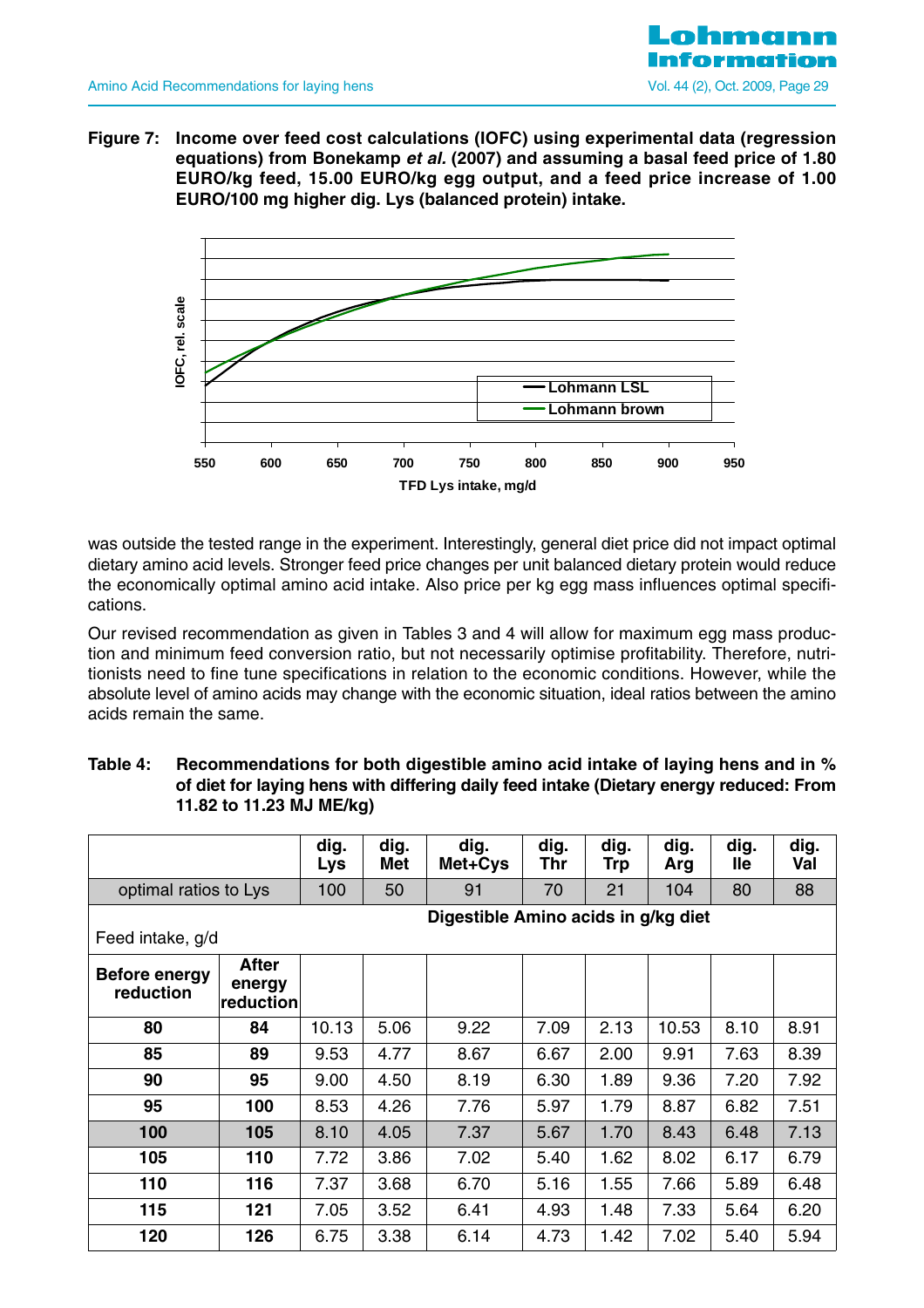#### **Table 5: Diet formulations for laying hens using revised amino acid specifications and using DL-Met, DL-Met and L-Lys HCl, DL-Met and L-Lys HCl and L-Thr or DL-Met, L-Lys HCl, L-Thr and L-Trp (Protein limiting amino acids are marked with grey cells)**

| <b>INGREDIENTS</b>                 |                      | <b>Met</b>               | Met, Lys |        | Met, Lys, Thr Met, Lys, Thr, Trp |
|------------------------------------|----------------------|--------------------------|----------|--------|----------------------------------|
| Corn                               |                      | 59.863                   | 61.418   | 61.822 | 62.538                           |
| SBM (46 %)                         |                      | 26.410                   | 25.076   | 24.727 | 24.104                           |
| Feather meal                       |                      | 2.000                    | 2.000    | 2.000  | 2.000                            |
| Soy oil                            |                      | 1.297                    | 1.018    | 0.945  | 0.813                            |
| L-Lys HCI                          |                      |                          | 0.039    | 0.049  | 0.067                            |
| DL-Met                             |                      | 0.230                    | 0.240    | 0.243  | 0.247                            |
| L-Thr                              |                      | $\overline{\phantom{0}}$ |          | 0.004  | 0.012                            |
| L-Trp                              |                      |                          |          |        | 0.003                            |
| Limestone                          |                      | 8.352                    | 8.355    | 8.356  | 8.358                            |
| Ca <sub>2</sub> P                  |                      | 1.247                    | 1.254    | 1.255  | 1.258                            |
| Salt                               |                      | 0.400                    | 0.400    | 0.400  | 0.400                            |
| Premix                             |                      | 0.200                    | 0.200    | 0.200  | 0.200                            |
| <b>TOTAL</b>                       |                      | 100.00                   | 100.00   | 100.00 | 100.00                           |
|                                    |                      |                          |          |        |                                  |
| Cost (RMB/kg)                      |                      | 2.7759                   | 2.7305   | 2.7193 | 2.7102                           |
| <b>NUTRIENTS AND ENERGY</b>        |                      |                          |          |        |                                  |
| Energy, kcal ME/kg                 |                      | 2,800                    | 2,800    | 2,800  | 2,800                            |
| CP, %                              |                      | 18.99                    | 18.55    | 18.44  | 18.24                            |
| Dig. Lys, %                        | 0.83                 | 0.83                     | 0.83     | 0.83   | 0.83                             |
| <b>RATIOS TO DIGESTIBLE LYSINE</b> |                      |                          |          |        |                                  |
|                                    | <b>Specification</b> |                          |          |        |                                  |
| Dig. Lys                           | 100                  | 100                      | 100      | 100    | 100                              |
| Dig. Met                           | 50                   | 58                       | 59       | 59     | 59                               |
| Dig. Met+Cys                       | 91                   | 91                       | 91       | 91     | 91                               |
| Dig. Thr                           | 70                   | 72                       | 70       | 70     | 70                               |
| Dig. Trp                           | 21                   | 22                       | 21       | 21     | 21                               |
| Dig. Arg                           | 104                  | 135                      | 130      | 129    | 127                              |
| Dig. Ile                           | 80                   | 84                       | 82       | 81     | 80                               |
| Dig. Val                           | 88                   | 95                       | 93       | 92     | 91                               |

## **Use of supplemental amino acids helps to balance dietary amino acid profile**

The principle of least cost feed formulation is that a number of constraints need to be matched by a suitable combination of ingredients allowing for the most economical solution. Amino acids are provided either in form of proteins which are found in cereals, legumes, by-products from food oil production, animal by products etc. or as free amino acids. Currently, DL-Met, L-Lys sources, L-Thr, and L-Trp are commercially available as amino acids. However, based on the analysis of several hundred samples of layer feed, often only DL-Met is used. However, the inclusion of the other amino acids can help reduce dietary protein as well as feed costs.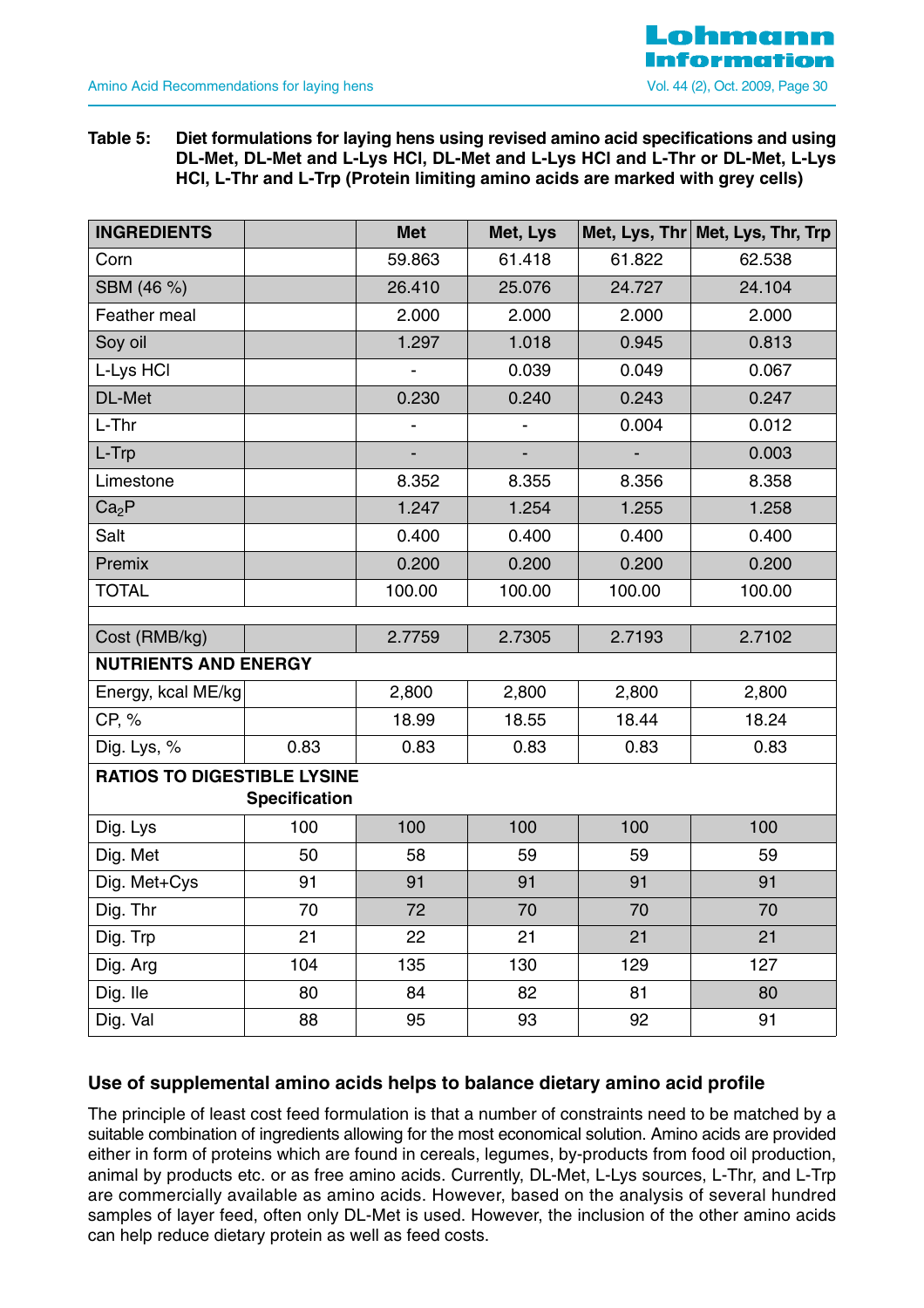

In Table 5, corn-soybean meal diets with feather meal were formulated using the amino acid specifications obtained from Table 3 and Chinese raw material prices from December 2007. In diet 1 only DL-Met was made available to least cost formulation, whereas in diet 2, DL-Met and L-Lys HCl were made available. In diets 3 and 4, L-Thr and L-Trp also were offered.

In this exercise, the use of the other amino acids beyond DL-Met decreased the use of SBM and increased the inclusion level of corn. As such, dietary protein level was decreased stepwise as these other amino acids were made available. The use of these other amino acids allowed the diet to better match the specified constraints. This is an important effect from an environmental standpoint, because any reduction in dietary protein level reduces nitrogen excretion. Furthermore, these amino acids (L-Lys, L-Thr or L-Trp) did not have to be forced into these diets, suggesting that they were needed to minimise feed cost. Consequently, feed costs were gradually reduced from diet 1 to diet 4. These examples clearly demonstrate that the use of supplemental amino acids allow for minimising feed prices, and for better balancing the dietary amino acid profile.

## **Summary**

- Latest scientific research was considered in revising amino acid recommendations for laying hens.
- Considering that methionine is the first limiting amino acid in laying hen diets, a meta-analysis revealed an optimal digestible methionine intake of 415 mg/hen/d.
- Literature suggested optimal digestible methionine, methionine+cysteine, threonine, tryptophan, arginine, isoleucine and valine to digestible lysine ratios of 50, 91, 70, 21, 104, 80 and 88 %, respectively.
- If dietary metabolisable energy needs to be reduced, then essential amino acids also should be reduced, but to a lesser extent.
- Optimising the dietary amino acid profile and feed cost reduction can only be achieved with the complete set of commercially available amino acids.

## **Zusammenfassung**

## **Aminosäurenempfehlungen für Legehennen**

- Neueste wissenschaftliche Forschungen wurden bei der Revision der Aminosäurenempfehlungen für Legehennen in Betracht gezogen. Berücksichtigt man, dass Methionin die erstlimitierende Aminosäure bei Legehennen ist, so hat eine Meta-Analyse gezeigt, dass die optimale Aufnahme an verdaulichem Methionin bei 415 mg pro Henne und Tag liegt.
- In der Literatur wurden optimale verdauliche Verhältnisse von Methionin, Methionin+Cystin, Threonin, Tryptophan, Arginin, Isoleucin und Valin zu verdaulichem Lysin von 50, 91, 70, 21, 104, 80 beziehungsweise 88 % vorgeschlagen.
- Wenn die metabolisierbare Energie im Futter reduziert werden muss, dann sollten die essentiellen Aminosäuren ebenfalls reduziert werden, wenn auch in einem geringeren Ausmaß.
- Eine Optimierung des Aminosäurenprofils der Diät und eine Reduzierung der Futtermittelkosten kann nur über den kompletten Satz kommerziell verfügbarer Aminosäuren erreicht werden.

#### **References**

- Bonekamp, R.P.R.T., A. Lemme, P.J.A. Wijtten, and J.K.W.M. Sparla (2007): Effects of amino acids on egg number and egg mass of brown (heavy) and whithe (light) hens. 16<sup>th</sup> European Symposium on Poultry Nutrition, August 26-30, Strasbourg, France: 113-116.
- Bregendahl, K., S.A. Roberts, B. Kerr, and D. Hoehler (2008): Ideal ratios of isoleucine, methionine, methionine plus cysteine, threonine, tryptophan and valine relative to lysine for white Leghorn-type laying hens of twenty-eight to thirty-four weeks of age. Poultry Science 87: 744-758.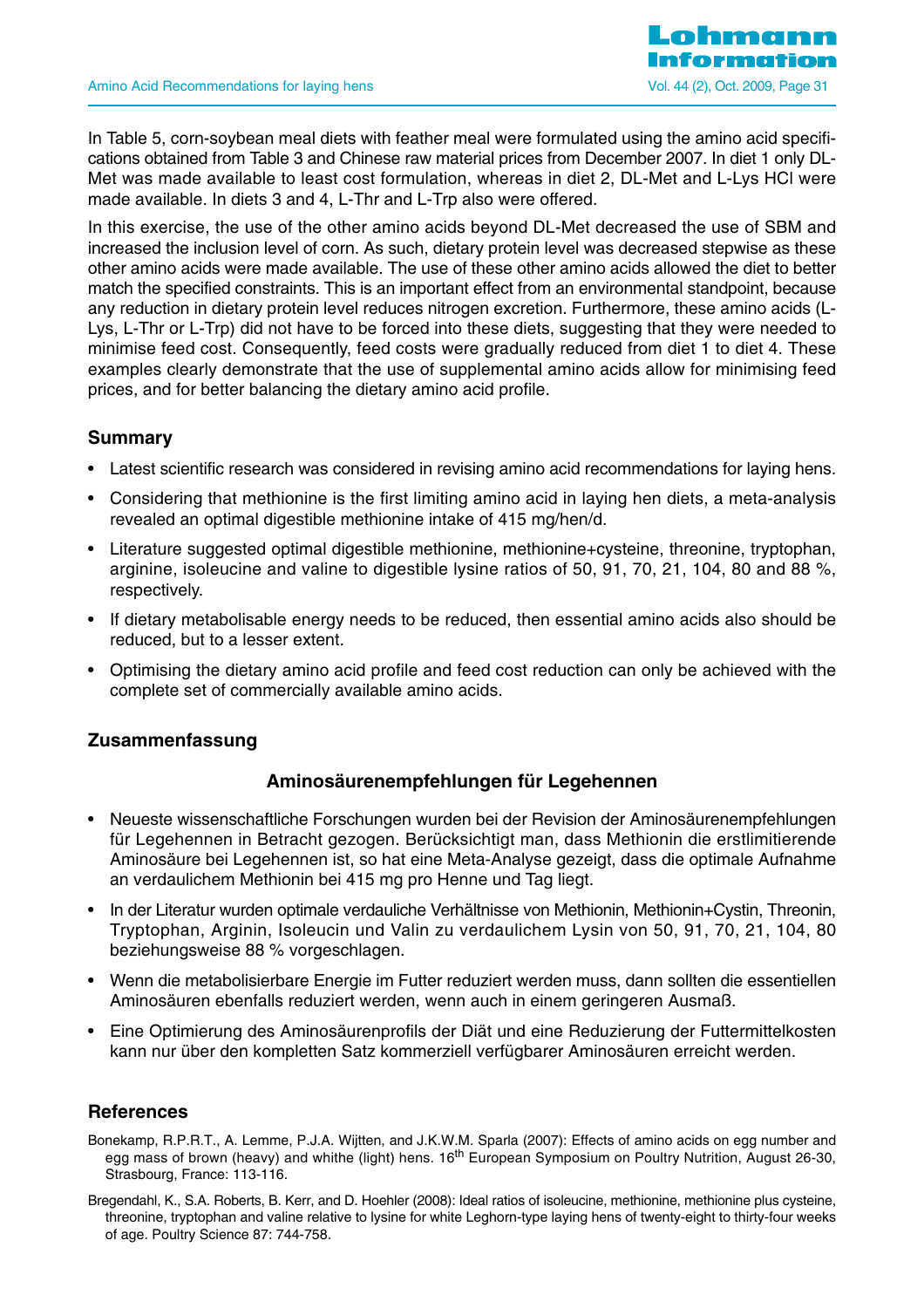- Coon, C. and B. Zhang (1999): Ideal amino acid profile for layers examined. Feedstuffs 71 (14): 13-15+31.
- Elliot, M.A. (2008): Amino acid nutrition of commercial pullets and layers, California Animal Nutrition Conference, May 21- 22, Fresno, California: 139-165.
- GfE (Gesellschaft für Ernährungsphysiologie) (1999): Empfehlungen zur Energie- und Nährstoffversorgung der Legehennen und Masthühner. DLG Verlag, Frankfurt a. Main, Germany: 185.
- Jais, C., F.X. Roth, and M. Kirchgessner (1995): The determination of the optimum ratio between the essential amino acids in laying hen diets. Archiv für Geflügelkunde 59: 292-302.
- Joly, P. (2007): Re-evaluation of amino acids requirements for laying hens Part 1: Methionine and cystine requirements. ISA Hendix Genetics: 13.
- Leeson, S. and J.D. Summers (2005): Commercial Poultry Nutrition 3rd edition. University Books, Ontario, Canada: 398.
- Lemme, A. (2007): How to adjust dietary amino acids to energy in broiler diets? AminoNews™ 8 (2): 13-24.
- Morris, T.R. (2004): Nutrition of chicks and layers, World's Poultry Science Journal 60: 5-18.
- Rostagno, H.S. (2005): Brazilian Tables for Poultry and Swine 2<sup>nd</sup> edition. Federal University Vicosa: 181.
- Wijtten, P.J.A., A., Lemme, J. van Wichen, J.K.W.M. Sparla, D.J. Langhout, (2006): Amino acid requirements in laying hens at different energy intakes. 12<sup>th</sup> European Poultry Conference, August 10-14, Verona, Italy: 5.

#### META-ANALYSIS

- Bateman, A., Z. Liu, and D.A. Roland Sr. (2005): Bioefficiency determination of methionine hydroxy analog-free acid relative to DL-methionine in laying hen diets with limited methionine using different regression models. International Journal of Poultry Science 4: 628-632.
- Bertram, H.-L., J.B. Schutte, and J. de Jong (1995a): Influence of DL-methionine supplements on the performance of laying hens under heat stress. Archive für Geflügelkunde 59: 314-318.
- Bertram H.-L., E. Dänner, K. Jeroch, and H. Jeroch (1995b): Effect of DL-methionine in a cereal-pea diet on the performance of brown laying hens. Archiv für Geflügelkunde 59: 103-107.
- Calderon, W.M., and L.S. Jensen (1990): The requirement for sulphur amino acid by laying hens as influenced by the protein concentration. Poultry Science 69: 934-944.
- Dänner, E.E. and Bessei, W. (2002): Effectiveness of liquid DL-methionine hydroxyl analogue-free acid (DL-MHA-FA) compared to DL-methionine on performance of laying hens. Archiv für Geflügelkunde 66: 97-101.
- Filho, J.J., J.H. Vilar da Silva, E. Lindolfo da Silva, M.L. Gomes Ribeiro, T.D. Dantas Martins, and C. Boa-Viagem Rabello (2006): Methionine+Cystine requirements of semi-heavy laying hens from the starter to peak of egg production. Rivista Brasileira de Zootecnia 35: 1063-1069 (supl.).
- Fuente Martinez, B., A. Diaz Cruz, J. Lecumberri Lopez, and E. Ávila González (2005): Digestible lysine and sulfur amino acids requirements in white leghorn hens. Veterinaria México 36 (2): 135-145.
- Lemme, A., H.S. Rostagno, A. Knox and A. Petri, (2004): Responses of laying hens to graded levels of dietary methionine. 22<sup>nd</sup> World's Poultry Congress, June 8-13, Istanbul, Turkey: 4.
- Mack, S., D. Hoehler and E. Esteve-Garcia (1999): Responses to methionine supplementation of different white egg-type laying hen strains under heat stress. 12<sup>th</sup> European Symposium on Poultry Nutrition, August 15-19, Veldhoven, Netherlands.
- Narváez-Solarte, W., H.S. Rostagno, P.R. Soares, M.A. Silva, and L.F. Uribe Velasquez, (2005): Nutritional requirements in methionine+cystine for white-egg laying hens during the first cycle of production. International Journal of Poultry Science 4: 965-968.
- Narváez-Solarte, W. (1996) in: H.S.Rostagno, P. Barbarino Jr., and W.A. Barboza, Nutrient requirements of poultry determined in Brazil, International Symposium on Nutritional Requirements of Poultry and Swine, September 24-26, Vicosa, Brazil: 81-107.
- Novak, C., H. Yakout and S. Scheideler (2004): The combined effects of dietary lysine and total sulphur amino acid level on egg production parameters and egg components in Dekalb Delta laying hens. Poultry Science 83: 977-984.
- Schutte, J.B., J. de Jong, , and H.L. Bertram (1994): Requirement of the laying hen for sulphur amino acids. Poultry Science 73: 274-280.

#### **Author's Address:**

Dr Andreas Lemme Evonik Degussa GmbH Bldg 251/112 Rodenbacher Chaussee 4 63457 Hanau-Wolfgang, Germany andreas.lemme@evonik.com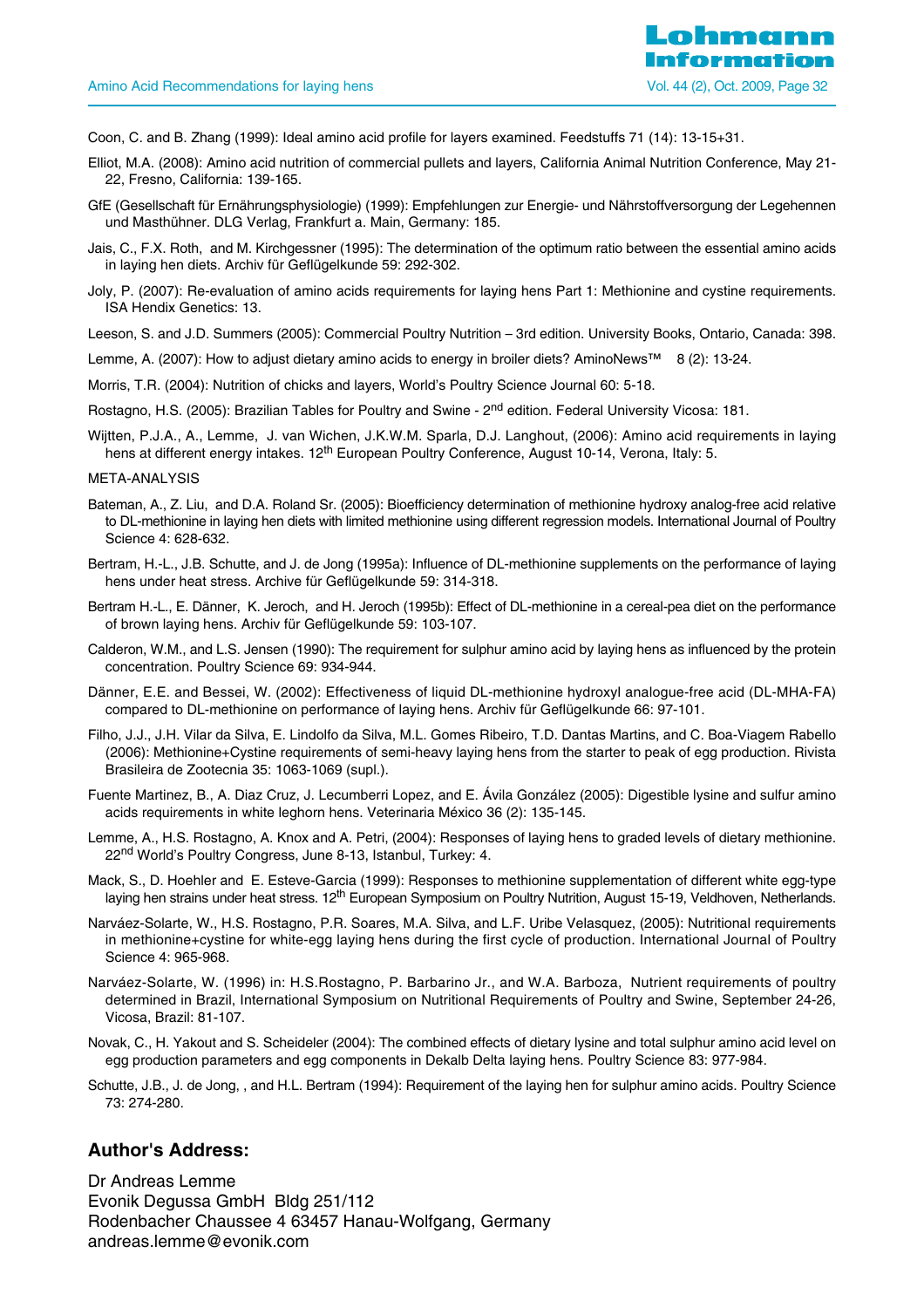

## **Efficacy of probiotic "ToyoCerin®" and phytobiotic "Cuxarom Spicemaster" on growing rabbits**

## **P. Matusevicius and H. Jeroch Lithuanian Veterinary Academy, Kaunas, Lithuania**

## **Introduction**

Until the final ban on antibiotic feed additives in the EU which took effect on 01.01.2006 (EU regulation no. 1831/2003) these feed additives were also added to rabbit feed. Amongst other things they were used to reduce the occurrence of diarrhoea following weaning which is a major cause of losses in commercial rabbit production (TETENS, 2007). As alternatives for antibiotic feed additives FALCAO-E-CUNHA et al. (2007) and others discuss probiotics, prebiotics, enzymes as well as organic acids and critically evaluate the literature available concerning growing rabbits. On various occasions phytogenic preparations (phytobiotics, botanicals) are also named as possible alternative substances (e.g. WENK, 2005).

In comparison to pigs and poultry far less scientific publications are available concerning possible alternatives for use in rabbits (FALCAO E-CUNHA et al., 2007). In order to evaluate these substances as supplements in rabbit feed, further trials are urgently needed, as FALCAO E-CUNHA et al. (2007) conclude from their literature review. Therefore trials were carried out with the probiotic preparation ToyoCerin<sup>®</sup> and the phytobiotic preparation Cuxarom Spicemaster. The results are presented below and compared with similar data found in the literature.

#### **Own trials Materials and methods**

Using the preparations ToyoCerin® and Cuxarom Spicemaster 2 trials (1, 2) were carried out in succession, each trial consisting of 3 groups:

- Group I: commercial feed for rabbits with no supplements (control group)
- Group II: commercial feed as group I plus 100 mg ToyoCerin<sup>®</sup>/kg feed,
- Group III: commercial feed as group I plus 300 mg Cuxarom Spicemaster/kg feed.

In trial 1 each group consisted of 9 animals, while 11 animals were allocated to each group in trial 2. The trial duration was 56 days for each trial.

Both trials were carried out using New Zealand white rabbits. In trial 1 young rabbits reproduced at the Institute and weaned at the age of 30 days were used. For trial 2 the animals were acquired from a commercial rabbit farm. At the beginning of the trial they were 8 weeks old and thus had a higher body weight in comparison to trial 1.

The probiotic preparation ToyoCerin<sup>®</sup> contains spores of *Bacillus cereus var.toyoi* at a concentration of  $1x10^{10}$  cfu/g. The phytogenic feed additive Cuxarom Spicemaster is a mixture of brown algae, several herbs and spices (basil, fennel, garlic, cinnamon) and essential oils (aniseed, thyme). The dosage of both trial preparations per kg feed was in accordance with the recommendations of the contract partner Lohmann Animal Health, Cuxhaven, Germany.

The feed mixtures were manufactured in the compound feed plant UAB "Krekenavos pasawai", Krekenava/Lithuania. The mineral feed for the feed mixtures for the 3 groups (control / with ToyoCerin® / with Cuxarom Spicemaster) were produced by Basu-Mineralfutter GmbH in Bad Sulza/Germany. The composition of the feed was the same for all 3 groups in both trials. It consisted of the following components (per kg mixture): 174.0 g ground barley, 135.7 g ground oats, 90.0 g wheat bran, 165.0 g sunflower seed meal, 80.0 g soybean meal, 50.0 g dried sugar beet pulp. 260.0 g dried grass meal, 25.3 g mineral compounds, 20.0 g mineral feed (minerals, trace elements, vitamins, tested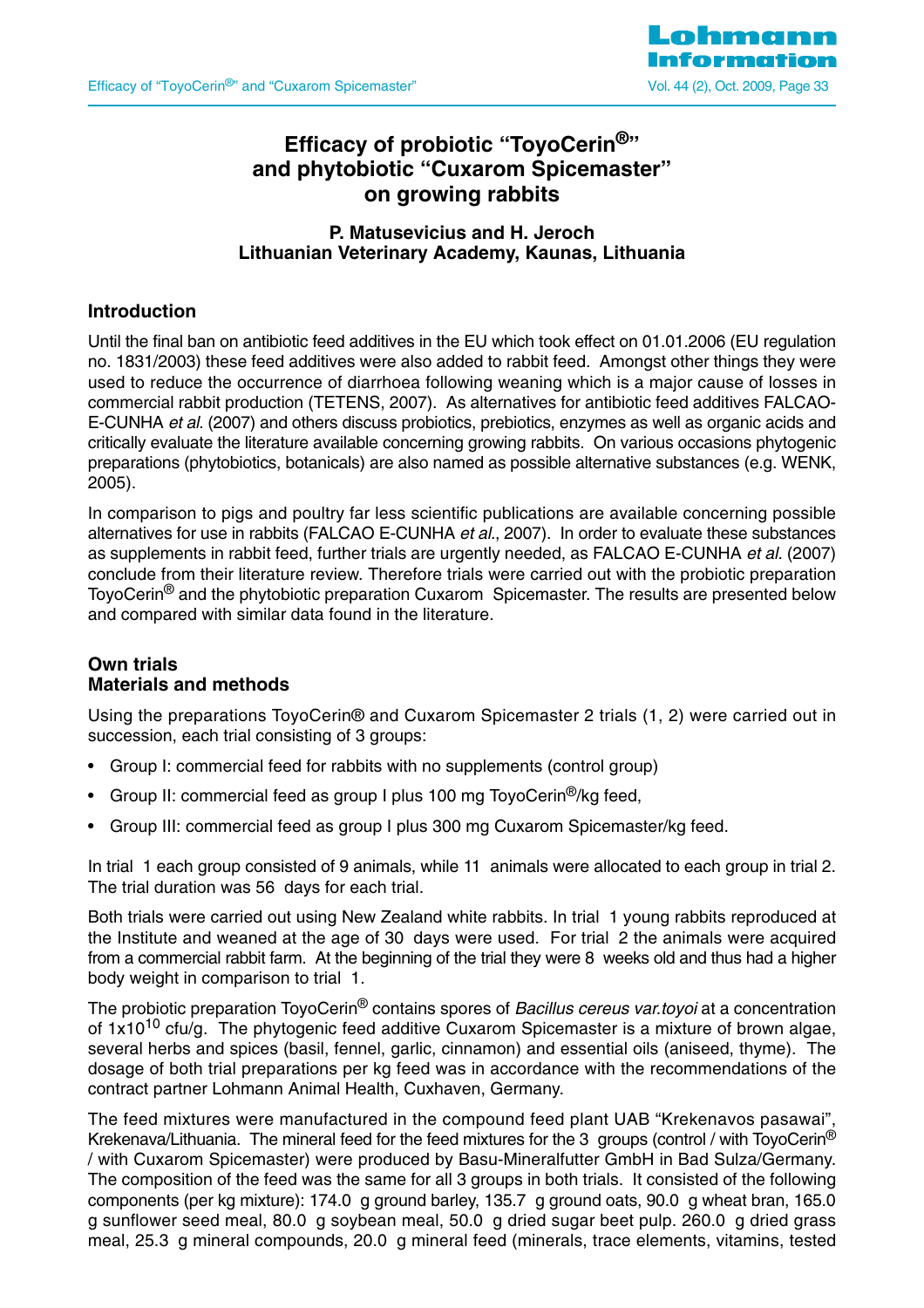additives (groups II and III)). The following nutrients and energy contents in the mixtures (per kg with 88% dry matter) were calculated (MAERTENS et al., 2002): 170 g crude protein, 24 g crude fat, 126 g crude fiber, 329 g neutral detergent fibre, 156 g starch, 49 g sugar, 9.93 MJ digestible energy.

The trials were carried out in the vivarium of the Lithuanian Veterinary Academy, Kaunas, i.e. under laboratory conditions. The animals were kept in single cages of a two-deck battery. The trial room was partly air-conditioned. The rabbits were offered the feed in pellet form (4 mm diameter) via automatic feeders ad libitum. Water in drinking-water quality was permanently available via nipple drinkers.

The following data were collected:

- Health status (diarrhoea incidence etc.), losses and possible causes,
- Individual live body weight at the beginning and at the end of each trial,
- Individual feed intake by weighing the amount of feed offered at the beginning of the trial and the amount left at the end of the trial,
- Carcass characteristics of all rabbits of trials 1 and 2 at the end of the trial (DLG-Scheme; PETERSEN, 2004),
- Meat quality parameters for the back and the legs of all carcasses (trial 1).

The feed conversion ratio (kg feed per kg weight gain) was calculated from feed intake and live weight gain. The program STATISTIKA for WINDOWS (STATSOFT, INC., 2007) was used for the statistical evaluation of the trial results.

#### **Results**

No problems occurred in either trial. No signs of diarrhoea were determined in any of the animals. No losses occurred which is most likely due to the ideal housing conditions.

The data on fattening performance are shown in table 1. In trial 1 the animals of all 3 groups ate virtually the same amount of feed. In contrast to this, the two feed additives in trial 2 caused a higher intake of feed (by 5% group II, Toyocerin® respectively 7.5% group III, Cuxarom Spicemaster), which, however, is not statistically significant due to the considerable variance between animals in the same group. In both trials the probiotic and phytobiotic feed additives improved the growth of the animals, whereby the effect of Cuxarom Spicemaster (phytobiotic) was even stronger than that of Toyocerin<sup>®</sup> (probiotic).

| Trial | Group                        | Feed intake<br>g/animal | Initial live<br>weight<br>g/animal | <b>Final live</b><br>weight<br>g/animal | Weight gain<br>g/animal | Feed conver-<br>sion ratio<br>kg feed/<br>kg gain |
|-------|------------------------------|-------------------------|------------------------------------|-----------------------------------------|-------------------------|---------------------------------------------------|
|       | I (Control)                  | 6906                    | 1034                               | 2807a                                   | 1773 <sup>a</sup>       | 3.90 <sup>a</sup>                                 |
|       | II (ToyoCerin <sup>®</sup> ) | 6971                    | 1067                               | 2937ab                                  | $1870$ <sup>ab</sup>    | 3.73 <sup>ab</sup>                                |
|       | III (Spicemaster)            | 6820                    | 1071                               | 2992 <sup>b</sup>                       | 1921 <sup>b</sup>       | 3.55 <sup>b</sup>                                 |
|       | I (Control)                  | 5644                    | 1927                               | 3274a                                   | 1347a                   | 4.19                                              |
| 2     | II (ToyoCerin <sup>®</sup> ) | 5918                    | 1948                               | 3413 <sup>b</sup>                       | 1465 <sup>b</sup>       | 4.04                                              |
|       | III (Spicemaster)            | 6074                    | 1938                               | 3456 <sup>b</sup>                       | 1518 <sup>b</sup>       | 4.00                                              |

#### **Table 1: Feed intake, live weight gain and feed conversion ratio during the trialS**

Averages with different superscripts (a, b) differ significantly (P<0.05)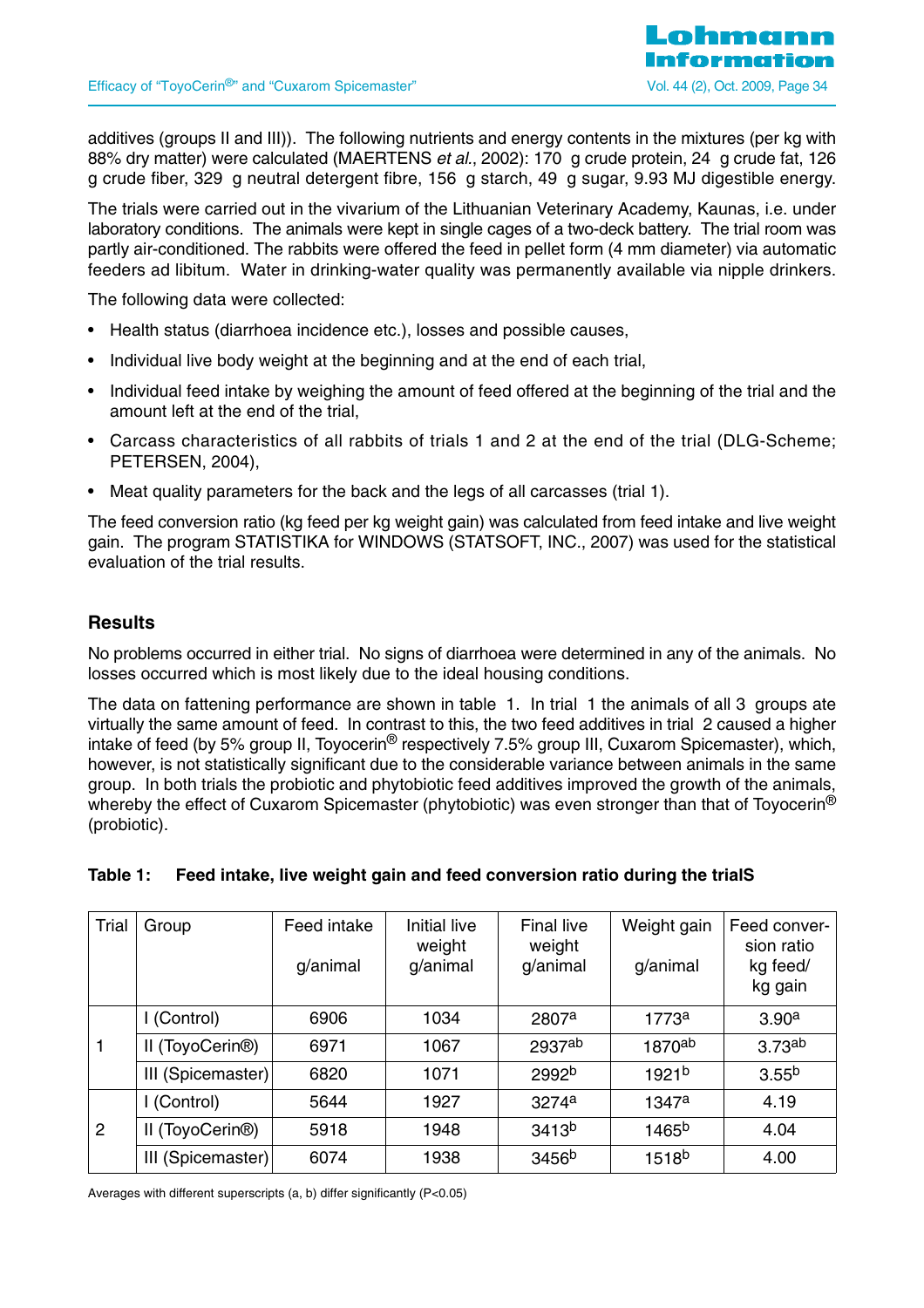In trial 2 the effects of the feed additives were even more evident than in trial 1, although the animals were older at the beginning of the trial. The feed conversion ratio was reduced by both feed additives. With this parameter also, the phytogenic preparation demonstrated higher efficacy than the probiotic, and the reduction in the feed conversion ratio was slightly higher in trial 1 in comparison to trial 2. On the whole, however, the differences in this parameter between the control group (I) and trial groups (II, III) are not statistically significant.

The carcass weight as well as the weight of the valuable carcass parts increased as a result of both feed additives analogously to the increase in live weight at the end of the trial (see table 2). However, the differences in comparison to the control group are only significant in part. In contrast to this, the slaughter yield (%) and the percentage in carcass composition changed only slightly.

|                | Trial Group       | <b>Slaughter</b>   | Yield |     | <b>Foreparts</b> |                  | <b>Back</b>   |                  | <b>Thighs</b>              |
|----------------|-------------------|--------------------|-------|-----|------------------|------------------|---------------|------------------|----------------------------|
|                |                   | weight<br>g/animal | %1    | g   | $\frac{9}{2}$    | g                | $\frac{9}{2}$ | g                | $\frac{9}{6}$ <sup>2</sup> |
|                | (Control)         | 1573a              | 56    | 447 | 28               | 603              | 38            | 522 <sup>a</sup> | 33                         |
| 1              | II (ToyoCerin)    | 1639 $^{ab}$       | 56    | 477 | 29               | 602              | 37            | 569 <sup>b</sup> | 35                         |
|                | III (Spicemaster) | 1717 <sup>b</sup>  | 57    | 507 | 30               | 638              | 37            | 572 <sup>b</sup> | 33                         |
|                | (Control)         | 1774a              | 54    | 497 | 28               | 636 <sup>a</sup> | 36            | 641              | 36                         |
| $\overline{2}$ | II (ToyoCerin)    | $1886^{ab}$        | 55    | 563 | 30               | 666 <sup>a</sup> | 35            | 658              | 35                         |
|                | III (Spicemaster) | 1929b              | 56    | 547 | 28               | 713 <sup>b</sup> | 37            | 675              | 35                         |

#### **Table 2: Results of the carcass analysis**

Averages with differing superscripts (a,b) show significant differences (P<0.05) <sup>1</sup> based on the live weight (empty) <sup>2</sup> based on slaughter weight  $<sup>1</sup>$  based on the live weight (empty)</sup>

The additives tested had no influence on the chemical composition of the back and thigh meat.

## **Discussion**

In both trials TovoCerin<sup>®</sup> improved growth and feed conversion ratio, although the results were only significant in part. As no digestive disorders could be determined and no losses occurred, it is not possible to make any statements on the influence of ToyoCerin® on the health status of the animals. Other experiments on young rabbits have been carried out over the last few years with the same probiotic preparation. The information on the influence on growth, feed conversion ratio and mortality is shown in table 3. The results obtained differ substantially, ranging from no effect to an improvement in performance similar to that achieved in our experiments. Only one study reports a considerable decrease in the mortality rate (PASCUAL et al., 2008). KRIEG and RODEHUTSCORD (2004) found no influence of ToyoCerin<sup>®</sup> on the level of animal losses nor on the share of animals showing symptoms of diarrhoea; they observed, however, that the average duration of the diarrhoea was clearly reduced. In a literature study by FALCAO-E-CUNHA et al. (2007) including a total of 20 experiments with various probiotic preparations, positive effects of probiotics on live weight gain, feed conversion ratio and mortality are predominant, but the effects differ substantially (weight gain increased by 1- 13%, feed conversion ratio improved by 1-17%, and mortality was reduced by 2-17 percentage points).

In both trials the phytobiotic preparation Cuxarom Spicemaster considerably improved growth and feed conversion ratio, with the efficacy being slightly superior to the probiotic product ToyoCerin® which was tested at the same time. Only KRIEG and RODEHUTSCORD (2004) also tested this feed additive on rabbits (table 4); there was no positive effect on weight gain and feed conversion ratio (the differences in comparison to the control group were insignificant). Thyme oil, a component of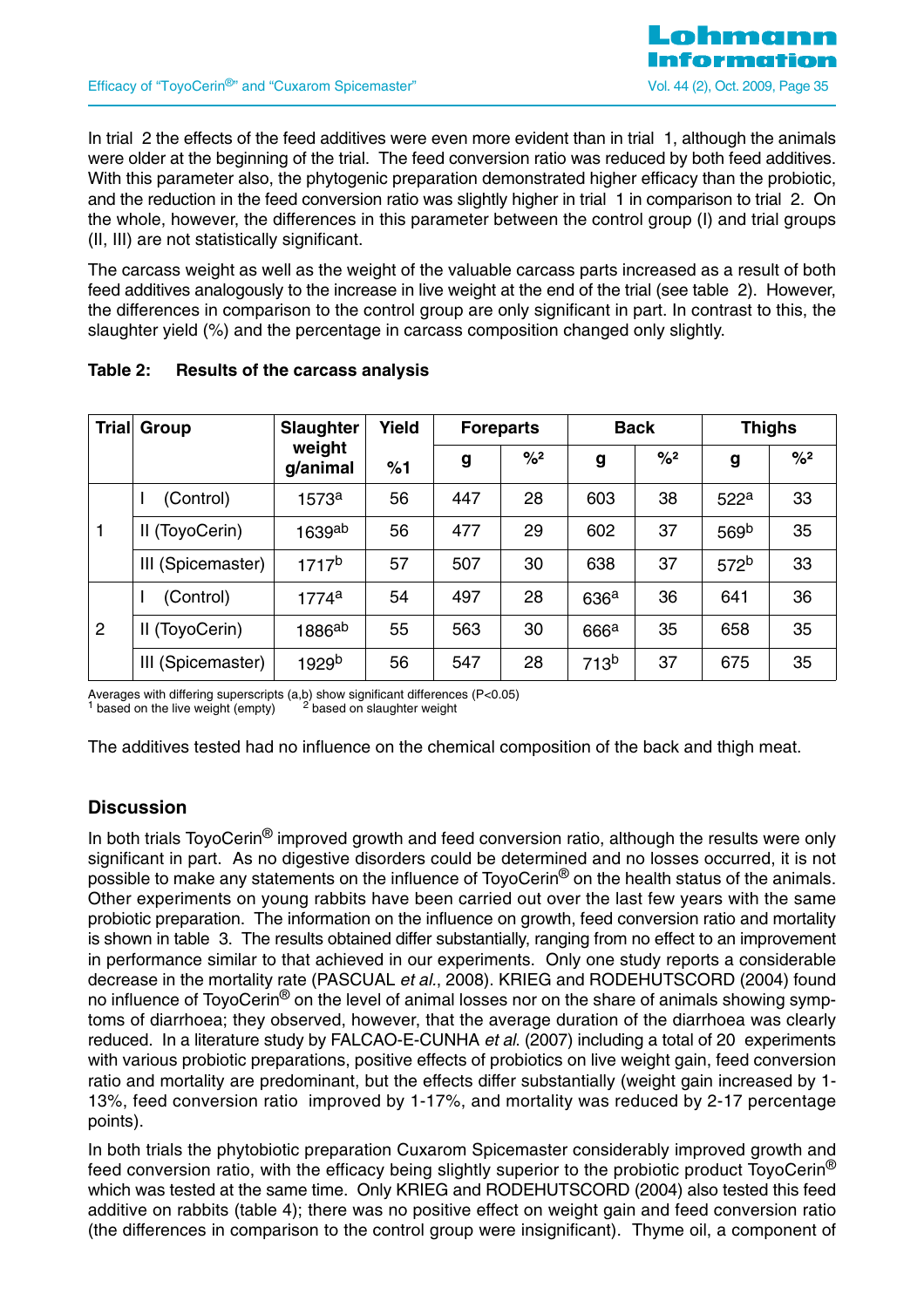| <b>Authors</b>                                      | Toyo-Cerin <sup>®</sup><br><b>Dose</b> | <b>Trial</b><br>condition | Differences compared to<br>control group (in %) |                                   | <b>Reduction</b><br>in mortality |
|-----------------------------------------------------|----------------------------------------|---------------------------|-------------------------------------------------|-----------------------------------|----------------------------------|
|                                                     | /kg feed                               |                           | Live weight<br>gain                             | <b>Feed conver-</b><br>sion ratio | % points                         |
| ESTEVE-<br>GARCIA et al.<br>(2005)                  | 0.2/0.5/1.0 g                          | Laboratory                | $+1$ to $+3$                                    | $-2$ to $+4$                      | Not specified                    |
| <b>KRIEG</b> and<br><b>RODEHUTS-</b><br>CORD (2004) | 0.1 g                                  | Field study               | $+1$                                            | -4                                | Not specified                    |
| PASCUAL et al.<br>(2008)                            | 1.0 <sub>q</sub>                       | Laboratory                | No effect                                       | No effect                         | -6                               |
| TROCINO et al.<br>(2005)                            | 0.2/1.0 g                              | Field study               | $+4$ to $+5$                                    | $-3$ to $+4$                      | Not specified                    |

## **Table 3: Results reported in the literature with the probiotic ToyoCerin® on growing rabbits**

Cuxarom Spicemaster (table 4), also demonstrated virtually no influence on the named parameters. However, both additives had a positive effect on the health status of the animals (fewer days with diarrhoea, less animal losses as a result of *E.coli*).

The trial results with further phytobiotic preparations (see table 4) vary significantly. The summary table shows results reaching from considerable effects to insignificant or no improvement in performance and even negative effects. GUGOLEK et al. (2006) report a considerable reduction in losses (from 13% to 7%) after supplementing the fattening feed with the phytogenic preparation DIAROAK (a mixture of Andrographis paniculata, Holarrhena antidysnteria, Punica granatum and Berberis aristata). In all other studies shown in table 4 – with the exception of the article by KRIEG and RODEHUTSCORD (2004) – no indication of improved health status of the animals after supplementing the feed with herbal preparations can be found.

The positive effects of both substances tested can also be observed from the slaughtering data. A comparison with the data in the literature, however, is not possible as virtually no appropriate data were collected at the end of the growth trials. Only JEROCH et al. (2009) report on numerically increased slaughter and carcass part weights as a result of the herbal feed additive Sangrovit®.

## **Conclusions**

Both preparations showed positive effects under laboratory conditions. The results obtained for the probiotic preparation "ToyoCerin<sup>®</sup>" again confirm that probiotics can be used as a feed additive in growing rabbits as an alternative to feed antibiotics. In order to give a final evaluation on the phytogenic product "Cuxarom Spicemaster" further trials are needed, particularly trials carried out under field conditions. Laboratory trials generally do not provide any information on the effects on the health status of the animals.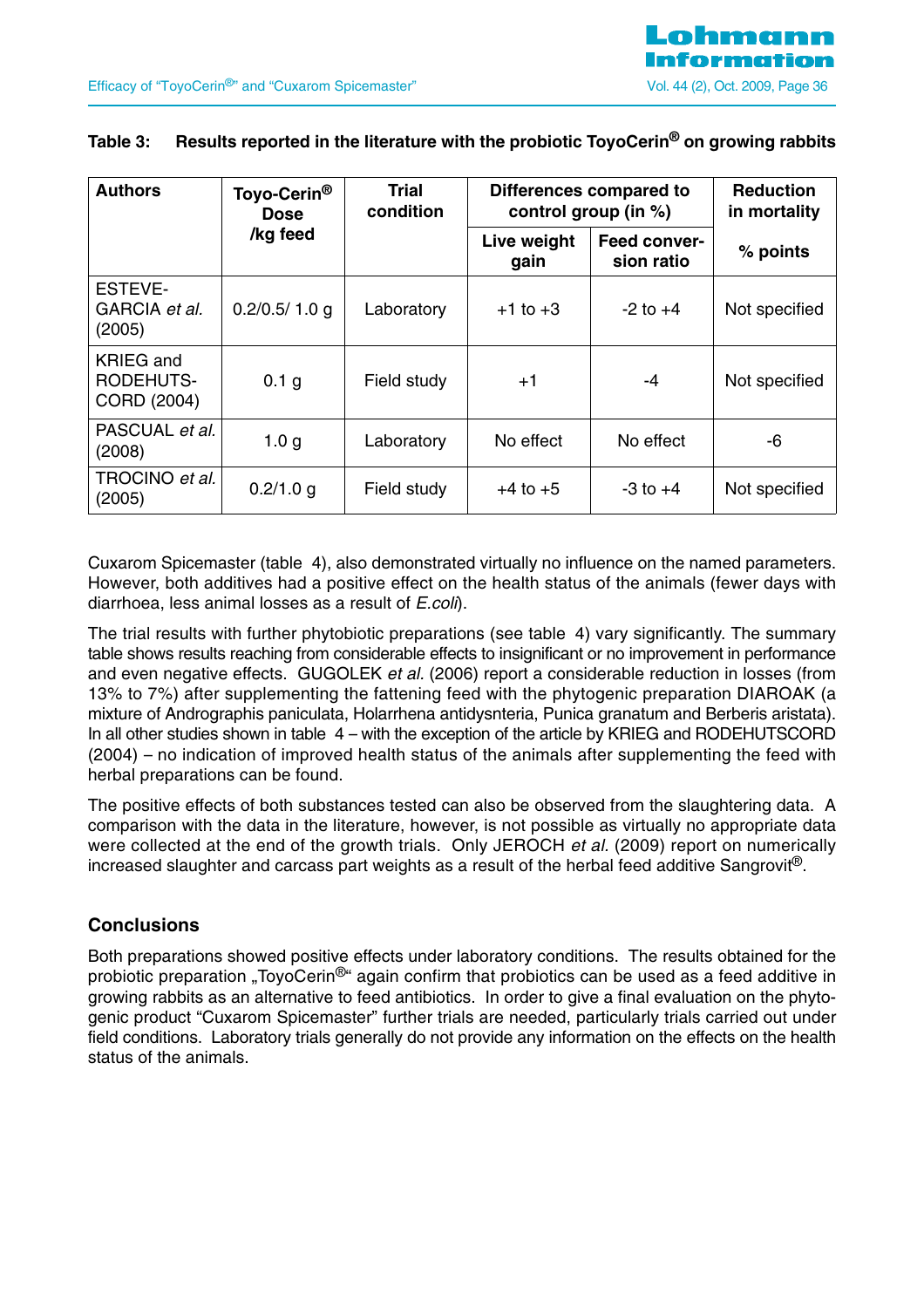

| <b>Authors</b>                      | <b>Preparation</b>                                                                                                        | <b>Trial</b><br>condition |                     | Differences in comparison<br>to the control group $(\%)$ |
|-------------------------------------|---------------------------------------------------------------------------------------------------------------------------|---------------------------|---------------------|----------------------------------------------------------|
|                                     |                                                                                                                           |                           | Live weight<br>gain | <b>Feed conversion</b><br>ratio                          |
| <b>CHRASTINOVA</b><br>et al. (2005) | <b>XTRACT</b> (Essential oil ex-<br>tract of capsicum, cinnam-<br>aldehyde and oregano)                                   | Institute                 | $-5$ to $+12$       | $-8$ to $+9$                                             |
| <b>ERDELYI</b><br>et al. (2008)     | Essential oils of<br>Rosmarinus officinalis and<br>Allium sativum                                                         | Institute                 | $+0.5$ to $+5.0$    | $-4$ to 10                                               |
| <b>GUGOLEK</b><br>et al. (2006)     | DIAROAK (mxiture of<br>Andrographis paniculata,<br>Holarrhena antidysnteria,<br>Punica granatum and<br>Berberis aristata) | Field study               | $+7$                | Not specified                                            |
| <b>JEROCH</b>                       | Papaveraceae-Preparation<br>(contains sanguinarine and                                                                    | Laboratory                | $+2$                | $0$ to $-2$                                              |
| et al. (2009)                       | other alkaloids)                                                                                                          | Field study               | $+1.0$ to $+3.5$    | No effect                                                |
| <b>KRIEG</b> and<br>RODEHUT-        | Spicemaster                                                                                                               | Field study               | $-2.5$              | $+2.5$                                                   |
| <b>SCORD (2004)</b>                 | Thyme oil                                                                                                                 |                           | No effect           | $-1$                                                     |
| <b>SIMONOVA</b><br>et al. (2008)    | Dry extract of<br>Eleutherococcus sentiosus                                                                               | Laboratory                | $+20$               | $-2$                                                     |
| <b>ZOCCARATO</b><br>et al. (2008)   | Castanea sativa extract                                                                                                   | Laboratory                | $+9$ to $+10$       | -6                                                       |

#### **Table 4: Results published with phytobiotic substances in growing rabbits**

## **Summary**

In 2 performance trials, each consisting of 3 groups of New Zealand white rabbits, the effects of the probiotic product ToyoCerin<sup>®</sup> (spores of B. cereus var. toyoi) and the phytobiotic product Cuxarom Spicemaster (brown algae mixed with the herbs and spices basil, fennel, garlic and cinnamon and essential oils of aniseed and thyme) were tested on the fattening performance and carcass characteristics of the animals. Each group comprised 9 (trial 1) or 11 (trial 2) animals, respectively, kept in single cages. In the 56-day trials (commencing after weaning at 30 days in trial 1 and at 8 weeks in trial 2) the growth of the animals and the feed conversion ratio improved considerably as a result of the two additives tested in comparison to the control groups. The additives also had a positive effect on the weight of the carcass and the parts thereof. However, not all effects of the preparations tested are statistically significant.

## **Zusammenfassung**

In 2 Leistungsversuchen mit jeweils 3 Gruppen Mastkaninchen der Rasse Weiße Neuseeländer wurde die Wirksamkeit des probiotischen Präparates "ToyoCerin<sup>®</sup>" (Sporen von B. cereus var. toyoi) und des phytobiotischen Präparates "Cuxarom Spicemaster" (Mischung aus einer Braunalge mit den Kräutern Basilikum, Fenchel, Knoblauch und Zimt sowie den ätherischen Ölen von Anis und Thymian) auf Mastleistung und Schlachtkörpermerkmale geprüft. Jede Gruppe bestand aus 9 (Versuch 1) bzw. 11 Tieren (Versuch 2) in Einzelkäfighaltung. In den 56 Tage dauernden Versuchen (Beginn nach dem Absetzen mit 30 Tagen im Versuch 1 und mit 8 Wochen im Versuch 2) wurden im Vergleich zur Kontrollgruppe das Wachstum der Tiere und der Futteraufwand durch beide geprüften Zusätze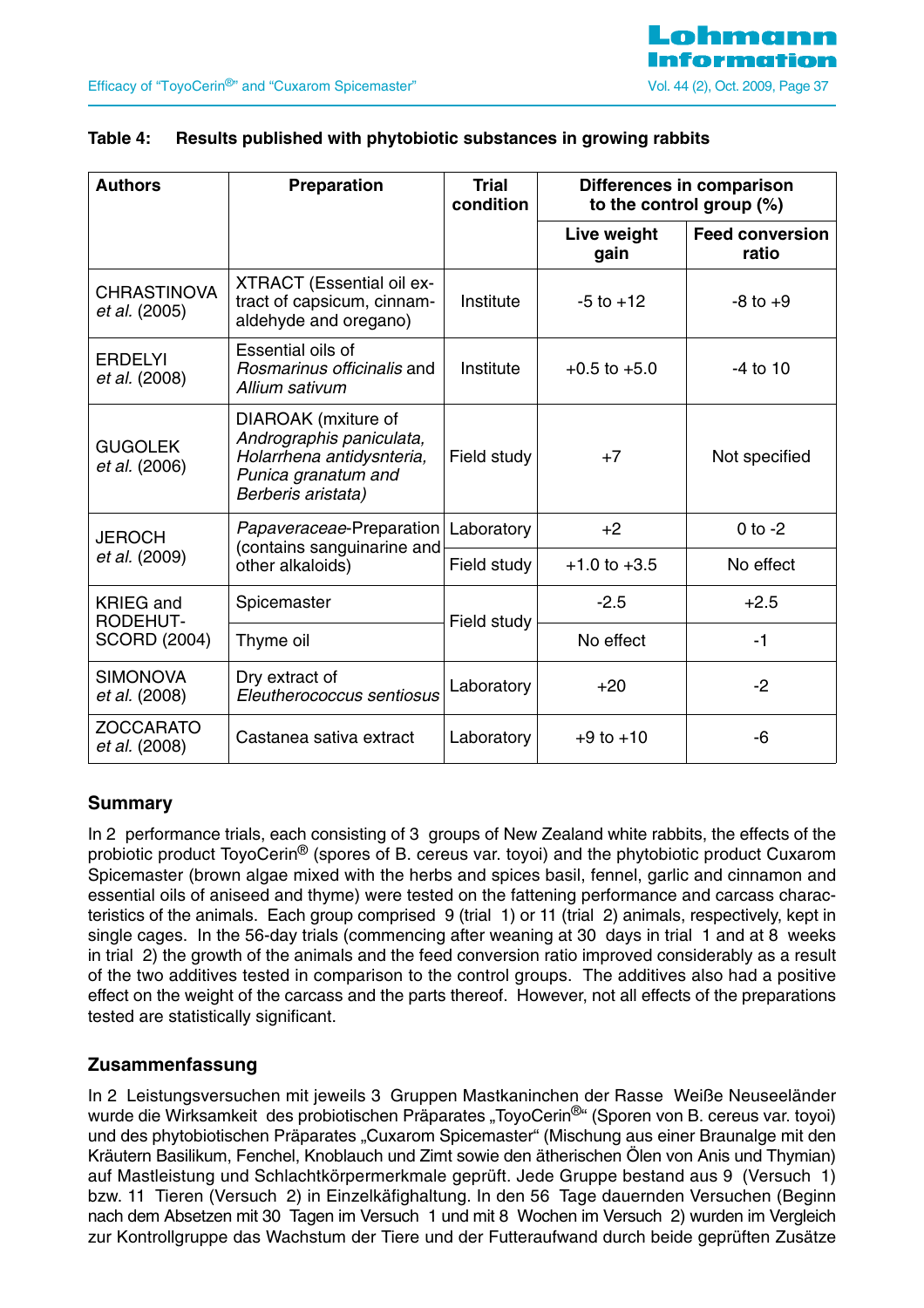

verbessert. Auf die Gewichte der Schlachtkörper und deren Teilstücke hatten die Zusätze gleichfalls einen positiven Effekt. Nicht alle leistungsverbessernden Wirkungen der Prüfpräparate sind jedoch signifikant.

**Key words:** rabbits, probiotics, phytobiotics, growth, feed conversion ratio, carcass composition

#### **Literature**

- CHRASTINOVA, Lubica., CHRENKOKA, Maria, RAFAY, J., ONDRUSKA, L., SOMMER, A. (2005): Plant feed supplements in rabbits nutrition. Tagungsband 4. BOKU-Symposium, 27. Oktober in Wien, 164-167.
- ERDELYI, M., MATIC, ZS., GERENCSER, ZS., PRINCZ, Z., SZENDRÖ,ZS., MEZES, M. (2008): Study of the effect of rosemary (Rosmarinus officinalis) and garlic (Allium sativum) essential oils on the performance of rabbit. Proc. 9<sup>th</sup> World Rabbit Congress, June 10-13, 2008, Verona-Italy, 649-653.
- FALCAO-E-CUNHA, L., CASTRO-SOLLA. L., MAERTENS, L., MAROUNEK, M., PINHEIRO, V., FREIRE, J., MOURAO, J.L. (2007): Alternatives to antibiotic growth promoters in rabbit feeding: a review. World Rabbit Sci. 15, 127-140.
- ESTEVE-GARCIA, E., RAFEL, O., JIMENEZ, G. (2005): Eficacia de Toyocerin® en Conejos de engorde. Proc. XXX Symposium de Cuincultura de Asescu, Villadolid, 85-89.
- GUGOLEK, A., LIPINSKI, K., HARTMAN, Areta, KLEWSKA, Anna (2006): Effects of a herbal additive on the production results of New Zealand White rabbits. Pol. J. Natural Sciences, Suppl. No 3/2006, 615-620.
- JEROCH, H., KOZLOWSKI, K., LIPINSKI, K., JEROCH, Jolanta., ZDUNCZYK, Z., JANKOWSKI, J. (2009): Wirkung des phytogenen Papaveraceae-Präparates Sangrovit® bei wachsenden monogastrischen Nutztieren. Züchtungskunde 81(4), 279-293
- KRIEG, R., RODEHUTSCORD, M. (2004): Kaninchen: Einsatz ausgewählter Futterzusatzstoffe. DGS-Magazin, Woche 14, 51-54.
- MAERTENS, L., PEREZ, J.M., VILLAMIDE, M., CERVERA, C., GIDENNE, T., XICCATO, C. (2002): Nutritive value of raw materials for rabbits: ERGAN tables 2002. World Rabbit Science 10 (4), 157-166.
- PETERSEN, J. (2004): Handbuch zur Kaninchenfleischgewinnung. Verlag Oertel & Spörer Reutlingen.
- PASCUAL, J.J., MOYA, V.J., MARTINEZ, E., CALVO, M.A-, ADELANTADO, C., JEMINEZ, G., BLANCH, A., CASTILLO, M. (2008): Effects of dietary inclusion of toyocerin® (Bacillus cereus var. toyoi) on performance, health and faecal nitrogen excretion in growing rabbits. Proc. 9<sup>th</sup> World Rabbit Congress, June 10-13, 2008, Verona-Italy, 781-785.
- SIMONOVA, M., SZABOVA, R., CHRASTINOVA, L., LENKOVA, A., HAVIAROVA, M., STROPFOVA, V., PLACHA, I., FAIX, S., VASILKOVA, Z., MOITO, J., RAFAY, J. (2008): The use of ginseng extract in rabbits. Proc. 9<sup>th</sup> World Rabbit Congress, June 10-13, 2008, Verona-Italy, 809-813.
- STATSOFT INC., 2007: Statistica (data analysis software system), version 8. www.statsoft.com.
- TETENS, Martina (2007): Intensive Kaninchenhaltung in Deutschland. Dissertation Tierärztliche Hochschule Hannover.
- TROCINO, A., XICCATO, G., CARRARO, L., JIMENEZ, G. (2005): Effect of diet supplementation with toyocerin® (Bacillus cereus var. toyoi) on performance and health of growing rabbits. World Rabbit Sci. 13, 15-26.
- WENK, C. (2005): Einsatz von Kräutern und deren Extrakten in der Tierernährung: Erwartungen und Möglichkeiten. Tagungsband 4. Boku-Symposium Tierernährung, 27. Oktober 2005 in Wien, 17-27.
- ZOCCARATO, I., GASCO, L., SCHIAVONE, A., GUO, K., BARGE, P., ROTOLO, L., SAVARINO, G., MASOERO, G. (2008): Effect of extract of chestnut wood inclusion (ENC®) in normal and low protein aminoacid supplemented diets on heavy broiler rabbits. . Proc. 9th World Rabbit Congress, June 10-13, 2008, Verona-Italy, 873-877.

#### **Acknowledgements**

We wish to express our thanks to Lohmann Animal Health GmbH, Cuxhaven, for supporting the trials and to BASU Mineralfutter GmbH, Bad Sulza, Germany and UAB "Krekenavos pasawai", Krekenava, Lithuania, for manufacturing the mineral feed and feed mixtures.

#### **Authors' Address:**

Assoc. Prof. Dr. P. Matusevicius and Prof. Dr. Dr.h.c. Heinz Jeroch, Lithuanian Veterinary Academy Tilzes g. 18, LT-47181 Kaunas, Lithuania E-mail: paulmat@lva.lt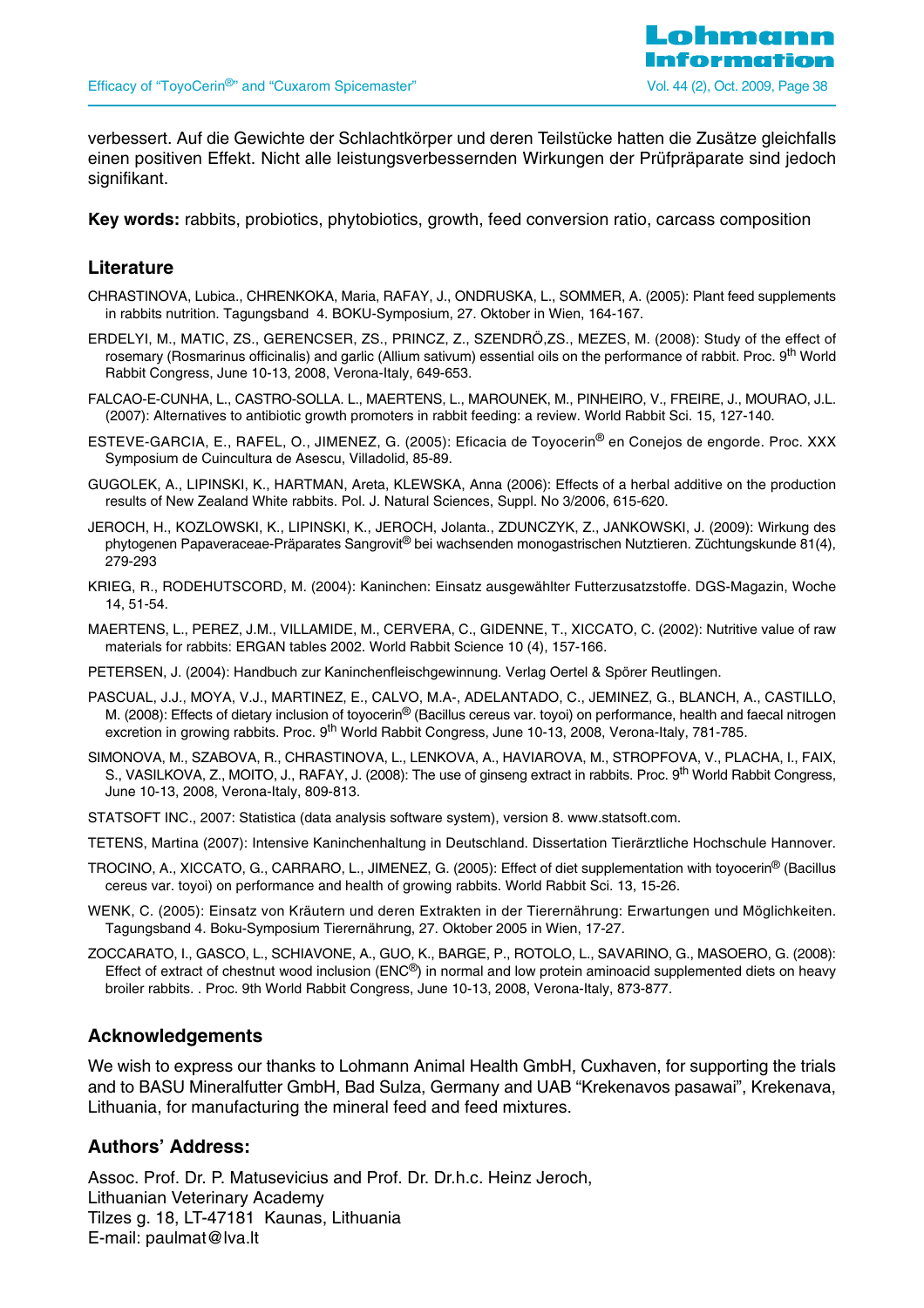

## **Light Stimulation of Commercial Layers**

#### **Hans-Heinrich Thiele, Lohmann Tierzucht GmbH, Cuxhaven, Germany**

## **Light and the Light Perception of Birds**

Light is the visible part of the electromagnetic radiation. It plays an important role for the life of many organisms on earth. Light is perceived by them in different ways.

#### **Figure 1: Wavelength Image**



(Wavelength image from Universe by Freedman and Kaufmann.)

Source: http://eosweb.larc.nasa.gov/EDDOCS/Wavelengths\_for\_Colors.html

Most vertebrates perceive light via the eye. Light enters the eye and it is projected onto a light-sensitive panel of cells, the retina. So-called cone and rod cells in the retina detect and convert light into neural signals for vision. The visual signals are then transmitted to the brain via the optic nerve and influence the behavior and the sexual activity of the birds. Furthermore the pineal gland and the hypothalamus have some photoreceptors. Their stimulation influences the bird's life as well. The visual system of birds differs from that of mammals and humans. Birds have perfected the already highly developed visual acuity of their reptilian ancestors. Their visual perception of the environment is different and much sharper than ours. Because of their flying ability and their natural food sources birds are highly visiondependent creatures with anatomical and physiological features which differ from humans. These include in particular the ability to distinguish longer visual sequences of up to 150-250 individual images per second (humans can only see up to 25-30 individual images per second) and their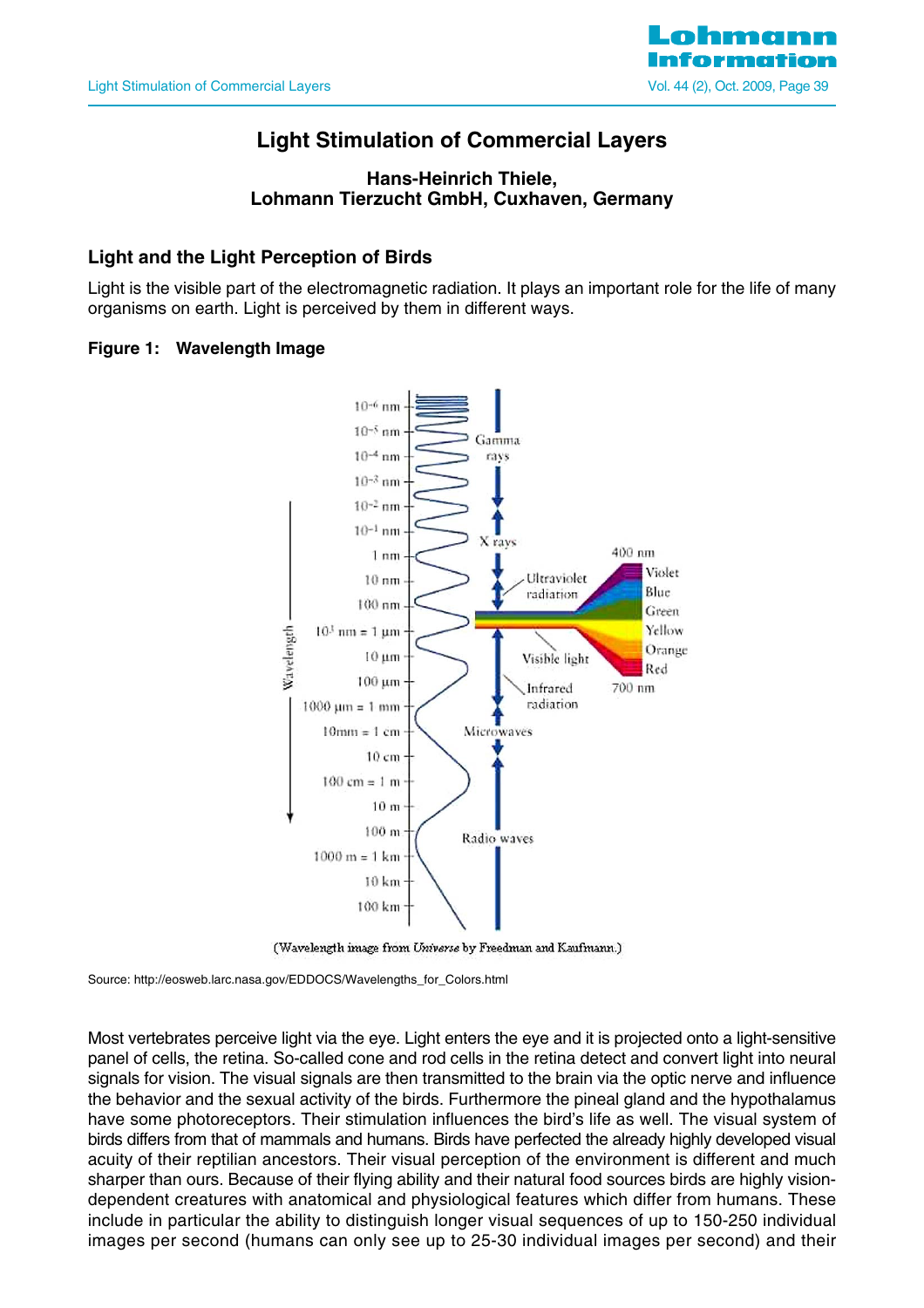

tetrachromatic color vision (trichromatic in man). The latter is made possible by the presence of superior photoreceptors on the avian retina compared with primates, enabling birds to see colors in a spectral range of 360-400 and 600-700 nanometer wavelengths. Birds can see within a UV range that is not visible to humans. These characteristics have to be taken into consideration in the selection of artificial light sources and the design of lighting programs for pullets and laying hens.

#### **Figure 2: Photopigment absorption spectra for a bird (Columba liva) and a primate (homo sapiens) - Adapted from Bowmaker (1991)**



Source: http://www.pigeon.psy.tufts.edu/avc/husband/figure1.htm

## **Light Sources and Light Quality**

Artificial light sources used in rearing facilities for pullets and laying houses include incandescent lamps, tubular fluorescent lamps and more recently energy-saving lamps. Modern, low-cost LED (light emitting diodes) technology is set to become more widespread in the future, especially if they will be further developed to emit a brighter spectrum of light. High frequency light technology, which generates light approximating the natural spectral range ("true light" technology) is already in use in some poultry operations.

#### **Figure : 3. Standard and Full Spectrum Strip Light**

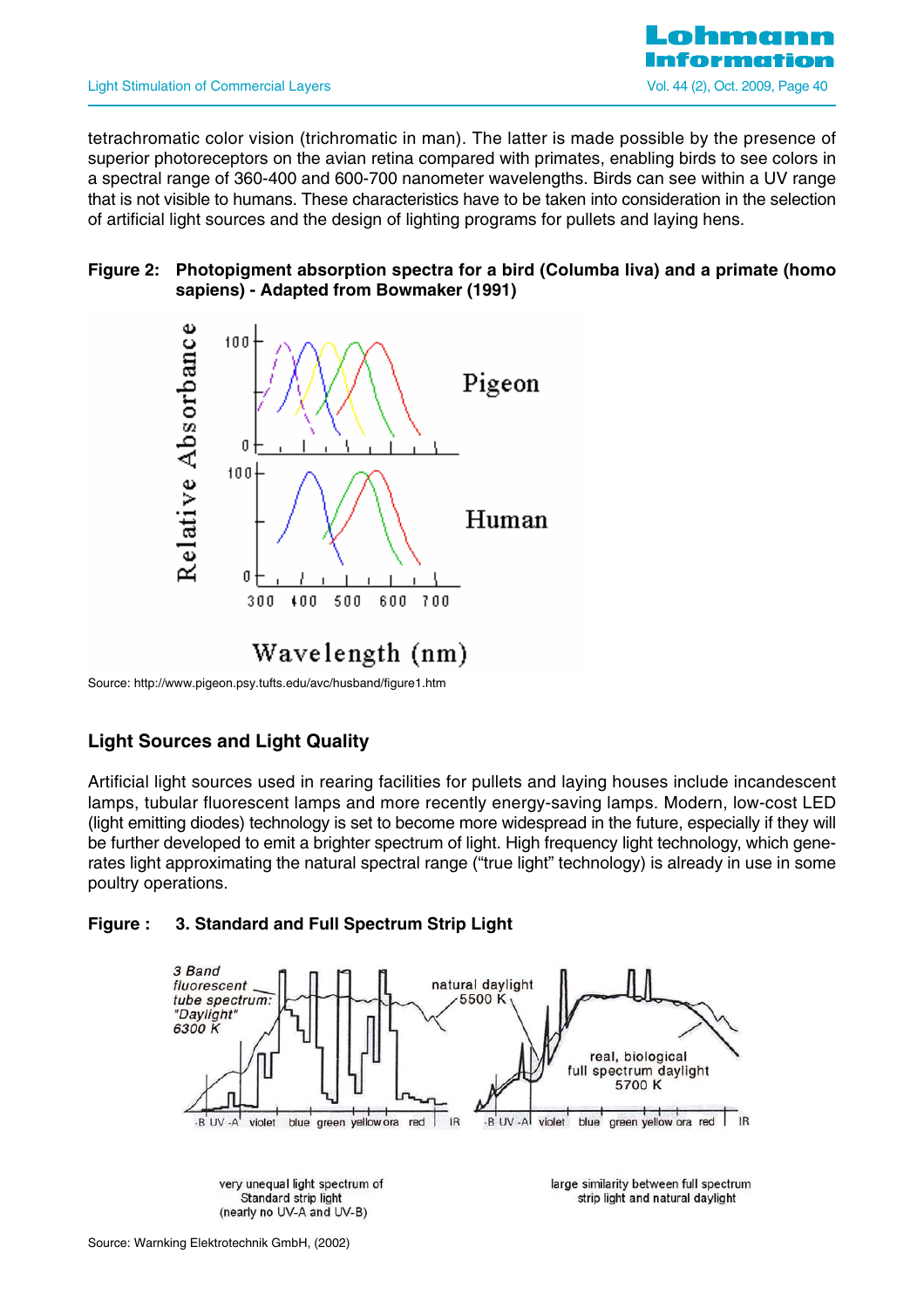In order to prevent stress-induced behavioral abnormalities, the light intensity in light-proof pullet and layer housing is restricted for commercial reasons to about 5 Lux (rearing) and about 10 to 15 Lux (production) when the hens reach four weeks of age.

The light frequency depends on the light source. Fluorescent tubes and energy-saving lamps operating in the low frequency range (50 Hz alternating current) are considered unsuitable for fowl. Because of their sharp vision, hens perceive the flicker of the light, which can have adverse effects on their behaviour (nervousness, feather pecking and cannibalism). Preference should therefore be given to incandescent lamps whose flicker, despite the 50 Hz frequency of the alternating current, is not perceived because of their slowness, or to fluorescent tubes operating at high frequencies (>2000 Hz). Since incandescent lamps cannot convert electrical power to light as efficiently as other types of lamps, they will soon be banned in most developed countries of the world.

Whereas in the past the choice of light source was determined solely by commercial considerations and by the efficiency of the light source (light intensity), more recently the spectrum and frequency of the light emitted by the lamps have also been taken into account. Systems restricting the light in poultry houses to specific colors (spectral ranges) through the use of filters are currently under consideration. The blue, green and red spectrums are believed to exert different effects on the hens. But even without the color restriction virtually all contemporary artificial light sources cover only a portion of the spectral range that is visible to birds. Natural daylight has a frequency of up to 1015 Hz and if there is sunshine an intensity of more than 100.000 Lux. If hens are kept in barns with windows or roam in covered outdoor enclosures and range areas in natural daylight, there is obviously a vast difference between the quality of the artificial and the natural light, which can be perceived by the hens.

Conventional lamps do not cover the UV range (under 350 nm wavelength), although this range seems to be important for certain stimuli, for example those involved in the search for food and the mating behaviour of birds

To summarize, the artificial light produced in poultry houses by conventional light sources is very different in quality from natural light. Pullets reared in light-proof barns and later exposed to natural daylight perceive their surroundings differently after the transfer and may suffer stress as a result.

## **Lighting Programs**

The lighting program (day length and light intensity) to which a flock of laying hens is subjected during the growing and production phase is a key factor in determining the onset of sexual maturity and egg production. Lighting programs for pullets kept in windowless barns can de designed so as to guarantee optimal growth and efficient preparation for the laying period, largely independent of the season.

The "golden rule" to follow in designing lighting programs for pullets is that they should never experience an increase in day length until the planned light stimulation starts and never experience a decrease in day length during the production cycle. Following this principle, the day length is gradually reduced after placement of the day-old chicks in the rearing farm; after the minimum is reached, a phase of constant day length follows; and finally light hours are gradually increased to stimulate the onset of lay.

The so-called "step down" procedure in the early days of the chick's life can be used to make the pullets more sensitive to light. After reaching 10 to 8 hours per day, the birds are kept on constant day length for some weeks. The length of the day during this constant period determines the stepdown and the following step-up program, it is of minor importance for the pullets' sensitiveness to light. The more time the birds have during this constant phase, the more they will eat and grow. In situations where farmers have difficulties to achieve the target body-weights, a longer constant day can help to improve pullet quality. Any step-up procedure or increase in day length when birds get to an age of 14 to 15 weeks will stimulate sexual maturation. A quick step-up will induce an earlier onset of egg production, while a slow step-up will delay the onset of lay. The combination of quick step-down and quick step-up lighting is most effective for achieving early onset of lay; slow step-down and slow step-up will delay it. Many scientific trials and practical experience with different strains of layers have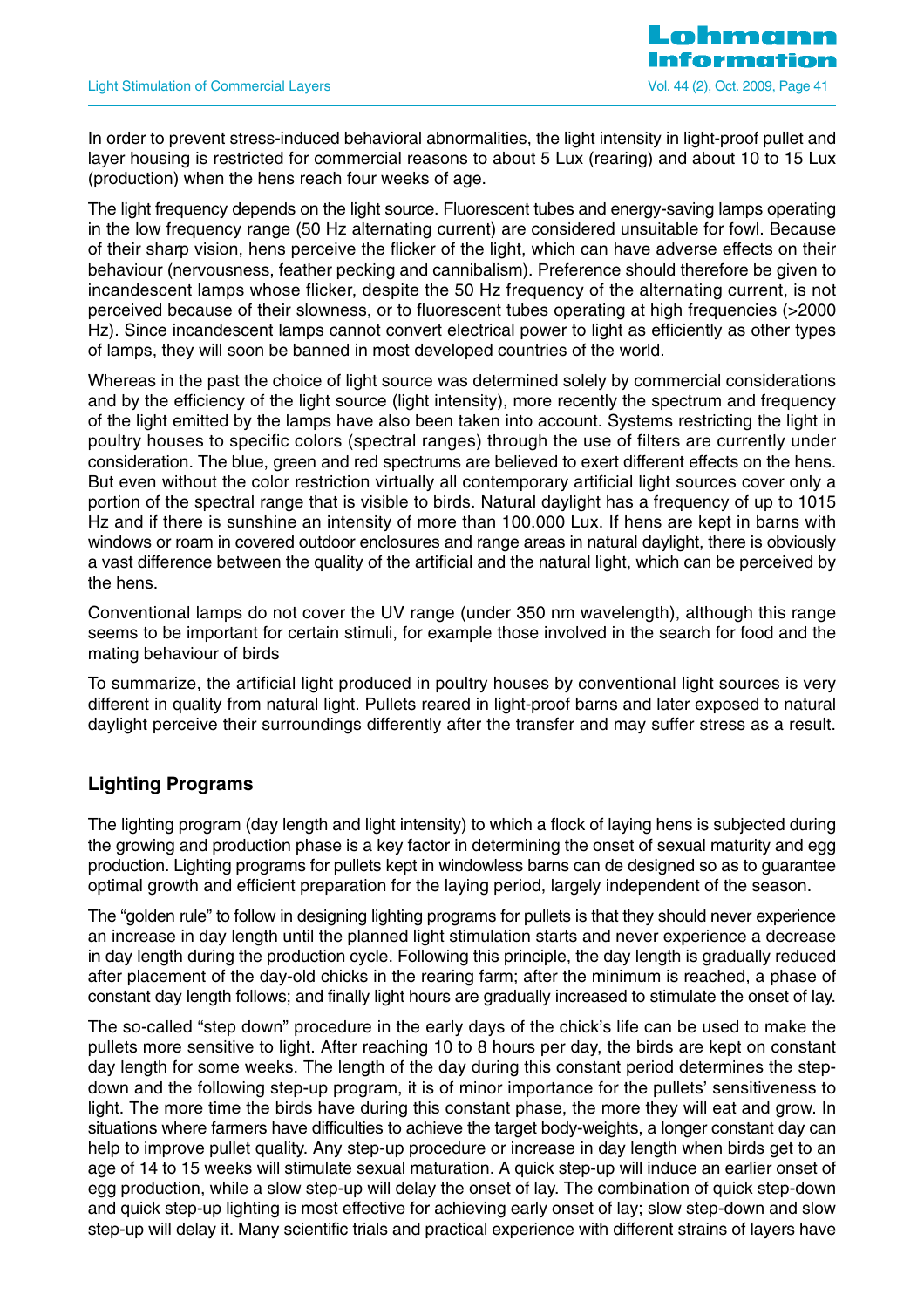

confirmed that number of eggs and egg weight can easily be influenced utilising this tool. If a producer wants early egg production, high total egg number and a moderate egg weight, he should use the quick step-down / step-up variant. To get fewer, but larger eggs, a slow step-down / step-up variant should be chosen.

Parent flocks should never be exposed to the quick step-up / step-down program, because small eggs at the beginning of the laying period cannot be used as hatching eggs and therefore undesirable.

Our experience shows that day length should first be increased in the afternoon hours, followed by further increments in the morning hours. This can be done in steps of 30 or 60 minutes as shown in the lighting program for Lohmann Brown layers. Sometimes modern layer hybrids, even if not selected for low feed intake / appetite like the Lohmann strains, have difficulties to consume enough feed shortly before and during the onset of lay. Increasing the day length by two hours initial step-up will not only push them more quickly into lay, but also offers two additional hours to eat. This can be taken into consideration when designing lighting programs for special flocks or housing conditions.



#### **Figure 4: Standard Lighting Program for Lohmann Brown Commercials**

Soucre: Layer Management Guide Lohmann Brown Classic (2008)

After stimulating flocks properly into lay, there is no need to prolong the day beyond 14 hours day length. Depending on the length of the day during the constant period, even 12 hours are sufficient for top egg production as shown in figures 5 and 6.

In this case, due to a lower activity, the hens have lower nutrient requirements for body maintenance and will consume less feed per day. A reduction of daily feed intake can also be achieved with socalled "block lighting" programs. After birds come into full production, some egg producers take away parts of the light day. This must be done properly to make sure it does not limit the nutrient intake necessary for egg production. As long as this program is asymmetric, the birds are not disturbed in their circadian rhythm and egg laying times are not influenced. This management tool should only be used by experienced farmers in dark house cage production. It has to be used in accordance with poultry welfare regulations in each country.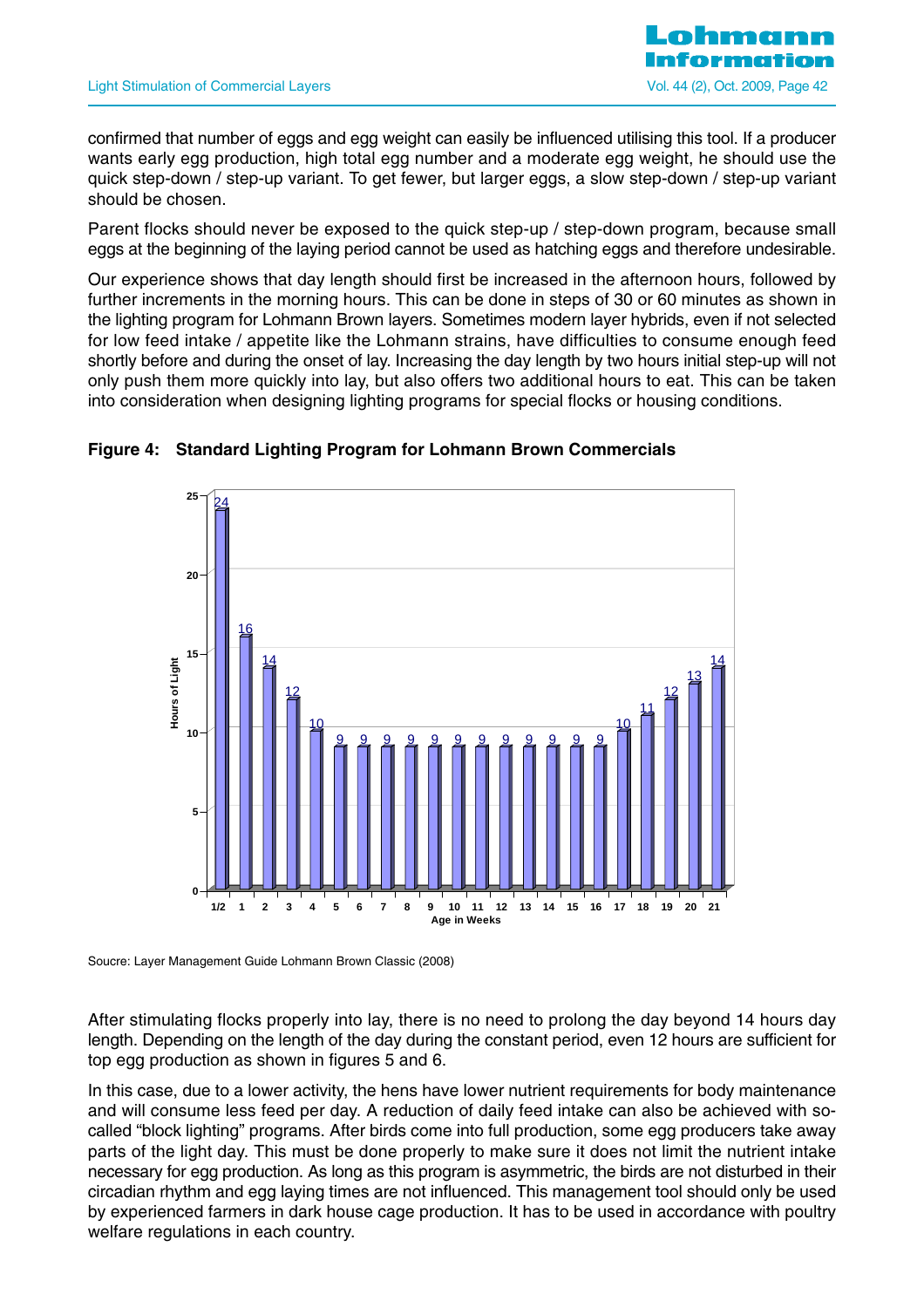

## **Figure 5: Adjusted Lighting Program for Lohmann Brown Classic - German Egg Producer**



Source: Grote, A. (2002)





Source: Grote, A. (2002)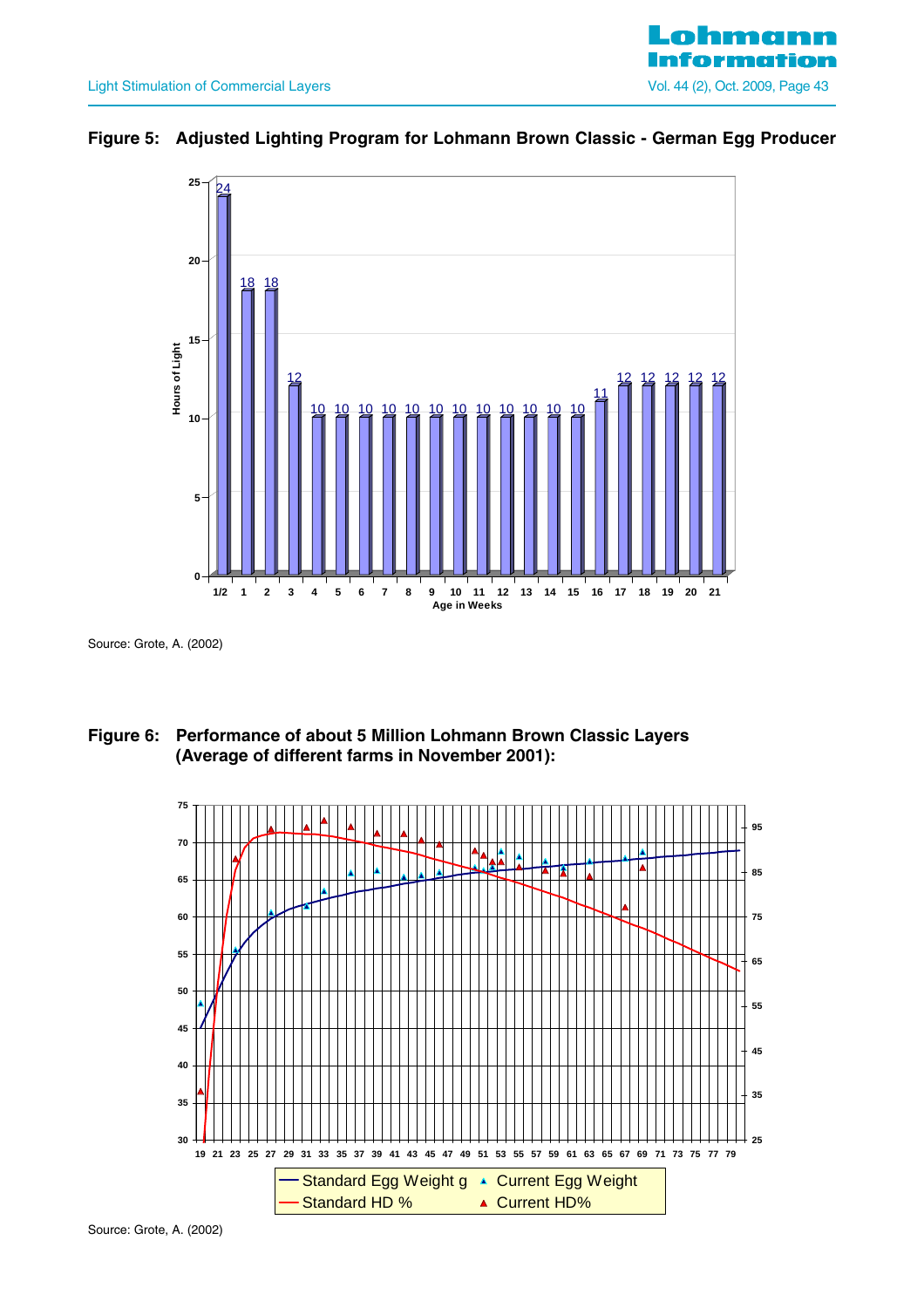| Week<br>of age |                  |              |                         |                |                                  |              |                         |   |     |     |                  | Petersen 1994 | <b>Block Lighting Program</b> |     |          |    |     |    |    |    |    |    |    |    |
|----------------|------------------|--------------|-------------------------|----------------|----------------------------------|--------------|-------------------------|---|-----|-----|------------------|---------------|-------------------------------|-----|----------|----|-----|----|----|----|----|----|----|----|
| 41             | $\overline{2}$   |              | $\overline{2}$          |                |                                  | 3,5          |                         |   | 2,5 |     |                  | 2,5           |                               | 3,5 |          |    |     |    |    | 8  |    |    |    |    |
| 37             | $\overline{2}$   |              | $\overline{2}$          |                |                                  | 3,5          |                         |   | 2,5 | 2,5 |                  | 3,5           |                               |     | $\bf{8}$ |    |     |    |    |    |    |    |    |    |
| 33             | 2,5              |              | $\mathbf{2}$            |                |                                  | $\mathbf{3}$ |                         |   | 2,5 |     | $\boldsymbol{2}$ |               |                               | 4,5 |          |    | 7,5 |    |    |    |    |    |    |    |
| ${\bf 29}$     | 2,5              |              | $\overline{\mathbf{2}}$ |                |                                  | $\mathbf{3}$ |                         |   | 2,5 |     | 1                |               | 5,5                           |     |          |    | 7,5 |    |    |    |    |    |    |    |
| ${\bf 25}$     | 2,5              |              | $\mathbf{2}$            |                |                                  | $\mathbf{3}$ |                         |   |     |     |                  | 9             |                               |     |          |    | 7,5 |    |    |    |    |    |    |    |
| ${\bf 24}$     | $\mathbf{3}$     |              |                         | $\overline{2}$ |                                  | 2,5          |                         |   |     |     |                  | 9             |                               |     |          |    | 7,5 |    |    |    |    |    |    |    |
| 23             | 3,5              |              |                         |                | $\overline{2}$<br>$\overline{2}$ |              |                         | 9 |     |     |                  |               |                               |     | 7,5      |    |     |    |    |    |    |    |    |    |
| 22             | $\boldsymbol{4}$ |              |                         |                | 1,5<br>$\overline{2}$            |              |                         | 9 |     |     |                  |               |                               |     | 7,5      |    |     |    |    |    |    |    |    |    |
| 21             | 4,5              |              |                         |                | 1<br>$\mathbf 2$                 |              |                         | 9 |     |     |                  |               | 7,5                           |     |          |    |     |    |    |    |    |    |    |    |
| 0              | 1                | $\mathbf{2}$ | 3                       | 4              | 5                                | 6            | $\overline{\mathbf{r}}$ | 8 | 9   | 10  | 11               | 12<br>Hours   | 13                            | 14  | 15       | 16 | 17  | 18 | 19 | 20 | 21 | 22 | 23 | 24 |

## **Figure 7: Asymmetric Intermittent Lighting Program (Petersen, 1994)**

Source: Budde et al. (2001)

## **Open Houses**

A controlled photo-stimulation of hens should not be abandoned as a management tool in houses with windows. The rearing unit should either be dark-out or the windows should have a facility for blocking out daylight to maintain the lighting program. Shutters can be synchronised with the lighting program and must be seen as very valuable tools.

Even under open house conditions, a "darkening program" can improve the performance of flocks significantly. Lohmann Brown layers, for example, reared in an open pullet barn in Colombia (12 hours day light throughout the year) which was darkened to 8 hours day length, came into production two weeks earlier after transfer to an open layer house and produced 20 eggs more than a control group without the "darkening procedure".



## **Figure 8: Darkening an Open Pullet Barn (source: Arranguren, 2002)**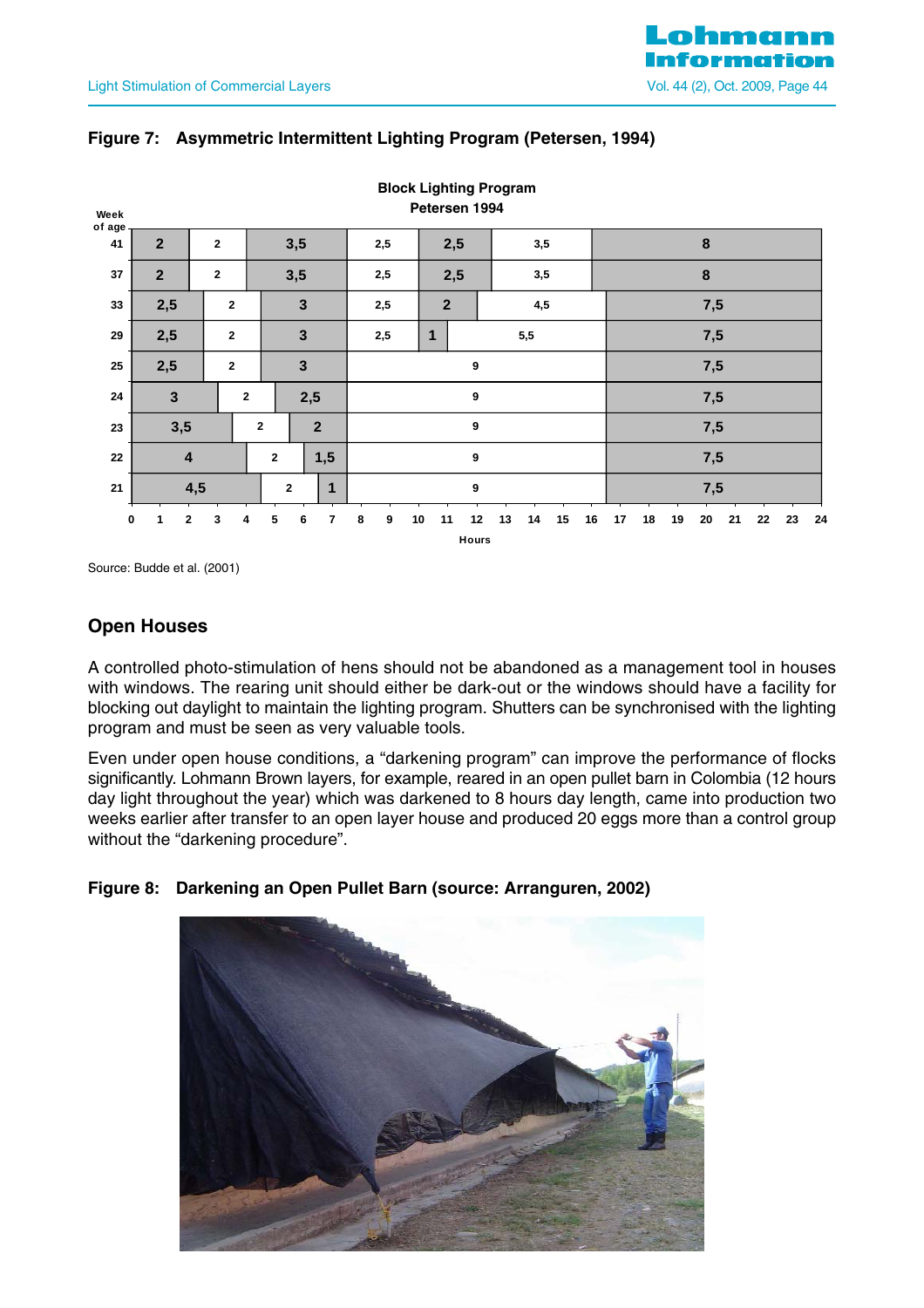

#### **Figure 9: Comparison of Lohmann Brown flocks reared with and without the darkening procedure (Armel, 2008)**



If the hens are placed in open houses or if they have access to a winter-garden or free range, or if windows, ventilation shafts and other openings cannot be light-proofed to keep out natural daylight, this needs to be taken into account when designing the lighting program. In central Europe the natural day length increases in the course of the calendar year to about 17 hours by the end of June and then decreases to about 8 hours by the end of December. If flocks are moved to production facilities whose windows cannot be blacked-out or where natural light can seep through ventilation shafts ("extraneous light"), or if winter-gardens or range areas are accessible to the hens at all times, the lighting program must be adjusted to match the natural day length at the time the flock is moved and must be kept constant throughout the rearing phase. It is important to distinguish between pullets from a light-proof growing facility or pullets reared with blacked-out windows (with proper lighting program) and pullets fully exposed to natural daylight throughout the growing period. When pullets unaware of the natural day length during the growing period (light-proof barn or windows that can be blacked-out) are moved to open laying houses it is essential to prevent stress due to excessive light stimulation by an abrupt lengthening of the day. Light hours should not be increased by more than 2-3 hours. This means that day length should not be reduced to 8 or 9 hours during the rearing of such flocks (see Figure 10).

If the natural day is about 14 hours at transfer (17 weeks of age), a reduction to 12 or 11 hours daylight is appropriate. In the case of hens reared in open housing (see Figure 11) premature stimulation of the pullets can only be prevented if the natural day length at the time of the proposed light stimulation of the flock is taken into account when planning the stepwise reduction of light hours in the early growing period. In the example shown, this would be about 14 hours at 17 weeks of age. In open housing the lighting program during the spring and summer months is determined by the increasing natural day length, which peaks at about 17 hours daylight in Germany. When the natural day shortens from July onwards, the 17-hour day length should be kept constant until the end of the laying period.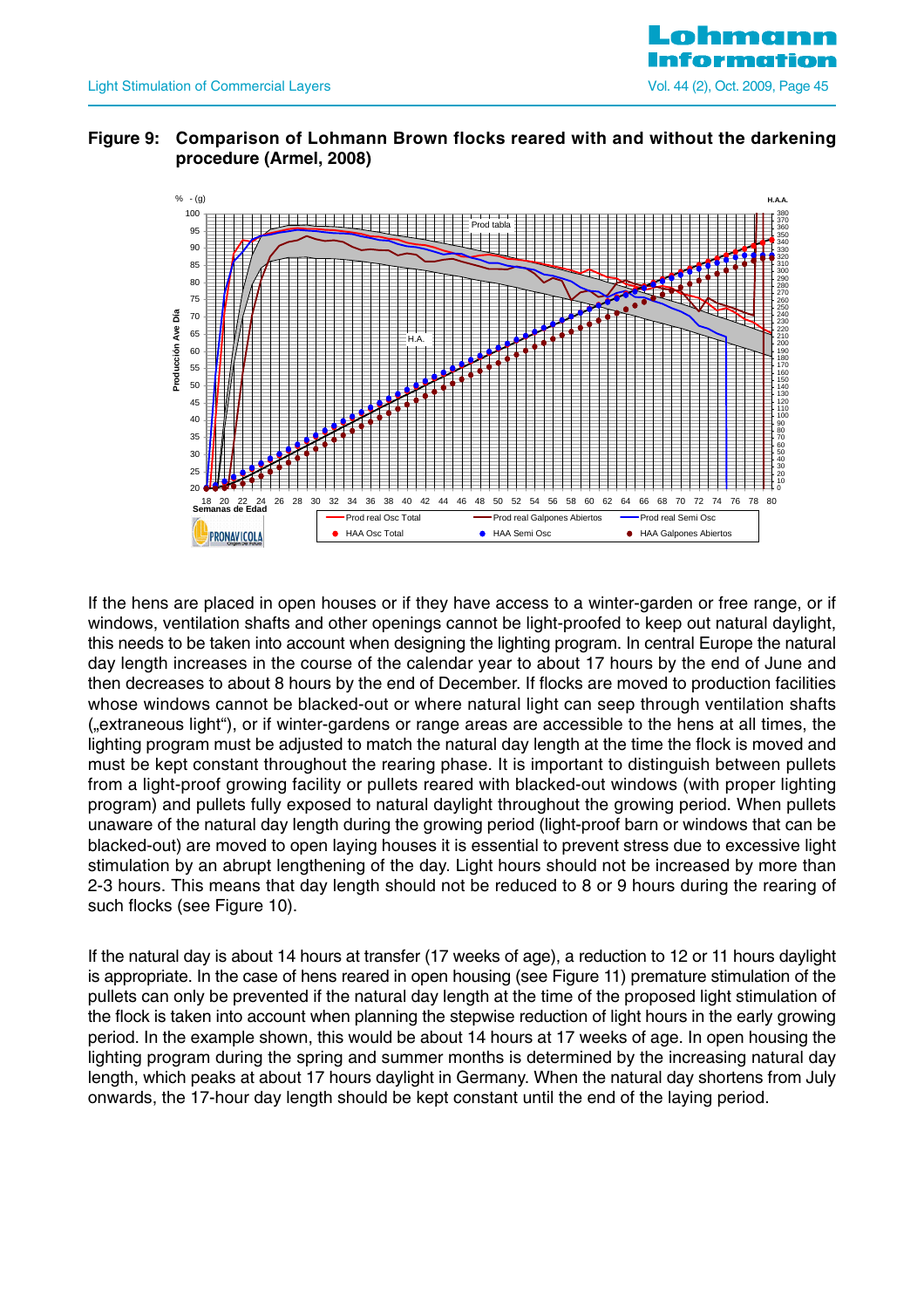

#### **Figure 10: Adjusted Lighting Program – Berlin / Hatch December / Dark House Rearing and open House Production**



## **Figure 11: Adjusted Lighting Program - Berlin / Hatch December / Open House Rearing and open House Production**

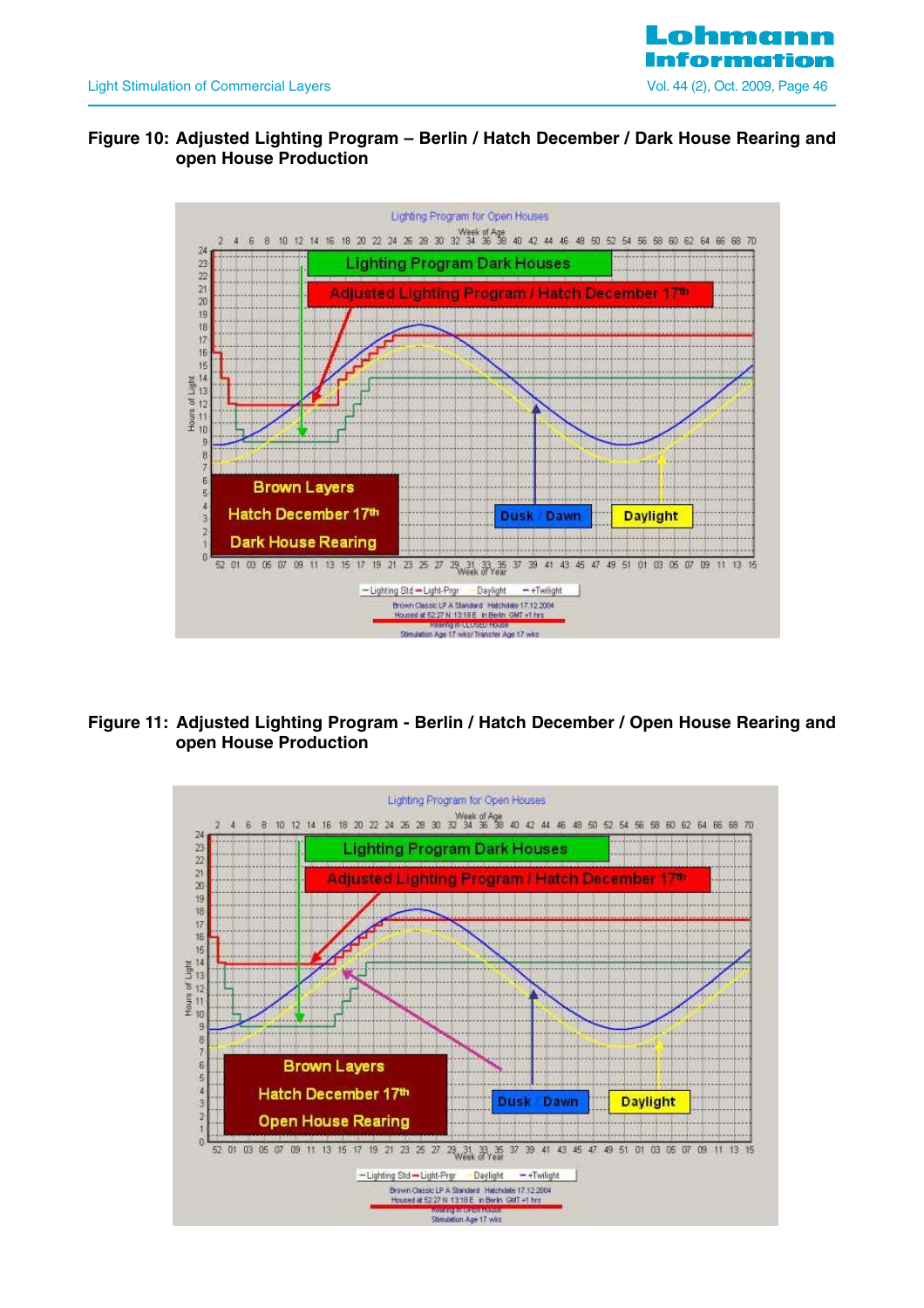## **Summary and Conclusion**

Birds can see better than humans and are highly susceptible to light, but there is a paucity of scientific data on the visual ability of chickens. Recent research results and practical experience confirm that lighting programs adapted to specific conditions are a valuable tool in the management of laying hens. The main points are:

- Artificial light supplied by incandescent lamps operating in a frequency range at 50 Hz is perceived by hens as having a constant flicker. Incandescent or fluorescent light at high frequency, i.e. over 2000 Hz, is preferable for hens.
- Artificial light from conventional light sources, whether filtered or unfiltered, impairs the visual ability of commercial hens, thus limiting the spectrum that is visible to them.
- Hens reared under artificial light and transferred to natural daylight need time to adapt to the altered perception of their surroundings. The use of "true light" lamps during the growing period, which approximate the natural spectrum, can reduce this effect.
- Stimulation of hens in light-proof houses follows the simple principle of reducing day length until controlled light stimulation is applied and then increasing it. Reducing light hours during the laying period adversely affects egg production.
- Pullets should be reared in light-proof barns or the building should be adapted so that windows can be covered or uncovered according to the lighting program.
- So-called "darkening" of rearing facilities to limit the influence of changing natural day length in the constant period is effective in open house situations and should be used as an option to improve the light stimulation in hot climate countries.
- Open houses for laying hens should have facilities for light-proofing windows, wherever possible. The windows should either be covered and uncovered in step with the lighting program or blacked out completely until the maximum day length is reached.
- Lighting programs for pullets transferred to open barns without the possibility to black- out windows should be adjusted to the hatch date of the flock. To avoid a "light shock" at transfer when the days are very long, the step-down during rearing should be modified so that the increase at transfer is no more than two or three hours.
- Pullets reared in barns that cannot be light-proofed are influenced by the length of the natural day, especially in the spring and summer months. Premature onset of lay can only be avoided by properly adjusting lighting programs, but light stimulation of such hens is difficult and their production often fails to meet standards.

## **Zusammenfassung**

## **Lichtstimulierung von Legehennen**

Vögel sehen besser als wir Menschen und sind stark visuell abhängige Lebewesen. Wissenschaftliche Erkenntnisse zum Sehvermögen der Hühnervögel sind rar. Einige Ergebnisse jüngerer Forschungsarbeiten und praktische Erfahrungen sollten bei der Haltung von Legehennen jedoch unbedingt berücksichtigt werden:

- Künstliches Licht aus Leuchtstofflampen, die im Frequenzbereich von 50 Hz arbeiten, flackert aus Sicht unserer Hennen ständig. Günstiger für die Tiere sind entweder Glühlampen oder Leuchtstoffröhren, die mit Hochfrequenz, das heißt über 2000 Hz arbeiten.
- Künstliches gefiltertes aber auch schon das nicht gefilterte Licht aus herkömmlichen Lichtquellen schränkt das Sehvermögen unserer Hennen ein. Das von ihnen erkennbare Lichtspektrum wird dadurch begrenzt.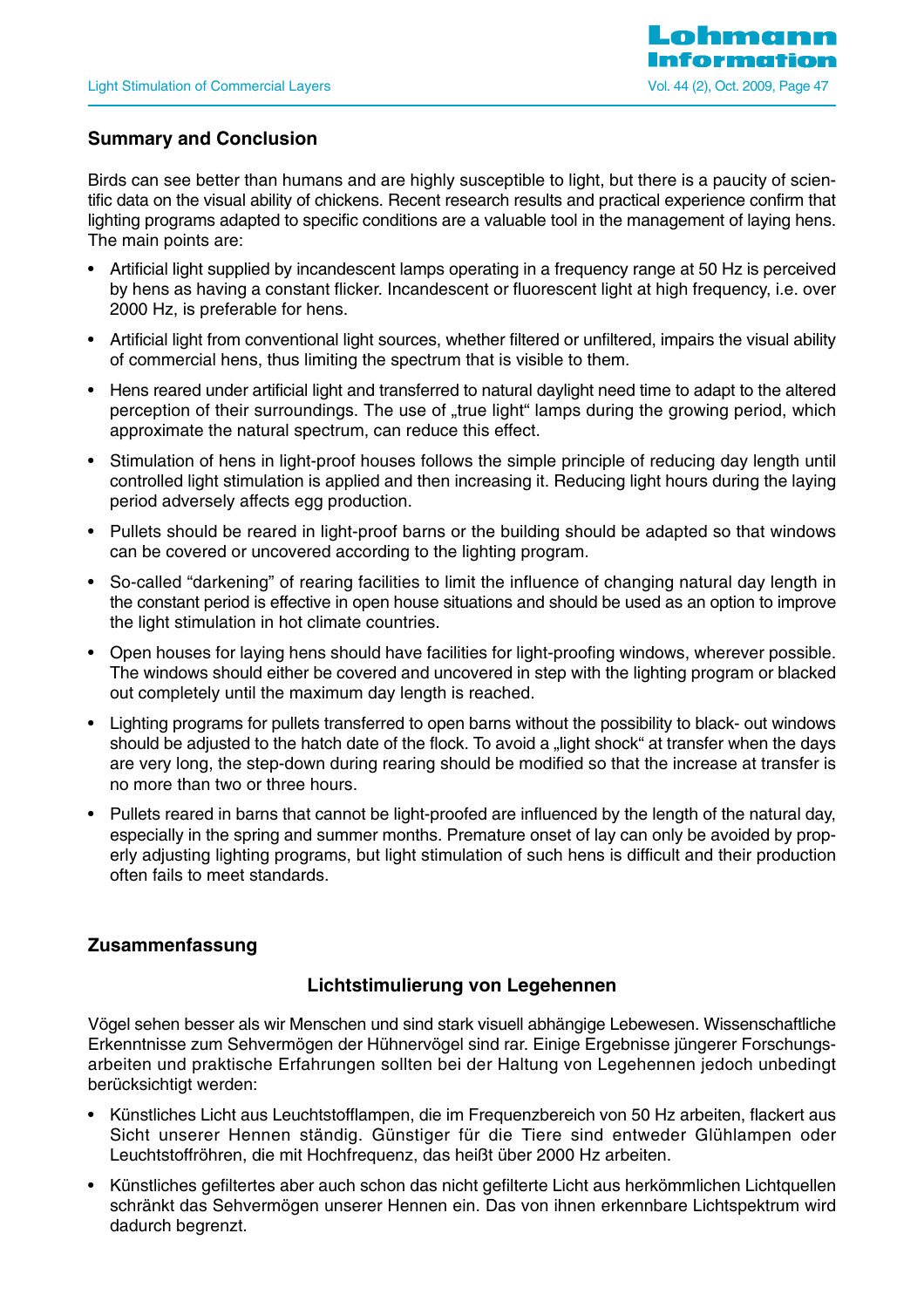- Bei künstlichem Licht aufgezogene, in Ställe mit natürlichem Tageslichteinfluss umgestallte Hennen, müssen sich erst an die veränderte Wahrnehmung ihrer Umwelt anpassen. Die Verwendung sogenannter "True Light" Lampen in der Aufzucht von Junghennen, die fast dem natürlichen Lichtspektrum entsprechen, kann diesen Effekt verringern.
- Die Stimulation der Hennen in Dunkelställen erfolgt nach dem einfachen Prinzip, den Lichttag bis zur gezielten Stimulation der Hennen zu verkürzen, um ihn dann zu verlängern. Eine Verkürzung des Lichttages während der Legeperiode wirkt sich negativ auf die Legerate aus.
- Die Aufzucht von Junghennen sollte in abgedunkelten Ställen erfolgen oder die Ställe sind so einzurichten, dass vorhandene Fenster mit dem Beleuchtungsprogramm synchronisiert geöffnet und verschlossen werden.
- Sogenannte "Verdunkelungsprogramme" limitieren den Einfluss der sich natürlich verändernden Tageslänge in offenen Häusern und können zur Verbesserung der Licht Stimulierung in tropischen Ländern eingesetzt werden.
- Wenn technisch möglich, sollten "offene" Ställe für Legehennen auch über Einrichtungen zum Verschließen der Fenster verfügen. Diese können dann entweder ebenfalls synchron zum Beleuchtungsprogramm geöffnet und verschlossen werden oder bis zu Erreichen der maximalen Tageslänge (entsprechend Beleuchtungsprogramm) gänzlich verschlossen bleiben.
- Für Junghennen, die in "offene" Ställe umgestallt werden, deren Fenster nicht verschlossen werden können, bietet sich die Gestaltung von Beleuchtungsprogramme an, die auf den Schlupfzeitpunkt der Herde abgestimmt sind. Zur Vermeidung eines "Lichtschocks" bei Umstallung zum Zeitpunkt sehr langer Tage (Frühjahr und Sommer), ist dabei die minimale Tageslichtlänge (Step Down) während der Aufzucht so zu variieren, dass die Hennen bei der Umstallung nur einer Tageslichtverlängerung von zwei, maximal drei Stunden ausgesetzt werden.
- Junghennen, die in Ställen aufgezogen werden, die nicht verdunkelt werden können, werden insbesondere in den Frühjahrs- und Sommermonaten von der Länge des natürlichen Lichttages beeinflusst. Frühreife Junghennen sind nur durch angepasste Beleuchtungsprogramme zu verhindern. Eine wirksame Stimulation solcher Hennen mit Beleuchtungsprogrammen ist jedoch nur begrenzt möglich. Das Leistungsniveau dieser Herden bleibt oft hinter den Erwartungen zurück.

#### **Literature**

- Armel, L. A.Q. (2008): Evaluacion de resultados y concursa al mejor lote Lohmann. Material presented at the Latin American Lohmann School – Medellin 2008.
- Arranguren, C.M. (2005): Darkening Program, Presentation at the internal technical service meeting of Lohmann Tierzucht GmbH.
- Budde, F.-J., P. Poteracki, I. Simon (2001): Legeleistungsprüfung für Hühner. Schriftenreihe Warenteste Heft 18, Landwirtschaftliches Wochenblatt Westfalen-Lippe.
- Grote, A. (2002) : personal communication.
- http://eosweb.larc.nasa.gov/EDDOCS/Wavelengths\_for\_Colors.html
- http://www.pigeon.psy.tufts.edu/avc/husband/figure1.htm
- Lohmann Tierzucht GmbH (2008): Layer Management Guide Lohmann Brown Classic

Warnking Elektrotechnik GmbH (2002): Why good light is important to Poultry.

#### **Author's Address**

Dr. H.-H. Thiele Lohmann Tierzucht GmbH Am Seedeich 9-11 27454 Cuxhaven, Germany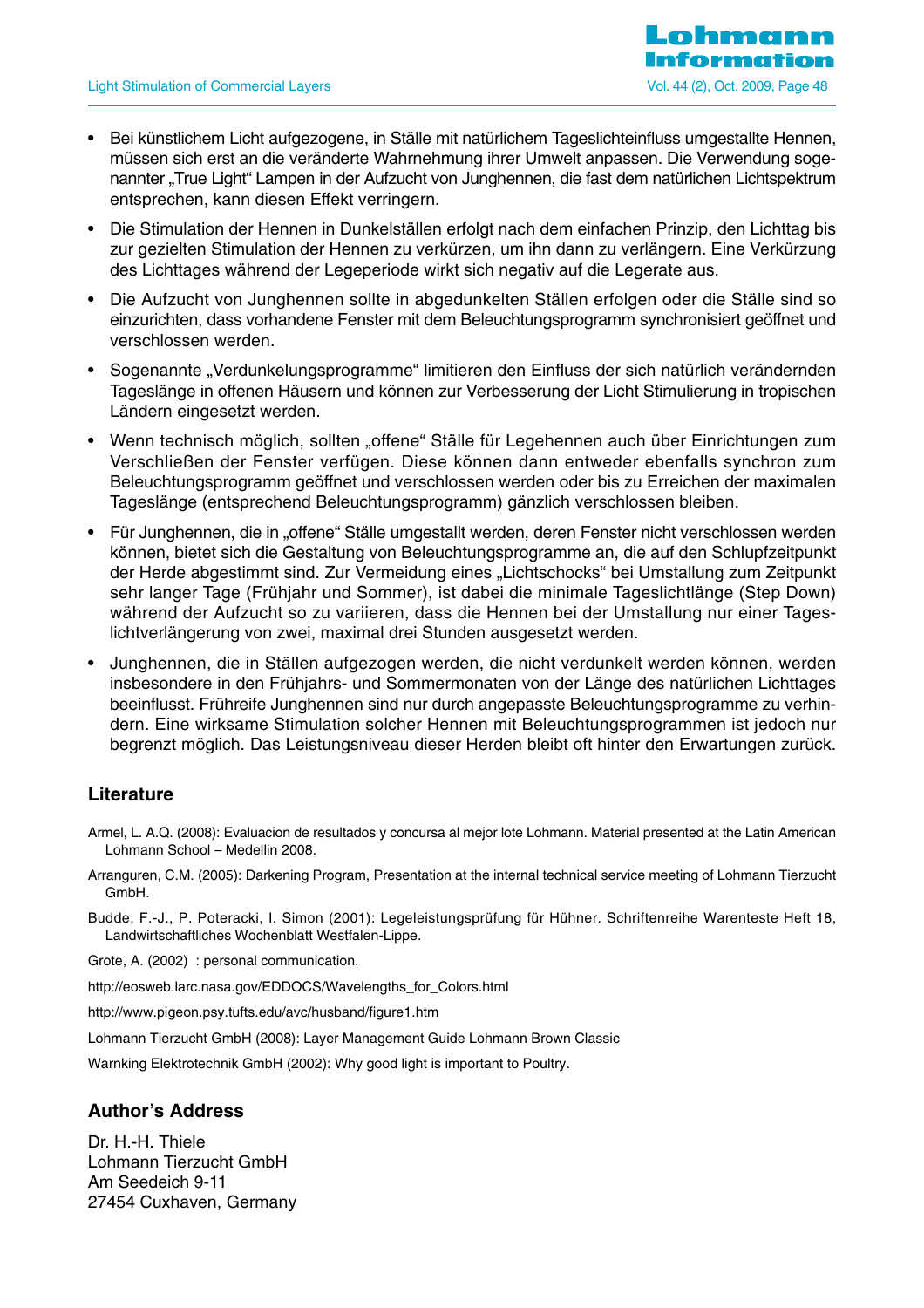

## **Lighting for broiler and turkey breeders**

#### **Peter Lewis University of KwaZulu-Natal, South Africa**

## **Photorefractoriness**

Photorefractoriness is a natural physiological condition that differentiates broiler breeders and turkey breeders from egg-type breeders and commercial layers, particularly regarding their response to lighting. It is a phenomenon which needs to be understood before lighting patterns can be correctly designed for either broiler or turkey breeders. The condition has long been recognised in turkeys but has only recently been acknowledged in broiler breeders and, as a result, broiler breeder lighting recommendations have frequently been incorrect. It is worth noting that egg-laying hybrids no longer exhibited photorefractoriness and therefore have fewer constraints imposed on their lighting requirements.

What is photorefractoriness? It is a long word that simply means the inability to respond to light, but more specifically the lack of a sexual response to an otherwise stimulatory daylength. All seasonalbreeding birds are hatched in a refractory state, termed juvenile photorefractoriness, which generally prevents them from breeding in their first year. The condition is dissipated in full-fed birds by exposure to about two months of short days; these are daylengths which are neutral in their ability to sexually stimulate an animal (note they are not negative) and are usually no longer than 9 hours. Birds, such as broiler breeders, that have their growth controlled by the feeding programme take longer to become photoresponsive. In nature, dissipation of photorefractoriness is achieved by the short days of winter, which allows the bird to commence breeding in the following spring. However, after prolonged exposure to stimulatory daylengths during the summer months, the birds again become unresponsive to light, a condition called adult photorefractoriness, and generally go out of production until they have gone through a second period of short days.

There are two forms of photorefractoriness: an absolute form, as seen in truly seasonal breeding birds like pheasants, partridges and geese, and a relative form, as exhibited by broiler and turkey breeders. In the absolute form, sexual development is severely retarded when birds are reared from hatch on long days, with some individuals never becoming sexually mature. For example, in a study in which red-legged partridge were reared from hatch on 16-hour days, the first bird did not lay its first egg until it was 68 weeks of age and 3 years later more than 60% of the birds were still infertile. In contrast, birds like broiler breeders and turkey breeders which show the relative form are only moderately (2 to 4 weeks) retarded by not being given a period of short days. Interestingly, the intense selection for egg numbers over the past 50 years has resulted in modern egg-laying hybrids no longer showing photorefractoriness. Whereas rates of lay in broiler breeders will typically be below 50% by 60 weeks of age (after about 36 weeks production) and egg laying in turkeys likely to have almost ceased after only 30 weeks, egg production in a flock of commercial egg layers may well still exceed 80% after 52 weeks in lay. Typical rates of lay for poultry species exhibiting the various forms of photorefractoriness are shown in Figure 1.

Flocks of broiler breeders or breeding turkeys will contain birds in varying states of photorefractoriness, especially at the end of the breeding cycle, with some continuing to be sexually active throughout the laying season, some back in lay after having paused and spontaneously resumed egg production whilst still on long days, and others having become photorefractory and not recommencing production without experiencing a period of short days or low light intensity to dissipate the refractoriness. The effects of photorefractoriness on egg laying in females are self evident, but similar effects occur with semen production in males; nature would not design a system in which one sex was fertile while the other was infertile.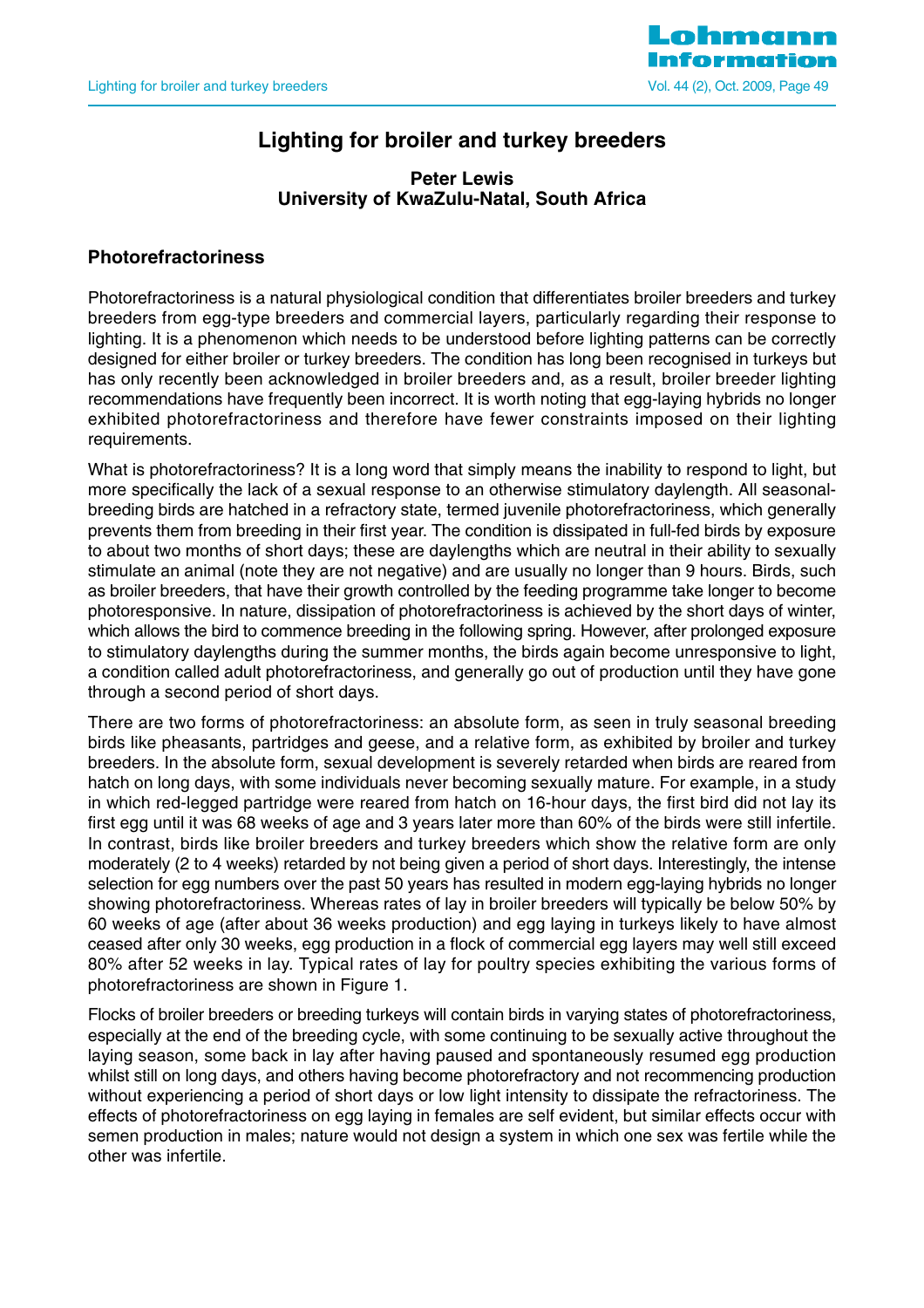

**Figure 1. Typical rates of lay for laying hens (no photorefractoriness), broiler and turkey breeders (relative photorefractoriness), and geese and partridges (absolute photorefractoriness). Modified from Lewis (2009).** 



## **Broiler breeders**

#### **Rearing daylength and body weight influences**

It is essential to rear broiler breeders from an early age on short days, usually 8 or 9 hours, to ensure that all birds in the flock have had their juvenile photorefractoriness dissipated by the time they are transferred to long days (≥ 11 hours) at about 20 weeks of age. When broiler breeders are reared in open-sided or inadequately light-proofed buildings, and it is not possible for them to be given short days, it is advisable to simply let them experience the naturally changing daylengths, be the photoperiods increasing or decreasing. They should NOT be reared on a daylength equal to the expected longest natural daylength, as frequently recommended in breeder management manuals, because this will unacceptably delay maturity and reduce egg numbers. This may be the correct recommendation for egg-type stock; precocity will not be a problem even when birds are reared on increasing daylengths during the rearing period. The data in Table 1 from a study at the University of KwaZulu-Natal show that there were no significant differences in age at 50% egg production between broiler breeders reared on increasing or decreasing daylengths and others maintained on 14 hours from day old through to 20 weeks. However, the constant 14-hour birds laid fewer eggs, had a smaller average egg weight, and produced a lower total egg output than the birds reared under simulated naturallychanging daylengths. If broiler breeders are reared on 8-hour days and photostimulated at about 20 weeks, as routinely recommended, their sexual maturity will be 3 to 4 weeks earlier and their egg numbers and total egg output higher than birds reared on long days (Table 2). The indisputable answer to poor light control during the rearing period is to lightproof the buildings and not to tinker with the lighting programme.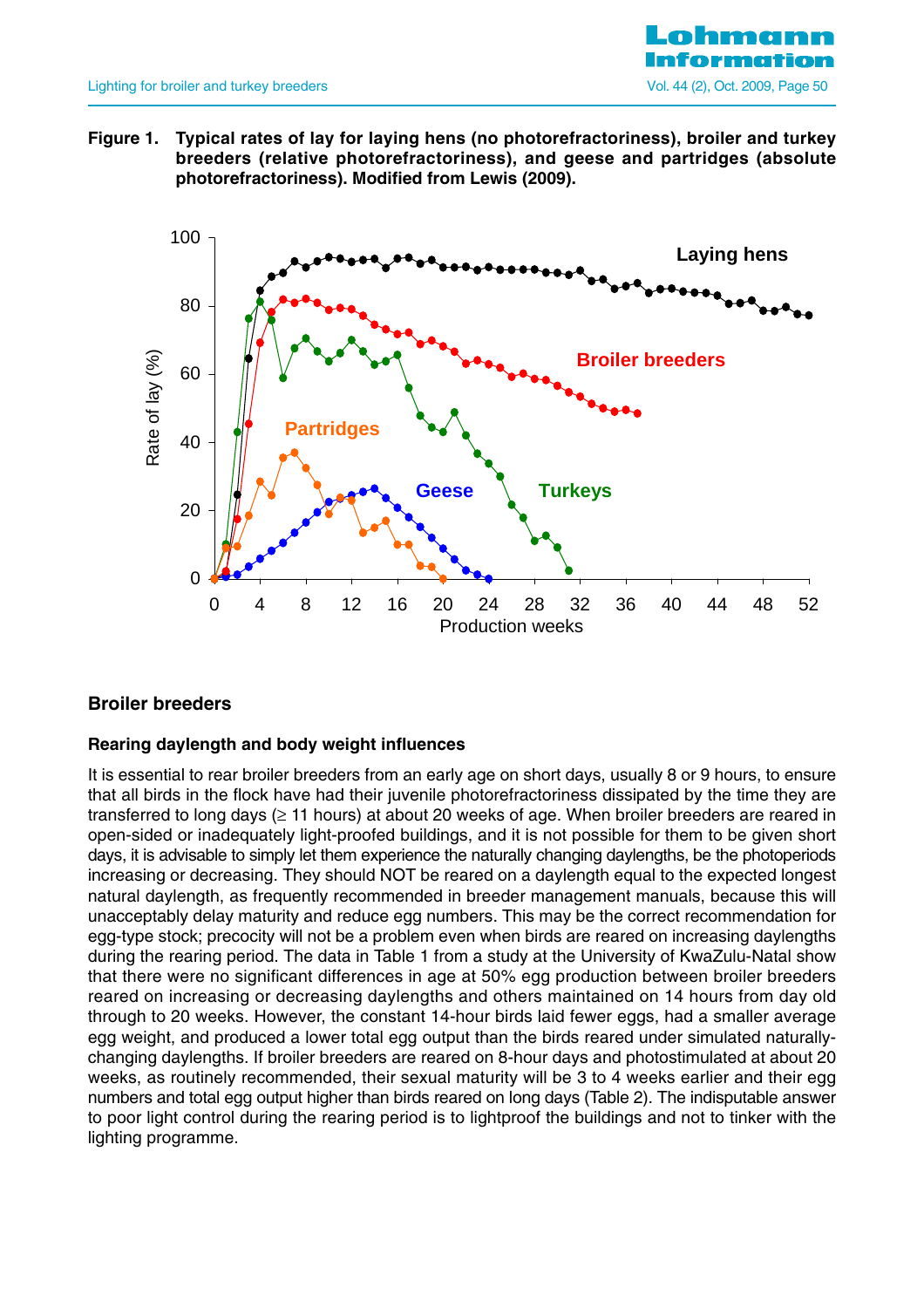

**Table 1. Age at 50% egg production, egg numbers, average egg weight, and total egg output to 60 weeks for broiler breeders reared to 20 weeks of age on a simulated naturally increasing or decreasing daylength programme or maintained on 14-hour days. Data from a study at University of KwaZulu-Natal.**

|                                  | Increasing from<br>10 to 14 hours | Decreasing from<br>14 to 10 hours | Constant<br>14 hours |
|----------------------------------|-----------------------------------|-----------------------------------|----------------------|
| Age at 50% egg production (days) | 209                               | 209                               | 212                  |
| Eggs per bird to 60 weeks        | 150                               | 150                               | 141                  |
| Average egg weight (g)           | 70.0                              | 69.8                              | 68.9                 |
| Egg output (kg per bird)         | 10.49                             | 10.42                             | 9.68                 |

#### **Table 2. Age at 50% egg production, egg numbers, average egg weight, and total egg output to 60 weeks for broiler breeders reared on 8-hour or 14-hour days and transferred to 16 hours at 20 weeks. Data from a University of study at KwaZulu-Natal.**

|                                  | Rearing daylength |          |  |  |  |  |  |
|----------------------------------|-------------------|----------|--|--|--|--|--|
|                                  | 8 hours           | 14 hours |  |  |  |  |  |
| Age at 50% egg production (days) | 180               | 206      |  |  |  |  |  |
| Eggs per bird to 60 weeks        | 147               | 139      |  |  |  |  |  |
| Average egg weight (g)           | 65.0              | 67.5     |  |  |  |  |  |
| Egg output (kg per bird)         | 9.55              | 9.41     |  |  |  |  |  |

The significant reduction in growth achieved in broiler breeders by controlling their feed intake means that none will be responsive before 10 weeks of age and at least 18 or 19 weeks of short days will be required for all birds in the flock to become photoresponsive; a stark contrast to the two months required for full-fed photorefractory species to become photosensitive. Although the time taken for a flock of broiler breeders to complete the attainment of photosensitivity is much longer than the 5 to 9 weeks necessary for full-fed egg-type pullets, the commencement of photoresponsiveness in a flock and the point when all birds are able to respond occur at similar points on their growth curves (0.2 and 0.4 of mature body weight for the first and last birds to respond). If, for whatever reason, a flock of broiler breeders is underweight or uneven (CV more than 10%) when they would normally be transferred to long days, increases in daylength should be delayed by a week or so, depending on the size of the problem.

Photostimulation of a flock that contains under-weight, unresponsive birds will result in a marked delay in those particular birds' sexual maturation and the development of a sexually uneven flock which will be difficult to manage. Even when a flock has satisfactory uniformity (CV less than 10%), photostimulation should still not be contemplated before the average body weight has reached 2.0 kg. Transferring broiler breeders with normal body weights to long days before they have had sufficient short days to fully dissipate juvenile photorefractoriness will result in delayed sexual maturation and sub-optimal egg production. This is because the premature photostimulation will result in the birds maturing as if they have always been on long days (refer Table 2). Research findings show that broiler breeders transferred from 8 to 16 hours at 10 weeks of age, when they were still photorefractory, matured at a similar age to birds maintained on 16 hours but two weeks later than non-photostimulated birds maintained on 8 hours and 7 weeks later than birds transferred to 16 hours at the more usual 20 weeks (Figure 2).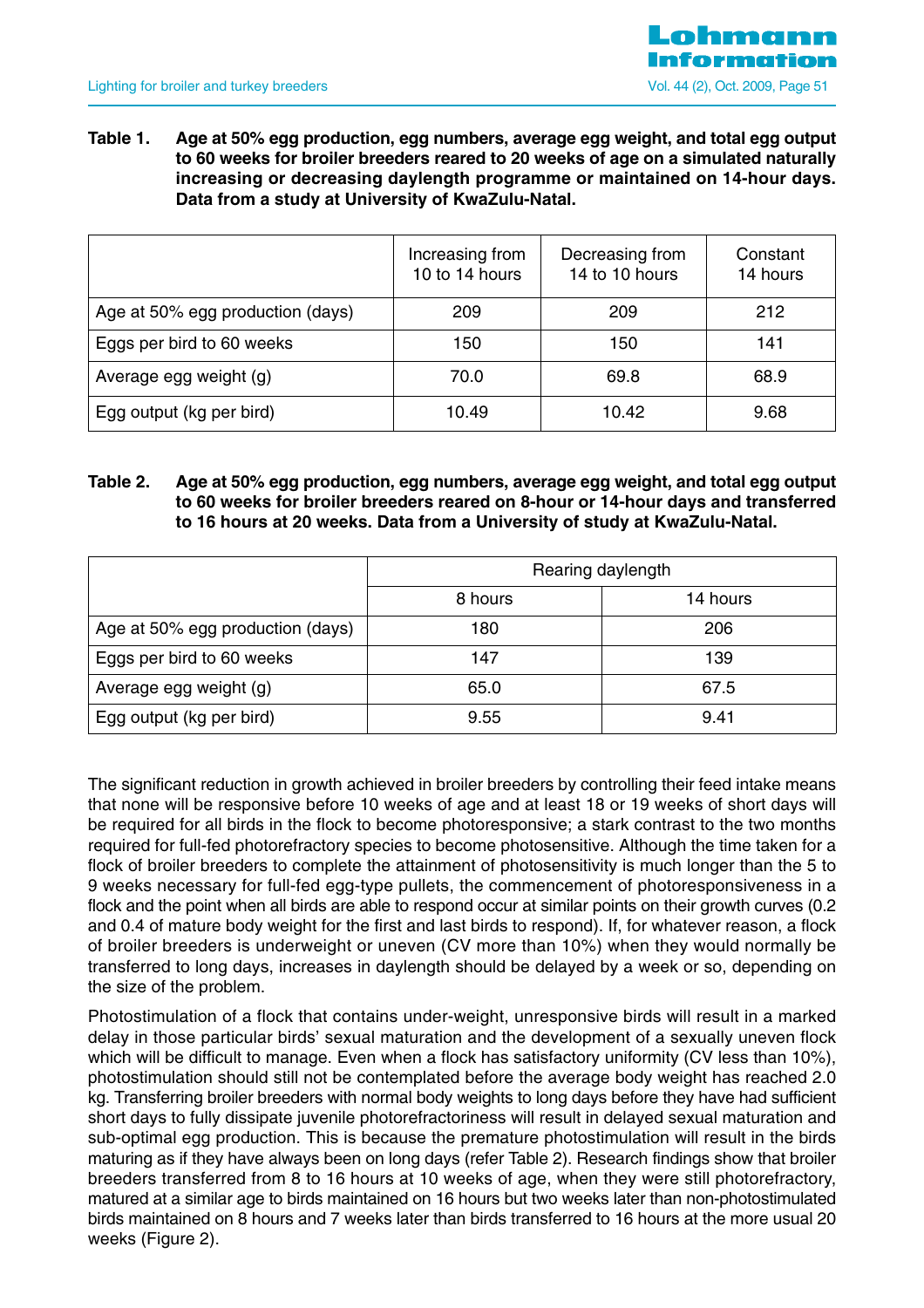

**Figure 2. Effect of no stimulation (constant 8 hours), normal stimulation (20-week transfer from 8 to 16 hours), premature stimulation (10-week transfer from 8 to 16 hours), no short days (constant 16 hours) on sexual maturation in broiler breeders. Data from a study at University of KwaZulu-Natal.** 



Although accelerating body weight gain in broiler breeders above normal breeder-targets of 2.0 to 2.2 kg speeds up the dissipation of photorefractoriness and enables them to be transferred to long days before 20 weeks, thus advancing sexual maturation and extending the laying cycle, the extra income derived from the increased egg numbers will invariably be cancelled out by the extra feed costs incurred in producing the faster growth and the increased production of un-settable, doubleyolked eggs (Lewis, 2006).

## **Daylength during lay**

It has been traditional to give broiler breeders an initial transfer from 8 to 11 or 12 hours at 20 to 22 weeks followed by a series of increases to reach a maximum of 15 to 16 hours at about 27 weeks of age. However, recent research has shown that the onset of adult photo-refractoriness is advanced and rates of lay during the final three months of the laying cycle depressed when broiler breeders are provided with such long days. Studies conducted at the University of KwaZulu-Natal in South Africa have suggested that the ideal programme for broiler breeders, assuming body weights and uniformity are satisfactory, is to increase daylength from 8 to 13 hours at 20 weeks, either abruptly or incrementally, and to maintain this photoperiod for the remainder of the laying cycle. No benefits will be derived from giving further increases to 14, 15 or 16 hours, and shell quality will be depressed. Although 11 and 12 hours have been shown to give superior egg production to 16-hour days (Figure 3), egg-laying time occurs much earlier in the day under these daylengths and the increased proportion of eggs laid before the lights come on is likely to lead to an unacceptable number of eggs being laid outside the nest box. The risk of floor-laying is minimised by giving a 13-hour day.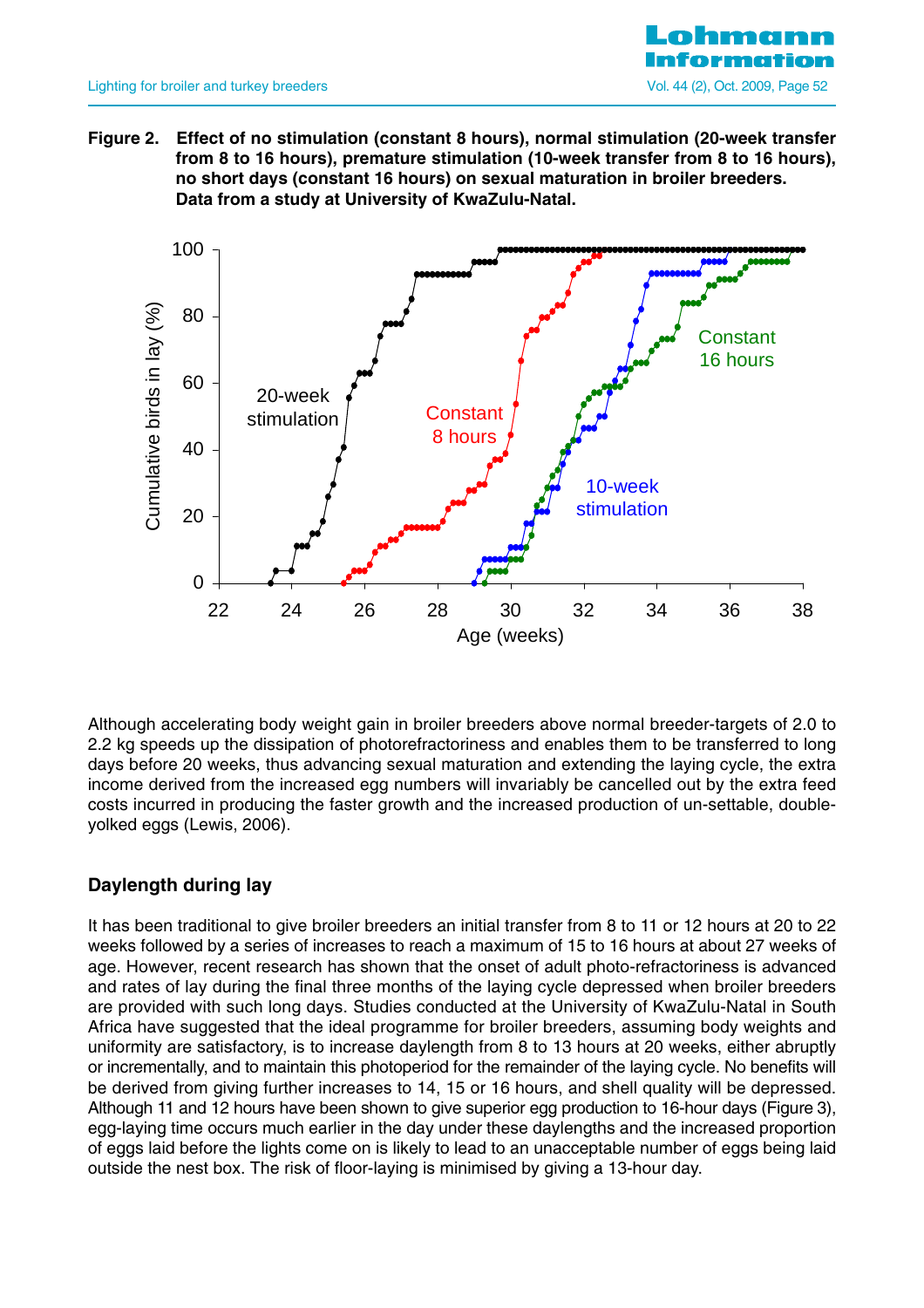

**Figure 3. Rates of lay for broiler breeders transferred abruptly from 8 hours to 11 or 16 hours at 20 weeks of age. Note the poorer terminal egg production for 16-hour birds. Data from a study at University of KwaZulu-Natal.**



## **Light intensity (illuminance)**

The effect of light intensity during the rearing period on subsequent laying performance is minimal. Following an initial 2-3 days of bright light, the provision of an illuminance of at least 10 lux will be optimal and ensure that sufficient light is available for the satisfactory inspection of birds (as commonly required by welfare regulations). Whilst there is no interaction between the light intensity used during the rearing period and that given in lay, and there is no effect of light intensity on the rate of sexual development or total egg production so long as the light intensity at bird-head height is at least 10 to 15 lux, the recommended light intensity in the laying period is > 30 lux. This brighter-than-necessary recommendation is not made for biological reasons but to help minimise the number of eggs not laid in a nest box.

## **Light colour and lamp type**

There is no clear evidence that the performance of broiler breeders will be increased by using other than white light, that ultraviolet light provides any benefit, or that any one particular type of lamp is superior to any other. Whilst fluorescent lamps are currently the most economic method of lighting, LED lamps will undoubtedly be the method of the future.

## **Conclusions**

- Unlike egg-type hybrids, broiler breeders exhibit photorefractoriness.
- Restricting growth to a 2.0 to 2.1 kg average body weight at 20 weeks delays the acquisition of photosensitivity until at least 18 or 19 weeks of age.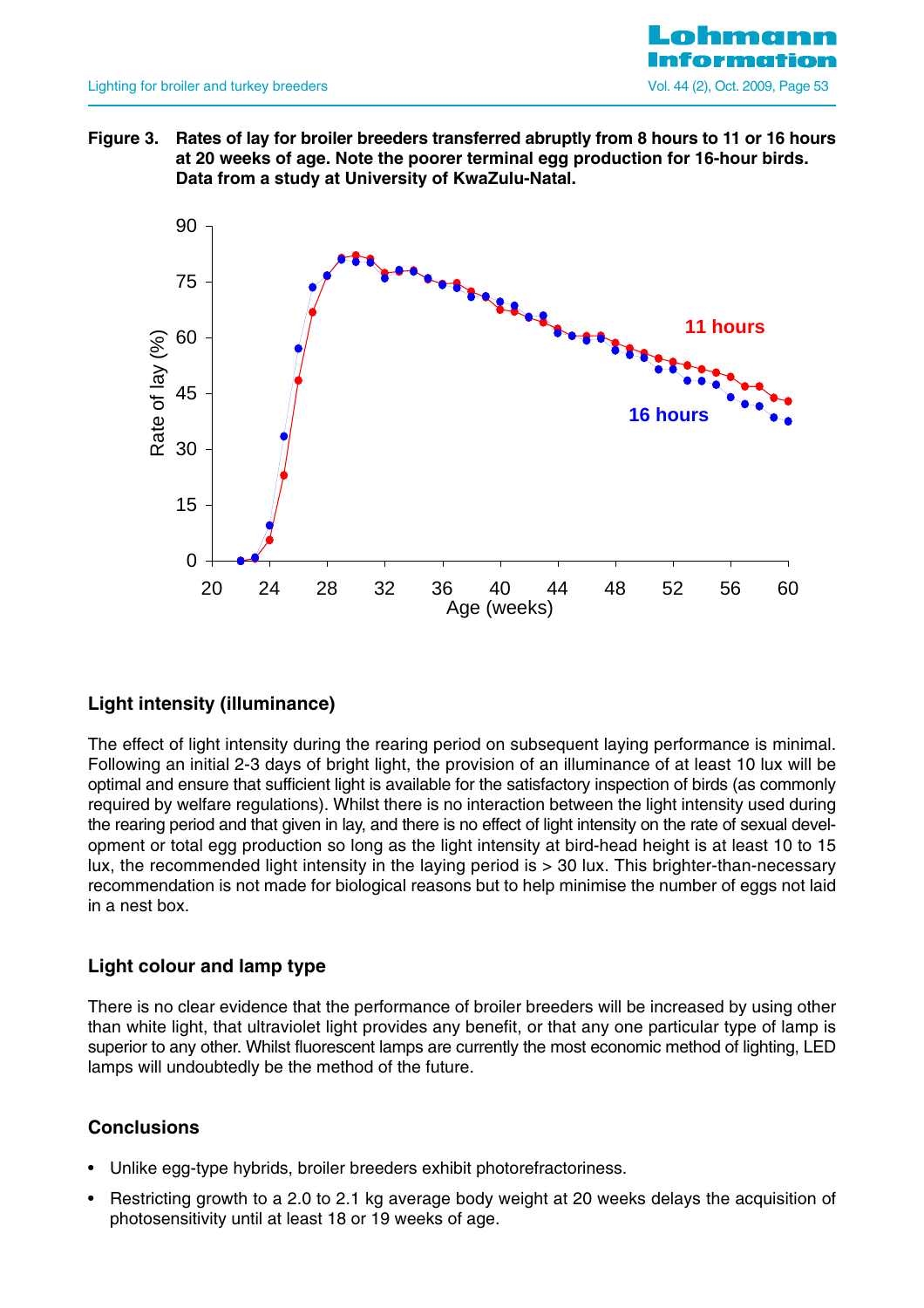

- Rear on 8-hour daylengths to quickly dissipate juvenile photorefractoriness.
- Do not maintain birds on constant long daylengths during the rearing period in open-sided houses; simply accept the naturally changing daylengths.
- Photostimulate at 20 to 21 weeks and at a mean body weight of 2.0 to 2.2 kg provided the CV is no higher than 10%. Delay photostimulation if the CV is above 10%.
- Increase daylength from 8 to 13 hours abruptly or initially to 11 hours followed by weekly increments of 30 minutes to a 13-hour maximum.
- Maintain 13 hours throughout the laying period; longer daylengths will result in an earlier onset of adult photorefractoriness, poorer terminal rates of lay, and inferior shell quality.
- Use a light intensity of at least 10 lux in the rearing period and at least 30 lux in the laying period (to minimise floor eggs).

## **Turkey breeders**

#### **Daylength**

Turkey breeders are not normally control-fed during the rearing period and so, unlike broiler breeders, require only two to three months of short days to dissipate juvenile photorefractoriness. However, because the optimal economical age for the start of egg-laying is 32 to 34 weeks of age (Figure 4), turkey breeders must either be reared on naturally long days or given 14-hour artificial daylengths for the first 3 months of life to slow down their acquisition of photosensitivity; without this period of long days they will commence egg-laying too soon. After the initial natural lighting or artificial long days, it is typical for the daylength of females to be progressively reduced to 6 hours by about 18 weeks and to be maintained at this length until it is increased to 14 hours between 30 and 32 weeks of age. The transfer to long days is made abruptly to ensure a uniform rate of sexual development and the facilitation of timely artificial insemination. Accordingly, the period between photostimulation and peak rate of lay in turkeys is shorter than in either laying hens or broiler breeders (see Figure 1). Although egg production is maximised, as in broiler breeders, by a 13-hour day, many turkeys are kept in poorly light-proofed buildings and longer daylengths should be provided to minimise the effects of decreasing natural daylengths after mid-summer.

Turkey males are also given a pre-breeding period of short days, but these are usually longer than those given to females, such as 10 to 12 hours. However, there appears to be no biological reason for them not being given the same daylength as females. It is probably a case of continuing to do what has always been done, because males were traditionally reared in open-sided pole barns. Males are generally slower maturing than females, so they are transferred to 14-hour days 4 to 6 weeks earlier than the females to synchronise sexual maturation.

## **Light intensity (illuminance)**

It has been conventional to rear turkey breeders on a relatively bright light of 50 to 60 lux during the pre-breeding period to provide an intensity contrast between the desired 6-hour daylength and any natural light that may be infiltrating a poorly light-proofed building. However, the correct course of action is to make the rearing facilities lightproof during this period and not to hope that the turkeys will ignore the extraneous light; any unwanted light during the 18-hour 'night' is likely to have a detrimental effect on subsequent egg numbers. If the brighter light intensity is provided to stimulate activity during the short day, then this must be in addition to the provision of adequate light-proofing. Whereas a 50 to 60 lux light intensity at bird-head height in the breeding period is sufficient to maximise egg numbers, separately-housed males are usually kept at a lower intensity of 20 to 30 lux to control aggressive behaviour.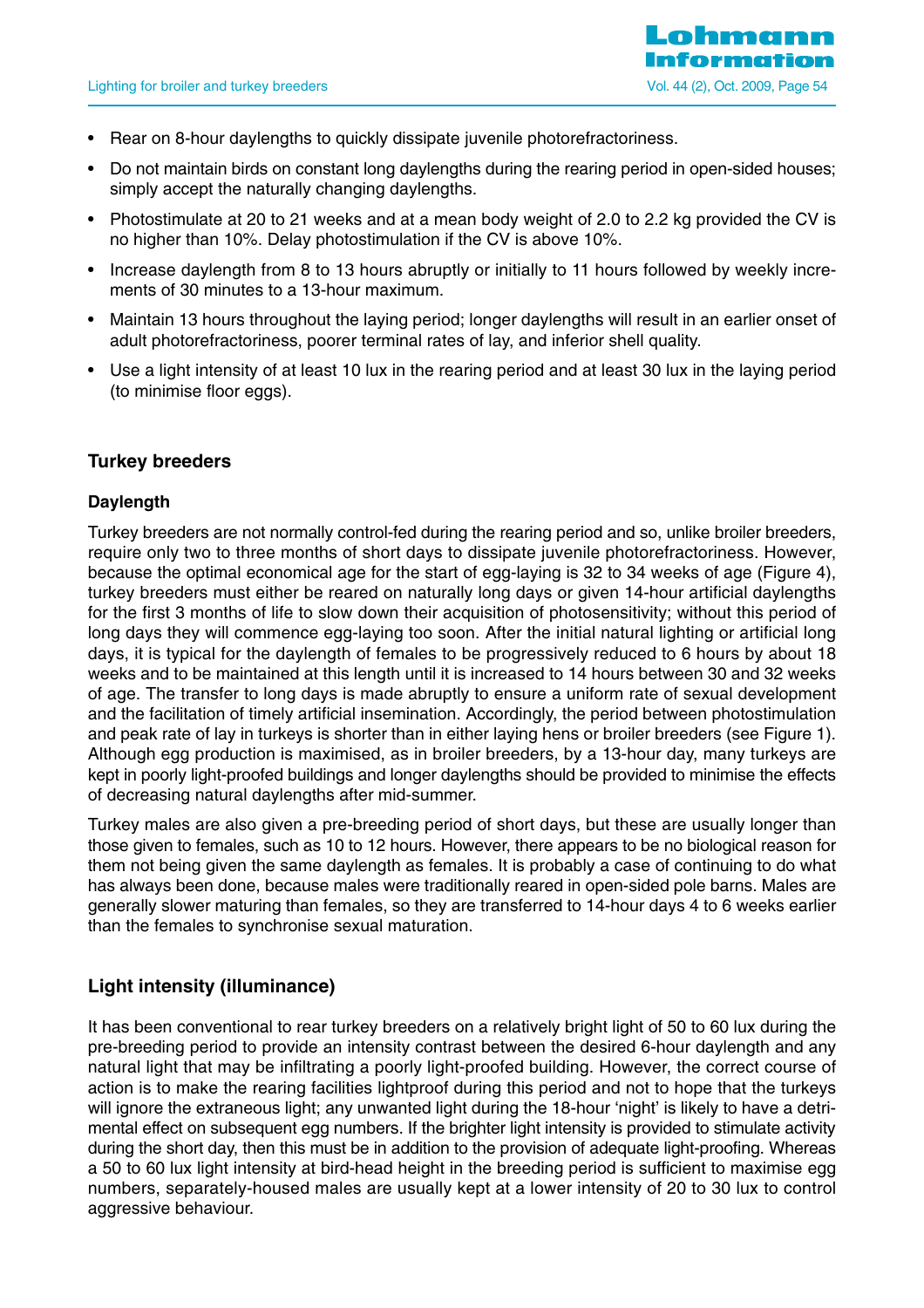





## **Light colour and lamp type**

As is the case for broiler breeders, there is no unequivocal evidence to suggest that the performance of turkey breeders will be improved by using other than white light, that UV light provides any reproductive benefit, or that any particular type of lamp is better than any other. White compact fluorescent lamps currently appear to be the most economic option, but LED lighting is likely to be the selected type in future. It should be noted, however, that supplemental UV may be useful for controlling agonistic behaviour when producing commercial male turkeys.

#### **Conclusions**

- Turkey breeders exhibit photorefractoriness.
- An initial 3 months of natural light or 14-hour artificial daylengths are necessary to delay photosensitivity.
- Provide a two to three month pre-breeding period of short daylengths to dissipate juvenile photorefractoriness. Light-proofing is essential during this phase.
- Abruptly increase daylength to 14 hours at about 24 weeks for males and at about 30 weeks for females to synchronise maturity.
- Maintain 14 hours throughout the laying period in light-tight buildings; longer daylengths will be required where houses are not light-tight.
- Use a light intensity of at least 50 lux in female housing during the laying period to maximise egg production, and 20 to 30 lux to minimise aggression in male housing.